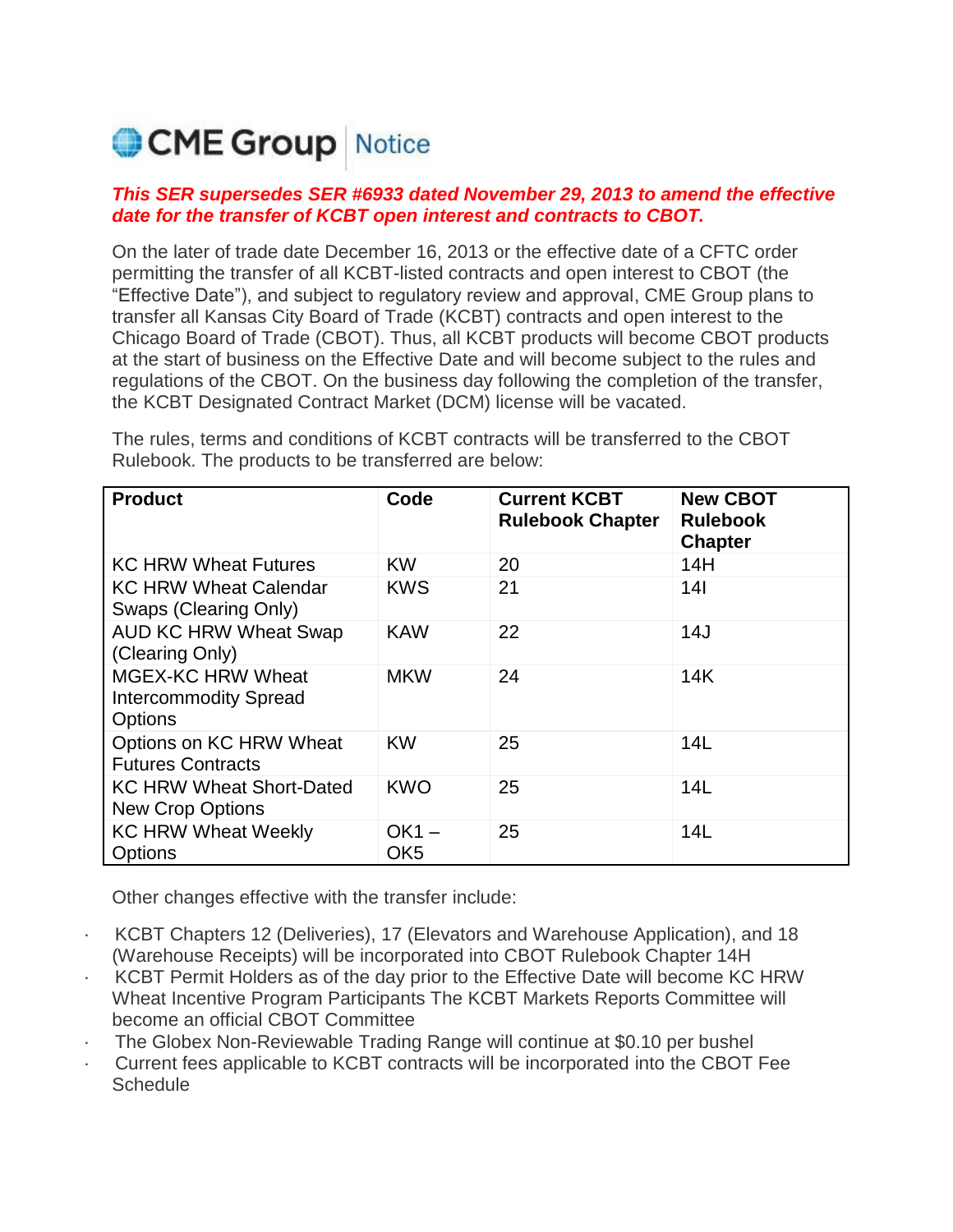Appendix A, attached, includes all proposed modifications to the CBOT Rulebook to be made in connection with the transfer.

Questions regarding this Special Executive report may be directed to Chris Bowen, Managing Director and Chief Regulatory Counsel, at 212-299-2200 or [christopher.bowen@cmeroup.com](mailto:christopher.bowen@cmeroup.com), or John McKinlay, Staff Attorney, at 312-930-3028 or [john.mckinlay@cmegroup.com](mailto:john.mckinlay@cmegroup.com).

For media inquiries concerning this Special Executive Report, please contact CME Group Corporate Communications at 312-930-3434 or [news@cmegroup.com](mailto:news@cmegroup.com).

# **APPENDIX A**

### **DEFINITIONS**

### **KCBT HRW INCENTIVE PROGRAM PARTICIPANTPERMIT HOLDER**

An individual or a firm that has been-granted the KCBT exchange privileges in accordance with KCBT rules associated with the KC HRW Incentive Program, formerly referred to as a KCBT Permit Holder or a KCBT Permit Holder firm**.**

#### **NON-MEMBER**

Unless otherwise specified in the rules, any Person who is not a Member or KC HRW Incentive Program **Participant of the Exchange.** 

# **CHAPTER 1A**

# **KC HRW WHEAT INCENTIVE PROGRAM PARTICIPANTS**

#### **1A100. GENERAL**

As of December 9, 2013, individuals and firms that were KCBT permit holders will be deemed KC HRW Wheat Incentive Program Participants. Participation in the KC HRW Wheat Incentive Program is a personal privilege not subject to transfer or sale; provided the privileges conferred upon KC HRW Wheat Incentive Program Participants may be subject to lease-limited assignment in accordance with the Rules. Individuals and firms owning more than one KCBT trading permit as of December 9, 2013, will be deemed to have the equivalent number of interests in the KC HRW Wheat Incentive Program.

# **1A101. KC HRW WHEAT INCENTIVE PROGRAM PARTICIPANT PRIVILEGES**

KC HRW Wheat Incentive Program Participants are entitled to receive preferential transaction fee rates in accordance with the terms set forth in the KC HRW Wheat Incentive Program.

# **1A102. FIRMS REPRESENTED BY KC HRW WHEAT INCENTIVE PROGRAM PARTICIPANTS**

All provisions of the Rules shall apply to firms and corporations represented by a KC HRW Wheat Incentive Program Participant, and each KC HRW Wheat Incentive Program Participant who is a HRW Wheat Incentive member of a partnership, or an officer, director, or stockholder of a corporation, shall be responsible for the acts, default, or misconduct of such firm or corporation the same as though committed by the KC HRW Wheat Incentive Program Participant. The KC HRW Wheat Incentive Program Participant shall be subject to the payment of such claims, fines, suspensions, expulsions, and penalties for the acts, default, or misconduct of the firm or corporation, as it would be for the KC HRW Wheat Incentive Program Participant's individual acts.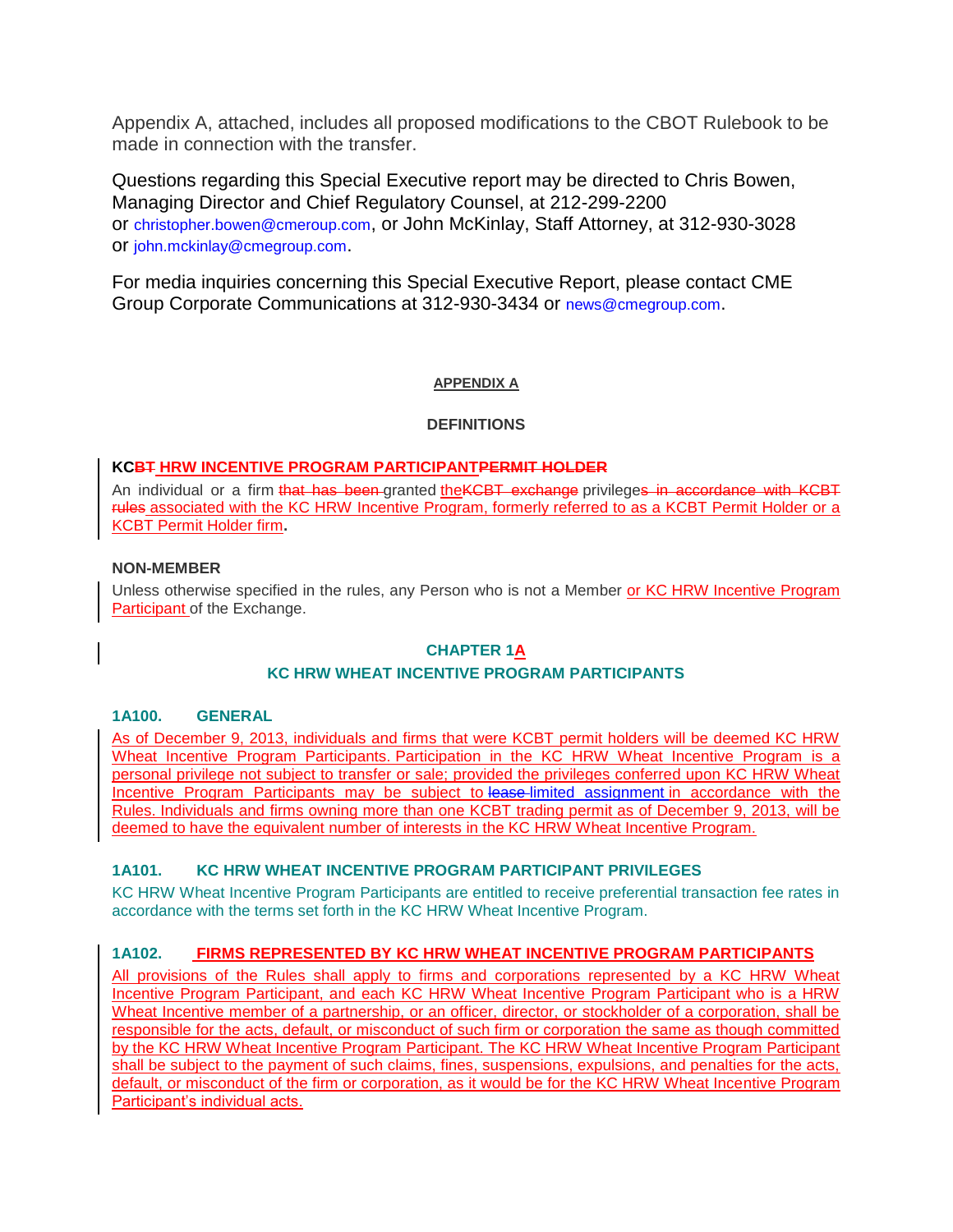# **1A103. TERM**

The KC HRW Wheat Incentive Program shall expire on December 31, 2014, and all rights and privileges conferred upon KC HRW Wheat Incentive Program Participants shall terminate upon the earlier of the death of the KC HRW Wheat Incentive Program Participant or December 31, 2014, or such later date as may be determined by the Board.

In the case of the death of a KC HRW Wheat Incentive Program Participant who is registered as representing a firm under Rule 1A105, the rights conferred upon the KC HRW Wheat Incentive Program Participant may be transferred to another partner or executive of the firm upon their approval as a KC HRW Wheat Incentive Program Participant.

# **1A104. QUALIFICATIONS AND RESPONSIBILITIES**

A determination as to whether an applicant for participation in the KC HRW Wheat Incentive Program satisfies the requirements shall be made by the CBOT Membership Committee or by staff in the applicable department. A person approved as a KC HRW Wheat Incentive Program Participant shall be subject to all Exchange Rules. Notwithstanding a transfer of the privilege conferred upon KC HRW Wheat Incentive Program Participants, a person shall continue to be responsible for violations of Exchange Rules committed by him while he was a KC HRW Wheat Incentive Program Participant and also agrees to have any disputes, which arose while he was a KC HRW Wheat Incentive Program Participant and which relate to or arise out of any transaction upon the Exchange or status as a KC HRW Wheat Incentive Program Participant, resolved in accordance with Exchange Rules.

# **1A105. KC HRW WHEAT INCENTIVE PROGRAM PARTICIPANT PRIVILEGES TO FIRMS, PARTNERSHIPS, AND CORPORATIONS; REGISTRATION**

No firm, partnership, or corporation shall be permitted the privilege accorded to KC HRW Wheat Incentive Program Participants unless one (1) of the general partners, or an executive officer of the corporation, has been approved as a KC HRW Wheat Incentive Program Participant in good standing and is registered as representing such firm's, partnership's, or corporation's activities on the Exchange, satisfactory to Exchange staff. Certification of the foregoing authority shall accompany the application of the executive officer applying for KC HRW Wheat Incentive Program Participant status and shall be deemed to be continuously in full force and effect until notice to the contrary has been duly filed with Exchange staff.

# **1A106. REPRESENTATION REGISTRATION**

Every KC HRW Wheat Incentive Program Participant shall register with Exchange staff the name of the person, partnership, corporation or firm such KC HRW Wheat Incentive Program Participant represents. Such representation shall not be changed to any other person, partnership, or corporation except upon application made to and with the approval of Exchange staff.

# **1A107. KC HRW WHEAT INCENTIVE PROGRAM PARTICIPANT REPRESENTATION – QUALIFIED CATEGORIES**

Representations registered with the Exchange pursuant to Rule 1A106 are limited to the following qualified categories:

1. Individual – A KC HRW Wheat Incentive Program Participant may only register as representing themselves as an individual if such KC HRW Wheat Incentive Program Participant has been deemed the KC HRW Wheat Incentive Program Participant pursuant to Rule 1A100 or is a bona fide LessAssignee pursuant to Rule 1A115.

2. Owner – A KC HRW Wheat Incentive Program Participant may register as representing an entity if such KC HRW Wheat Incentive Program Participant has a significant bona fide ownership interest or controlling authority in the entity, satisfactory to Exchange staff.

3. Employee – A KC HRW Wheat Incentive Program Participant may register as representing an entity if such KC HRW Wheat Incentive Program Participant is a bona fide employee of the entity.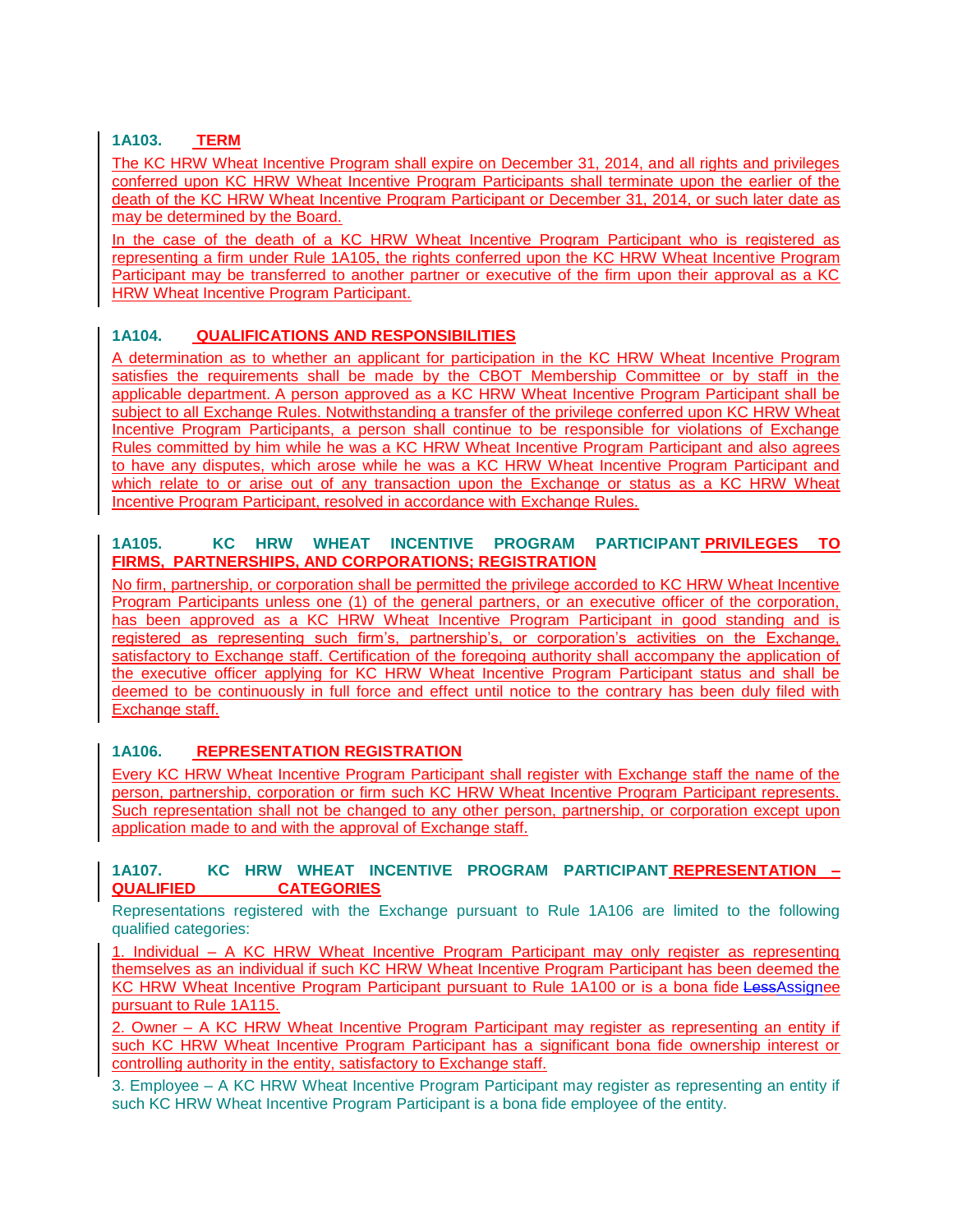If any KC HRW Wheat Incentive Program Participant shall, upon investigation, be found not to be a bona fide owner or employee of the entity such KC HRW Wheat Incentive Program Participant is registered with the Exchange as representing, such KC HRW Wheat Incentive Program Participant's rights and privilege as a KC HRW Wheat Incentive Program Participant shall immediately cease.

# **1A108. MAY NOT REPRESENT TWO FIRMS**

No KC HRW Wheat Incentive Program Participant may represent more than one (1) partnership, corporation or firm for the purpose of giving more than one entity the privilege afforded a KC HRW Wheat Incentive Program Participant.

# **1A109. CHANGE IN STATUS; UNAPPROVED PARTNERS OR CORPORATIONS**

Whenever it shall appear that any KC HRW Wheat Incentive Program Participant has formed a partnership with one (1) or more persons who are not KC HRW Wheat Incentive Program Participants, or has become an officer of a corporation that was not previously represented by a KC HRW Wheat Incentive Program Participant, and that thereby the interest and good repute of the Exchange may suffer, the Business Conduct Committee may, after an investigation of the facts in the case, require the KC HRW Wheat Incentive Program Participant to withdraw from such partnership or corporation, and if the KC HRW Wheat Incentive Program Participant fails to do so within a reasonable time to be fixed by the Business Conduct Committee, such KC HRW Wheat Incentive Program Participant shall be suspended from all privileges of the Exchange until the KC HRW Wheat Incentive Program Participant shall have severed their connection with such partnership or corporation.

# **1A110. COMPLIANCE WITH THE COMMODITY EXCHANGE ACT**

All KC HRW Wheat Incentive Program Participants shall comply with the provisions of the Commodity Exchange Act and the rules and regulations duly issued pursuant thereto by the CFTC, including the filing of reports, maintenance of books and records, and permitting inspection and visitation by duly authorized representatives of the CFTC.

# **1A111. VIOLATIONS OF COMMODITY EXCHANGE ACT**

Within a reasonable time following the receipt of final notice under Section 6(c) of the Commodity Exchange Act from the CFTC that any person has been found guilty of violating the provisions of the Commodity Exchange Act, Exchange staff shall take the necessary action to effectuate the order of the CFTC, as applicable, and shall report such action to the Board.

# **1A112. TRADING PRIVILEGES**

A KC HRW Wheat Incentive Program Participant shall have the right, subject to the rules of the Exchange, to solicit customer business and to trade as principal and as broker for others only with respect to futures and options on KC HRW Wheat and MGEX-KC HRW Wheat Spread options. In order to solicit customer business, the KC HRW Wheat Incentive Program Participant must have proper industry registration. All solicitations must take place from the premises of an entity registered to conduct customer business and must be on behalf of the entity or one of its properly registered affiliates and such entity or affiliate must be an NFA member if required by NFA rules.

# **1A113. EXPULSION OR INELIGIBILITY FOR REINSTATEMENT**

When a KC HRW Wheat Incentive Program Participant is expelled or becomes ineligible for reinstatement, the KC HRW Wheat Incentive Program Participant shall be deemed to have surrendered his participation in the KC HRW Wheat Incentive Program, and all rights, privileges, if any, pertaining thereto and resulting therefrom, and all privileges, if any, in said KC HRW Wheat Incentive Program shall be thereby terminated.

# **1A114. APPLICATION FOR REINSTATEMENT**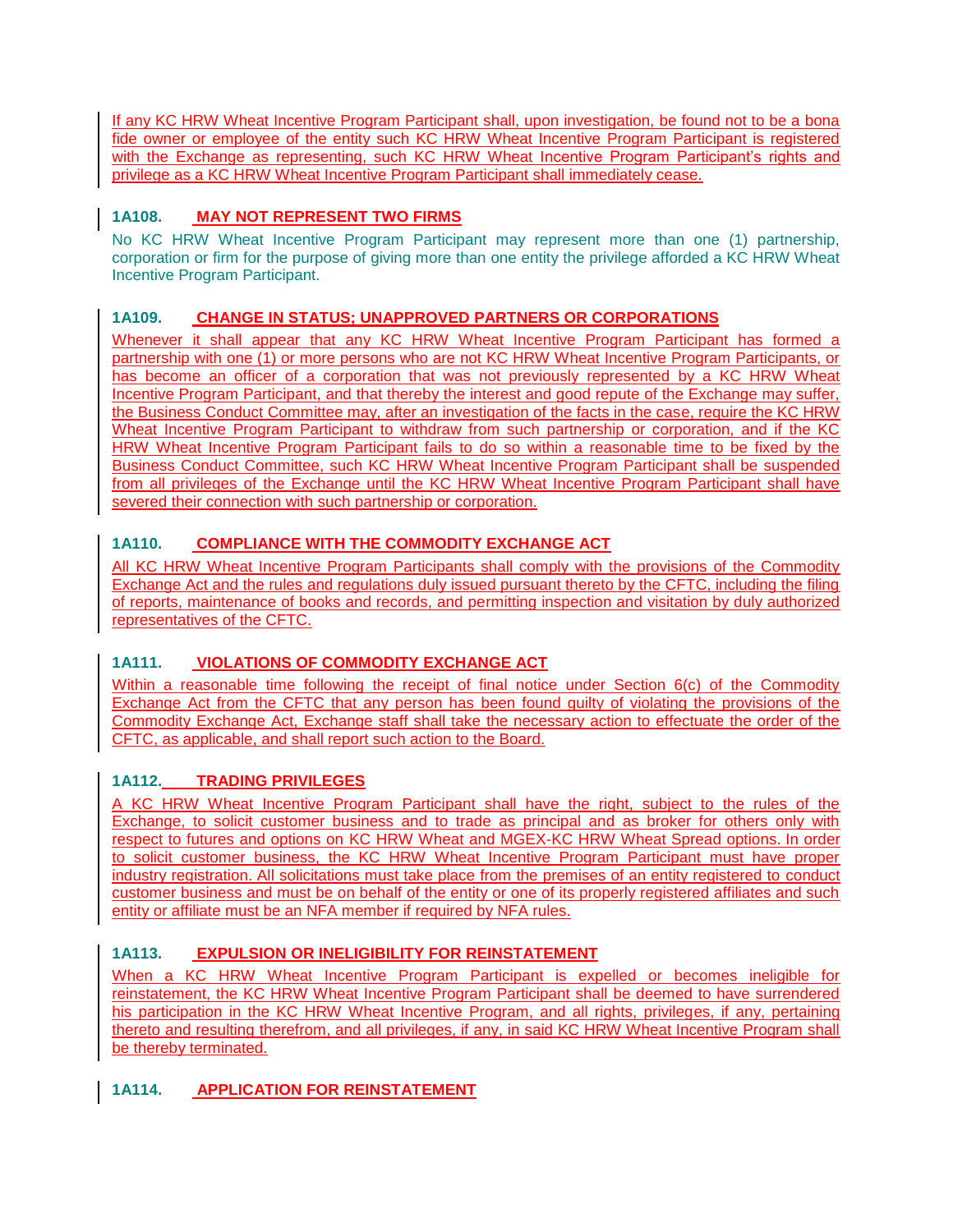When a KC HRW Wheat Incentive Program Participant has been suspended under the Rules, such KC HRW Wheat Incentive Program Participant shall not be readmitted as a KC HRW Wheat Incentive Program Participant until all outstanding claims with all of such KC HRW Wheat Incentive Program Participant's creditors, including all obligations owed the Exchange, have been adjusted and satisfactorily settled. All such applications for reinstatement shall be made in writing and shall include a list of such KC HRW Wheat Incentive Program Participant's creditors, a statement of the amounts originally owing, and the nature of the settlement in each case. All such applications shall be filed with Exchange staff. If the applicant furnishes satisfactory proof of settlement with all creditors and if no objections to reinstatement are made, the application may be approved by Exchange staff.

# **1A115. LIMITED ASSIGNMENT OF KC HRW WHEAT INCENTIVE PROGRAM PRIVILEGE LEASERIGHTS**

A. **The An individual who is a KC HRW Wheat Incentive Program Participant may assign, on a limited** basis, his or her rights and the privilege of participation in the KC HRW Wheat Incentive Program may be leased to an individual (a "LessAssignee") upon the following terms and conditions:

a1. The LessAssignee shall be approved by Exchange staff or the Membership Committee under the standards of Rule 1A104, and shall sign a written agreement to observe and be bound by the Rules, and all amendments subsequently made thereto.

b2. The lease-limited assignmentaAgreement, any amendment thereto, and any termination, revocation, or renewal thereof, shall be in writing in such form as the Exchange may prescribe, ("Limited Assignment Agreement") and a copy thereof shall be filed by the KC HRW Wheat Incentive Program Participant with the Exchange as a pre-condition to its effectiveness: provided, however, the lease Limited Assignment aAgreement shall be automatically null and void upon the happening of any of the following events:

- (a)  $(4)$ -Loss of any of the qualifications for entering into a Limited Assignment-leaseaAgreement, such as expulsion of the LessAssignor or the LessAssignee; or
- (b)  $(2)$ -Bankruptcy of the LessAssignee.
- cB. Rights of LessAssignor After LeaseAssignment— Notwithstanding other provisions of this rule, anLessAssignor shall continue to have all of the obligations as provided in Rules, but during the time of such Limited Assignment Agreementlease, the rights and privileges of the LessAssignor shall be suspended.:
- (2) Notwithstanding other provisions of this paragraph (b) and subparagraphs thereof, aAnLessAssignor may have all Exchange rights and the privilege associated with participation in the KC HRW Wheat Incentive Program by virtue of having multiple interests in the KC HRW Wheat Incentive Program as set forth in Rule 1A100, and may have the privilege attendant to another party's participation in the KC HRW Wheat Incentive Program such as a corporation or partnership leased assigned to such person as an officer, employee or partner of such corporation or partnership, provided there has been a separate application, full disclosure, and approval by Exchange staff.
- dC. Minimum LeaseLimited Assignment Agreement Term No lease aLimited Assignment Agreement shall have a term of less than three (3) months.
- eD. Maximum LeaseLimited Assignment Agreement Term No lease Limited Assignment aAgreement shall have a term beyond December 31, 2014; however, all lease a Limited Assignment Agreements are subject to any subsequent rule amendments adopted after execution of said agreement.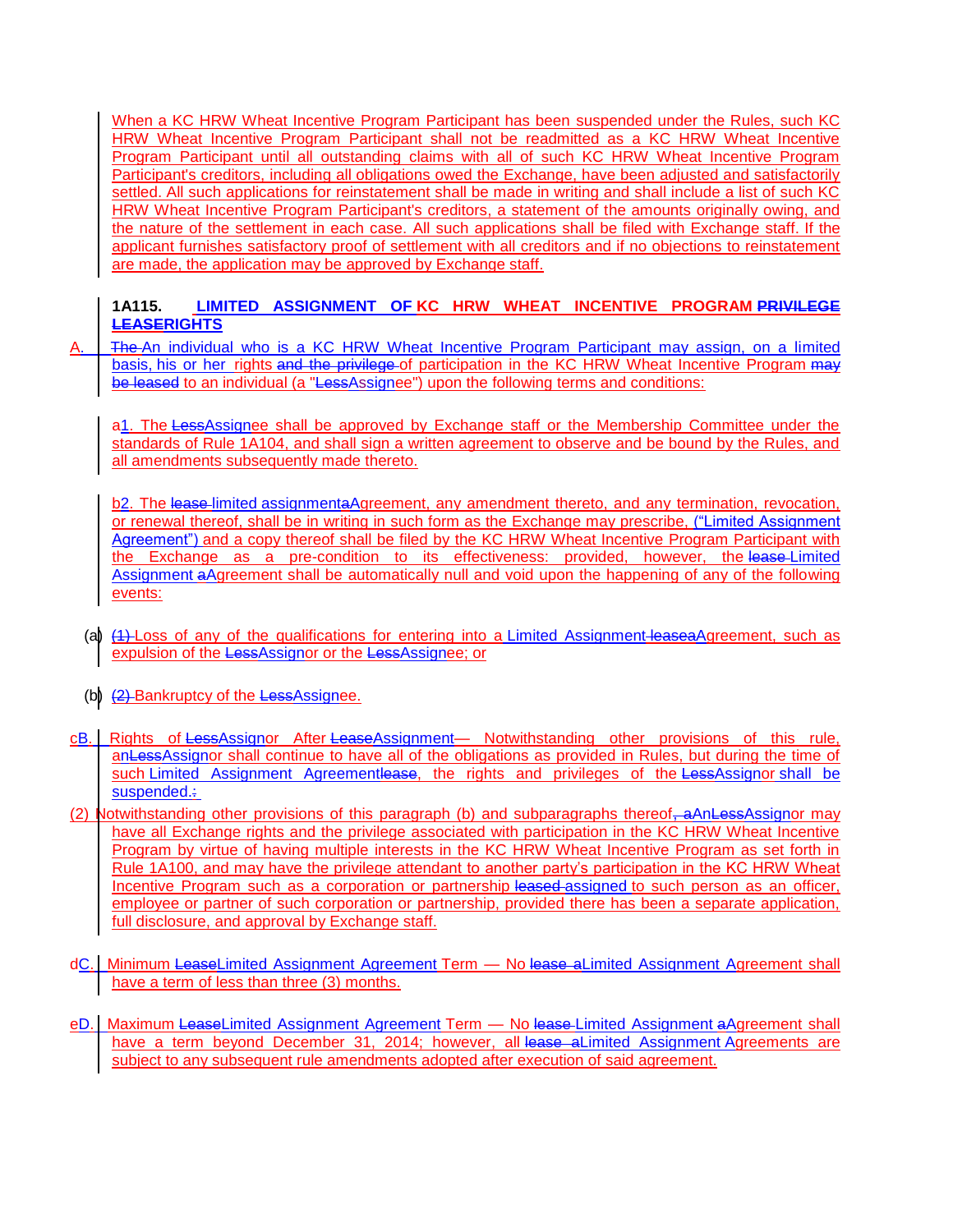- fE. Applications for LeaseLimited AssignmentAgreement Notwithstanding any other Rules, each party applying for participation in the KC HRW Wheat Incentive Program must demonstrate a positive personal net worth and positive personal net liquid assets in order to qualify for approval.
- gF. FFinancial Standards LessAssignees must meet the same financial standards as do LessAssignors, or secure the same type of guarantee in lieu thereof.
- iG. A firm or corporation may delegate the rights it has under the KC HRW Wheat Incentive Program with all attendant rights and privileges pertaining to such program.

(End Chapter 1A)

# **Chapter 2 - Government**

# **B. 230. GENERAL**

# The Board shall, subject to applicable provisions in the relevant corporate charter and bylaws:

- a. Be the governing body of the Exchange;
- b. Have charge and control of all property of the Exchange;
- c. Provide, acquire and maintain suitable Exchange quarters and facilities;
- d. [Reserved];
- e. [Reserved];

f. Designate and authorize specific appointed officers to act on behalf of the Board to execute contracts within specified budgetary limits;

g. Fix, determine and levy all membership dues, fees and assessments when necessary;

h. Act in a judicial capacity in the conduct of hearings with respect to any charges proffered against Members as defined in Rule 400 and non-members and, after such hearings, determine what disciplinary action, if any, should be taken by the Exchange with respect to those charges;

i. Determine the commodities traded, the membership

Series and/or KC HRW Incentive Program Participants which shall be permitted to trade such commodities, the delivery months, hours of trading, the days of the contract month on which delivery may be made, and performance bond requirements;

[The remainder of the Rule is unchanged.]

# **C. 234. AVOIDING CONFLICTS OF INTEREST IN "SIGNIFICANT ACTIONS"**

# **234.A. Definitions**

For purposes of this rule:

1. "Significant Action" means (a) an Exchange action or rule change which addresses an "emergency" as defined in CFTC Regulation 40.1(h); or (b) any change in Exchange performance bond levels that is designed to respond to extraordinary market conditions such as an actual or attempted corner, squeeze, congestion or undue concentration of positions, or that otherwise is likely to have a substantial effect on prices in any contract traded or cleared at the Exchange.

- 2. "Committee" means the Board or any body that is authorized to take a Significant Action.
- 3. "Member's Affiliated Firm" means a firm in which the

member or KC HRW Incentive Program Participant is a "principal," as defined in CFTC Regulation 3.1(a), or an employee.

[The remainder of the Rule is unchanged.]

**D.**

# **E. Chapter 3 - Committees**

# **F. 300. COMMITTEES**

# **300.A. General Provisions**

The Board shall establish from time to time Board level committees and non-Board level committees necessary to conduct the business of the Exchange.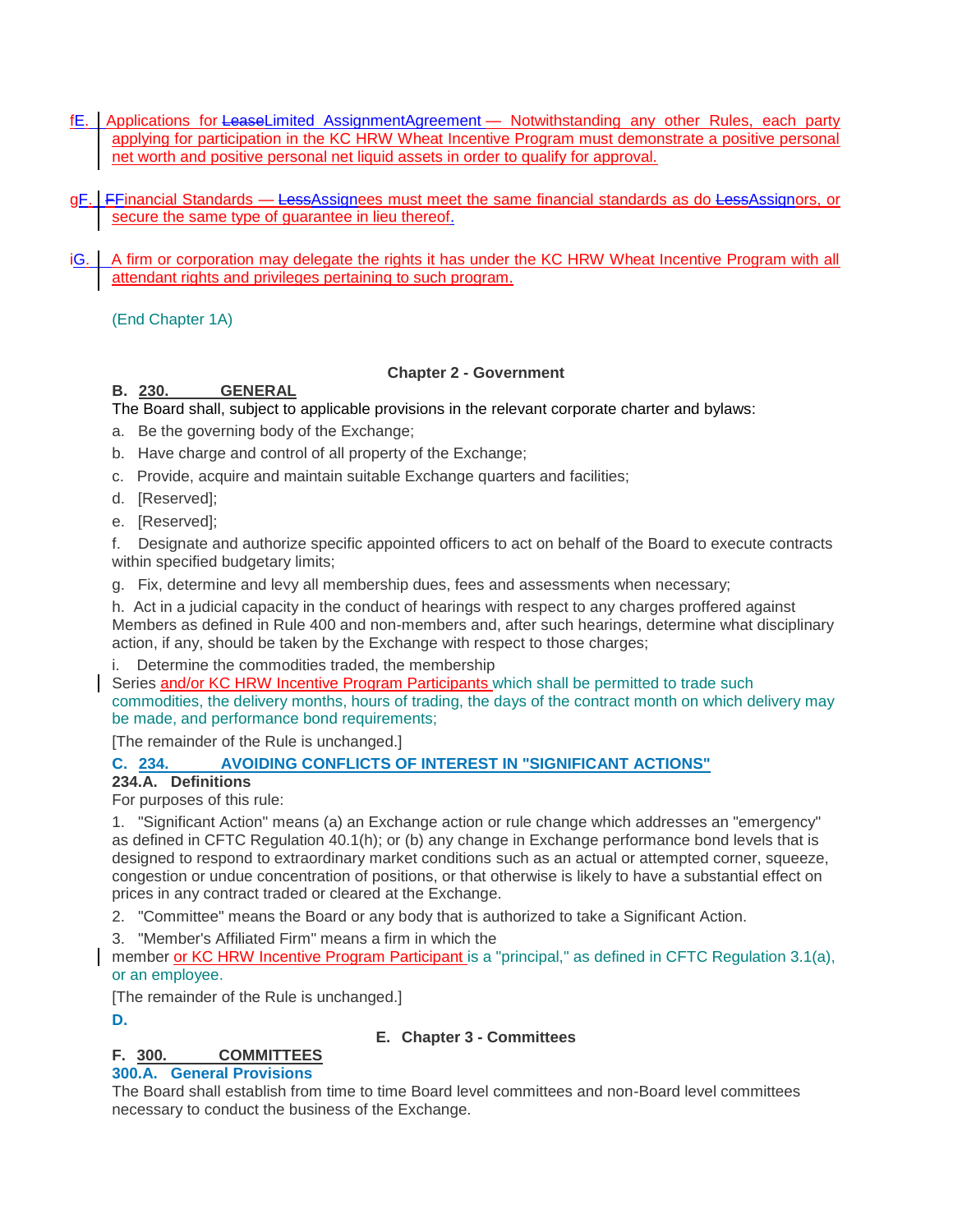Every committee of the Exchange must have a chairman or co-chairmen. For purposes of these Rules, each co-chairman shall have the powers and duties of a chairman if acting in the capacity of a chairman. The chairman or co-chairmen may either be members of the Board, if required by the Rules or applicable committee charter, Exchange members or employees of member firms or KC HRW Incentive Program Participants, or non-members.

[The remainder of Section A. and Section B. are unchanged.]

### **300.C. Non-Board Level Committees**

The duties of non-Board level committees are to review investigation reports prepared by Exchange staff, conduct hearings and/or advise and assist the Board and perform the specific duties assigned to them elsewhere in these Rules, in their charters or by the Board. The Board may refer to a committee any matter within the committee's jurisdiction and it shall be the duty of the committee to meet, consider the matter and make a complete report to the Board.

The Chairman may appoint Exchange members or employees of member

firms or KC HRW Incentive Program Participants and non-members to all non-Board level committees to serve during the Chairman's term of office and until new committees are appointed. The Chairman may at any time remove any member of a committee, with or without cause, and all vacancies shall be filled as in the case of an original appointment.

[The remainder of the Rule is unchanged.]

### **Chapter 4 – Enforcement of Rules**

### G. **400. GENERAL PROVISIONS**

The Board has adopted Rules, and from time to time adopts amendments and supplements to such Rules, to promote a free and open market on the Exchange, to maintain appropriate business conduct and to provide protection to the public in its dealings with the Exchange and its Members. The Board has created committees to which it has delegated responsibility for the investigation, hearing and imposition of penalties for violations of Exchange Rules. The Board has also delegated responsibility for the investigation and imposition of penalties for violations of Exchange Rules to Exchange staff as set forth in the Rules. The delegation of such responsibility and authority shall in no way limit the authority of the Board with respect to all Rule violations.

Pursuant to CFTC Regulation §38.7, the Exchange may not use for business or marketing purposes any proprietary data or personal information collected or received, from or on behalf of any Person, for the purpose of fulfilling its regulatory obligations; provided however, that the Exchange may use such data or information for business or marketing purposes if the Person from whom it collects or receives such data or information clearly consents to the Exchange's use of such data or information in such manner. The Exchange may, where necessary or appropriate for regulatory purposes, share such data or information with one or more designated contract markets or swap execution facilities registered with the CFTC. The Exchange is precluded from conditioning access to its markets on a Person's consent to the use of such data for business or marketing purposes.

For purposes of Chapter 4, the term "Member" shall mean: 1) members and clearing members of the Exchange, including retired members with floor access privileges and individuals and entities described in Rule 106; 2) associated persons ("APs") and affiliates of clearing members and member firms of the Exchange; 3) guaranteed introducing brokers of clearing members and member firms of the Exchange and their APs; 4) Exchange permit holders and any person or entity that has been granted crossexchange trading privileges; 5) employees, authorized representatives, contractors, and agents of any of the above persons or entities, in regard to the Exchange related activities of such individuals; 6) regular firms; 7) individuals and entities that have agreed in writing or via electronic signature to comply with the Rules of the Exchange; and 8) CME members, KCBTHRW Incentive Program ParticipantsPermit Holders and other individuals who have access to the Floor.

Members are deemed to know, consent to and be bound by all Exchange Rules. Former Members shall be subject to the continuing jurisdiction of the Exchange, including, without limitation, the application of Rule 432.L., with respect to any conduct that occurred while a Member.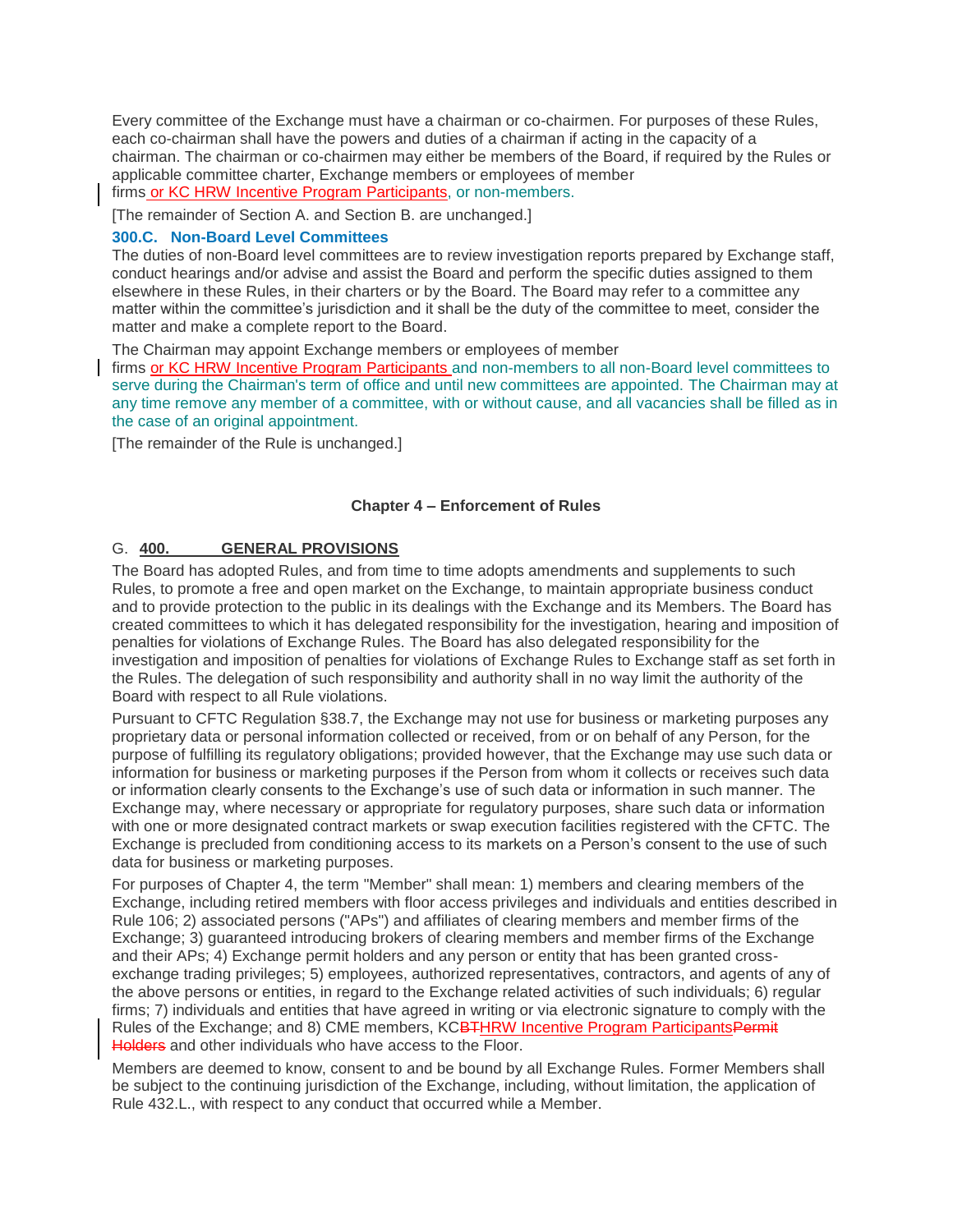# H. **402. BUSINESS CONDUCT COMMITTEE**

# **402.A. Jurisdiction and General Provisions**

The Business Conduct Committee ("BCC") shall have: 1) jurisdiction over any party subject to the jurisdiction of the Exchange pursuant to Rule 418 with respect to matters relating to business conduct, trading practices, sales practices, trading ethics and market manipulations or other actions that threaten the integrity of the market; 2) the authority, pursuant to Rule 402.C., to take emergency actions; 3) the authority, pursuant to Rule 413.B., to conduct hearings on denials of access pursuant to Rule 413.A., 4) the authority to conduct hearings, proceedings and appeals on all matters over which it has jurisdiction; and 5) the authority to make findings on Rule violations against any party subject to the jurisdiction of the Exchange pursuant to Rule 418.

The BCC shall act through a Panel ("BCC Panel") composed of a Hearing Panel Chair, two Mmembers-of CBOT or CME or employees of CBOT or CME-member firms and two non-members. Notwithstanding the foregoing, at least one of the Mmembers or employees of member firms must be from the contract market where the case originated. A quorum of a Panel shall consist of a majority of the panel, but must include at least the Hearing Panel Chair, one Mmember or employee of a member firm from the contract market where the case originated and one non-member.

[The remainder of Section A. is unchanged.]

### **402.B. Sanctions**

If the Panel finds that a party, including a Member, has violated a Rule, the Panel may take one or more of the following actions:

- 1. Order the party to cease and desist from the conduct found to be in violation of these Rules or from conduct which would violate the rules of any other exchange owned or controlled by CME Group or the Commodity Exchange Act;
- 2. Order a party to liquidate such portion of the open contracts in the party's proprietary or customers' accounts, or both, as the Panel deems appropriate to ensure the integrity of Exchange contracts or to ensure an orderly and liquid market;
- 3. Order a party or its customer to deposit such additional performance bonds with the Clearing House as the Panel deems appropriate to protect the integrity of open contracts;
- 4. Prescribe such additional capital or other financial requirements as it deems appropriate;
- 5. Restrict the ability of the party to have a business affiliation with, be employed by or have a financial or beneficial interest in a Member or broker association;
- 6. Restrict, suspend or terminate the party's access to the Globex platform or any other trading or clearing platform owned or controlled by CME Group or to supervise the entry of any orders into such platforms by others;
- 7. Restrict the party's access to any trading floor owned or controlled by CME Group;
- 8. Restrict the party's ability to trade, place, enter, accept or solicit orders in any or all products of any exchange owned or controlled by CME Group;
- 9. Suspend any or all of the Member's privileges of membership or the privilege afforded to KC HRWIncentive Program Participants;
- 10. Expel the Member from membership in any exchange owned or controlled by CME Group or from the KC HRW Incentive Program;

[The remainder of the Rule is unchanged.]

# I. **406. PROBABLE CAUSE COMMITTEE**

The Probable Cause Committee ("PCC") shall receive and review investigation reports from the Market Regulation Department when the Market Regulation Department has reasonable cause to believe an offense has occurred. The PCC shall act through a Panel comprised of a Hearing Panel Chair, two Mmembers of CBOT or CME or employees of CBOT or CME member firms and two nonmembers. Notwithstanding the foregoing, at least one of the *mMembers* or employees of member firms must be from the contract market where the case originated. A quorum of a Panel shall consist of a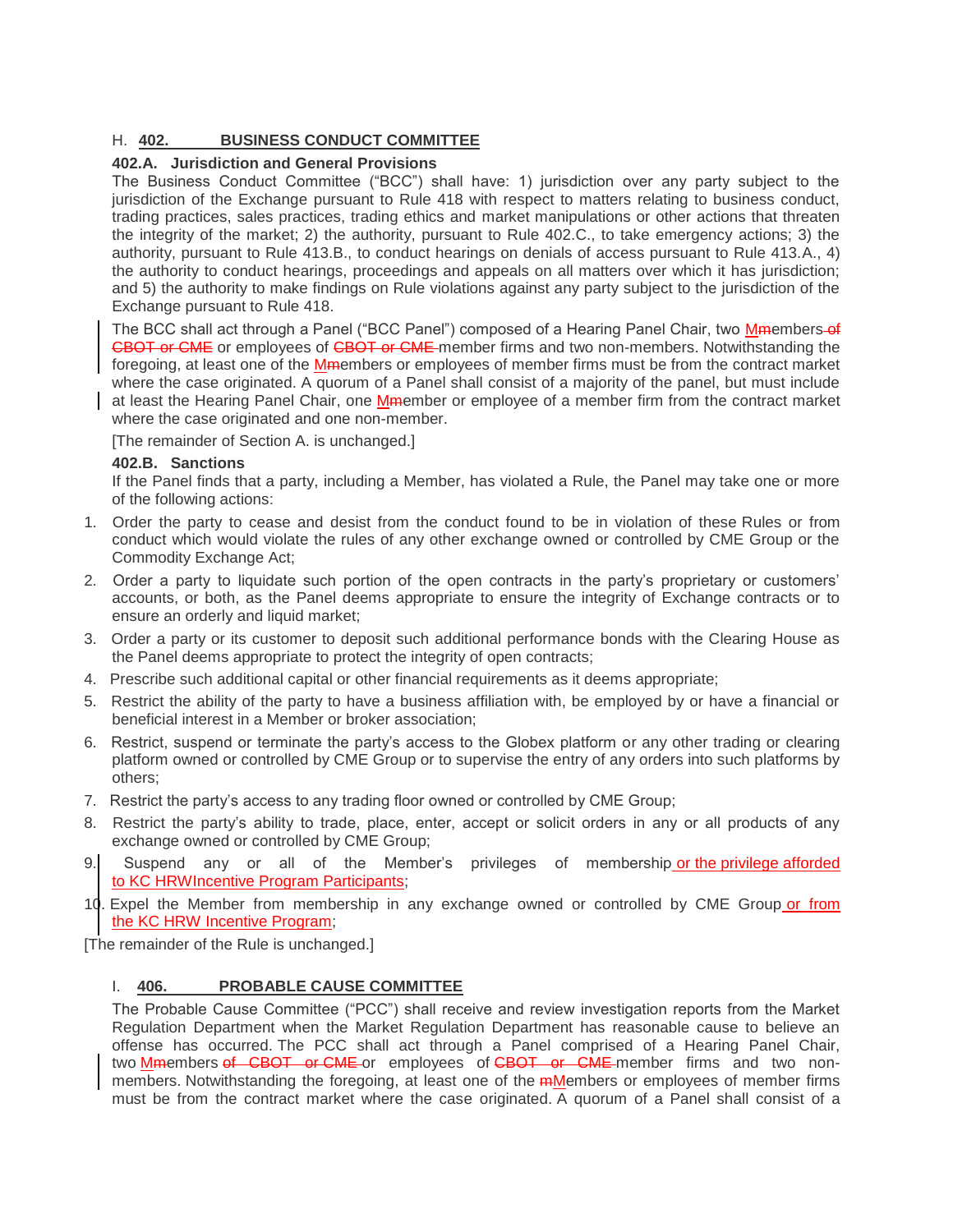majority of the Panel, but must include at least the Hearing Panel Chair, one Member or employee of a member firm from the contract market where the case originated and one non-member. Each Panel shall consist of panelists who possess sufficiently diverse interests so as to ensure fairness.

# **J. 410. [RESERVED]MARKET REPORTS COMMITTEE**

The Market Reports Committee shall be responsible for reporting to the Exchange at the close of the market each day, cash prices of the different varieties of grain, as evidenced by actual purchases and sales. Such prices will be published daily by the Exchange.

**K.**

# **L. 435. EFFECT OF SUSPENSION OR EXPULSION**

Unless otherwise determined by the committee with jurisdiction over such matters, a suspended or expelled Member shall not be entitled to any of the privileges of membership or the privilege afforded to KC HRW Incentive Program Participantsduring the period of such suspension or expulsion, including, but not limited to, the right to:

A. access any trading floor owned or controlled by CME Group;

B. access the Globex platform or any other electronic trading or clearing platform owned or controlled by CME Group;

C. obtain member or KC HRW Incentive Program Participant rates; and

D. any applicable cross-exchange trading privileges.

 A member who has been expelled may not lease out an owned membership in any exchange owned or controlled by CME Group and must relinquish ownership of such membership(s) within 30 days of the date that the expulsion becomes the final decision of the Exchange. AKC HRW Incentive Program Participant who has been expelled may not confer the program's privilege upon any other person.

# **Chapter 5 – Trading Qualifications and Practices**

# **M. 579. GLOBAL COMMAND CENTER**

# **579.A. Customer Support**

The Global Command Center ("GCC") provides Globex customer support and problem management only to members, clearing members, KCBT HRW Permit Holders Incentive Program Participants and customers designated by clearing members. In addition, designated MGEX members and clearing members may also receive customer support and problem management from GCC with respect to contracts traded on Globex. In order to be eligible for GCC support, such persons must register with the GCC ("Registered Contacts"). The GCC provides customer support via a specified telephone number and during specified hours. GCC employees may not always be available to assist Registered Contacts. Persons other than Registered Contacts, including non-members with Globex access pursuant to Rule 574, must contact their clearing members to make support requests.

[The remainder of the Rule is unchanged.]

#### **N.**

# **O. 588. TRADE CANCELLATIONS AND PRICE ADJUSTMENTS**

**[Sections A. – G. are unchanged.]**

# **588.H. Globex Non-Reviewable Trading Ranges Futures**

| <b>Instrument</b>                 | <b>Non-Reviewable Range</b><br>(NRR) in Globex format | <b>NRR</b> including Unit of<br><b>Measure</b> | <b>NRR</b><br><b>Ticks</b> |
|-----------------------------------|-------------------------------------------------------|------------------------------------------------|----------------------------|
| <b>Agriculture</b>                |                                                       |                                                |                            |
| <b>Grains and Oilseeds (CBOT)</b> |                                                       |                                                |                            |
| <b>Corn Futures</b>               | 100                                                   | \$.10 per bushel                               | 40                         |
| <b>Mini-sized Corn Futures</b>    | 100                                                   | \$.10 per bushel                               | 80                         |
| Distillers' Dried Grain           | 80                                                    | \$8.00 per short ton                           | 80                         |
| <b>Futures</b>                    |                                                       |                                                |                            |
| <b>Wheat Futures</b>              | 100                                                   | \$.10 per bushel                               | 40                         |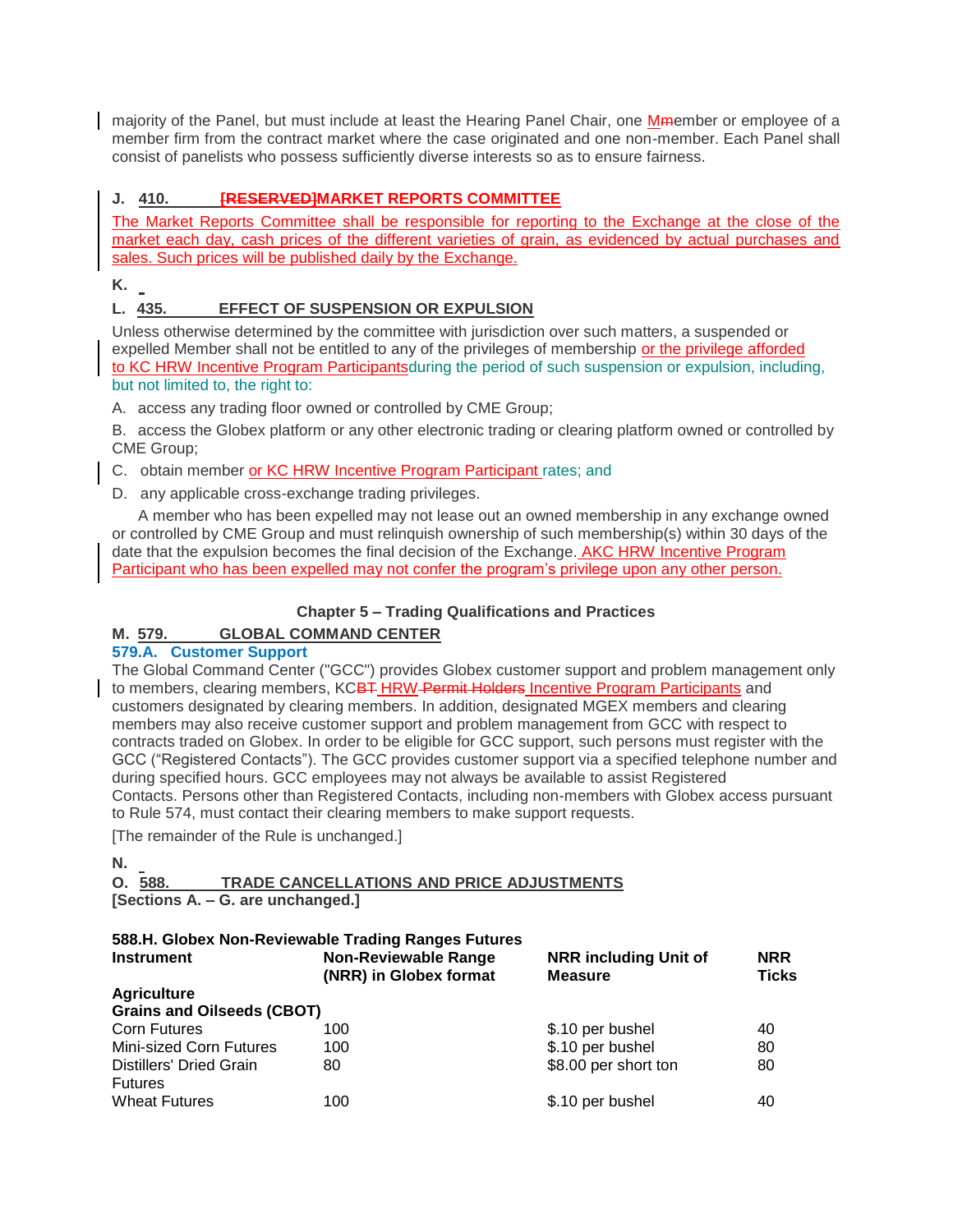| <b>Hard Red Winter Wheat</b><br><b>Futures</b> | 100 | \$.10 per bushel        | 40 |
|------------------------------------------------|-----|-------------------------|----|
| <b>Mini-sized Wheat Futures</b>                | 100 | \$.10 per bushel        | 80 |
| <b>Black Sea Wheat Futures</b>                 | 35  | \$3.50 per metric tonne | 35 |
| Soybean Futures                                | 100 | \$.10 per bushel        | 40 |
| Mini-sized Soybean Futures                     | 100 | \$.10 per bushel        | 80 |
| Soybean Meal Futures                           | 80  | \$8.00 per short ton    | 80 |
| Soybean Oil Futures                            | 80  | \$.008 per pound        | 80 |
| Oats Futures                                   | 100 | \$.10 per bushel        | 40 |
| <b>Rough Rice Futures</b>                      | 200 | \$.20 per hundredweight | 40 |

#### **CBOT FEE SCHEDULE FOR LEGACY KCBT PRODUCTS**

| Level                                                                              | <b>CBOT Account Owner</b>                                                                                                                        | <b>Execution Type</b>                         | <b>Platform</b>               | <b>KC HRW</b><br><b>Wheat</b><br><b>Future &amp;</b><br><b>Options</b><br><b>Exchange</b><br>Fee | <b>MGEX-KC HRW</b><br><b>Intercommodity</b><br><b>Spread Options</b><br><b>Exchange Fee</b> | <b>KC HRW</b><br>Wheat<br><b>Calendar</b><br><b>Swaps</b> | <b>AUD KC HRW</b><br><b>Wheat Swap</b> |
|------------------------------------------------------------------------------------|--------------------------------------------------------------------------------------------------------------------------------------------------|-----------------------------------------------|-------------------------------|--------------------------------------------------------------------------------------------------|---------------------------------------------------------------------------------------------|-----------------------------------------------------------|----------------------------------------|
|                                                                                    | <b>Individual Member</b>                                                                                                                         |                                               |                               |                                                                                                  |                                                                                             |                                                           |                                        |
|                                                                                    | <b>Individual Members</b>                                                                                                                        | <b>Member Trading</b>                         | Open<br><b>Auction</b>        | \$0.09                                                                                           | \$0.18                                                                                      | \$2.00                                                    | \$1.00                                 |
|                                                                                    |                                                                                                                                                  | <b>Own Account</b>                            | Electronic                    | \$0.14                                                                                           | \$0.28                                                                                      |                                                           |                                        |
| 1                                                                                  | <b>Individual Delegates</b>                                                                                                                      | <b>Delegate Trading Own</b><br><b>Account</b> | <b>Open</b><br><b>Auction</b> | \$0.24                                                                                           | \$0.48                                                                                      | \$2.25                                                    | \$1.25                                 |
|                                                                                    |                                                                                                                                                  |                                               | Electronic                    | \$0.29                                                                                           | \$0.58                                                                                      |                                                           |                                        |
| <b>Equity Members (Individual Equity members, Clearing Firms and Equity Firms)</b> |                                                                                                                                                  |                                               |                               |                                                                                                  |                                                                                             |                                                           |                                        |
|                                                                                    | Equity Members <sup>1</sup>                                                                                                                      | <b>Member or Delegate</b>                     | Open<br><b>Auction</b>        | \$0.09                                                                                           | \$0.18                                                                                      |                                                           |                                        |
|                                                                                    |                                                                                                                                                  |                                               | Electronic                    | \$0.14                                                                                           | \$0.28                                                                                      |                                                           |                                        |
| $\overline{2}$                                                                     | Equity Members <sup>1</sup>                                                                                                                      | Non Member                                    | Electronic                    | \$0.45                                                                                           | \$0.90                                                                                      | \$2.00                                                    | \$1.00                                 |
|                                                                                    | (Exception) Rule 106.S.<br><b>Family of Funds Equity</b>                                                                                         | Member, Delegate or                           | Open<br><b>Auction</b>        | \$0.09                                                                                           | \$0.18                                                                                      |                                                           |                                        |
|                                                                                    | <b>Member Firms</b>                                                                                                                              | Non Member                                    | Electronic                    | \$0.45                                                                                           | \$0.90                                                                                      | \$2.00                                                    | \$1.00                                 |
|                                                                                    | 1 - Clearing Closely Held Corporate Members & Sole Proprietors, Rule 106.J. Equity Closely Held Corporate Members & Rule 106.I. Affiliate Equity |                                               |                               |                                                                                                  |                                                                                             |                                                           |                                        |

Member Firms, Individual Equity Members (other member/delegate executing), Clearing FCMs, Rule 106.J. Equity FCMs, Clearing Corporate <u>Members, Rule 106.J. Equity Corporate Members & Rule 106.I. Affiliate Equity Member Firm (Affiliate of Clearing FCM, Clearing Corporate Member or<br>Rule 106.J Equity FCM or Equity Corporate Member), Rule 106.I. Affiliate M</u>

*(Execution Not a Factor in Membership Types Below)*

| Level  | <b>CBOT Account Owner</b>                                                                                                       | <b>Platform</b> | <b>KCBT HRW</b><br><b>Wheat</b><br><b>Future &amp;</b><br><b>Options</b><br><b>Exchange</b><br><b>Fee</b> | <b>MGEX-</b><br><b>KCBT Inter-</b><br><b>Market</b><br><b>Options</b><br><b>Exchange</b><br>Fee | <b>KCBT</b><br><b>Hard Red</b><br><b>Winter</b><br><b>Wheat</b><br><b>Swaps</b> | <b>AUD</b><br><b>Hard Red</b><br><b>Winter</b><br><b>Wheat</b><br><b>Swaps</b> |
|--------|---------------------------------------------------------------------------------------------------------------------------------|-----------------|-----------------------------------------------------------------------------------------------------------|-------------------------------------------------------------------------------------------------|---------------------------------------------------------------------------------|--------------------------------------------------------------------------------|
|        | <b>Trading Members (Individual Non-Equity Members and Non-Equity Member</b>                                                     |                 |                                                                                                           |                                                                                                 |                                                                                 |                                                                                |
| Firms) |                                                                                                                                 |                 |                                                                                                           |                                                                                                 |                                                                                 |                                                                                |
|        | Individual Non-Equity Members (other<br>member/delegate executing): Rule 106.H.<br>Corporate Trading Firms; Rule 106.H. Trading | Open<br>Auction | \$0.20                                                                                                    | \$0.40                                                                                          | \$2.25                                                                          | \$1.25                                                                         |
| 3      | FCMs; & Rule 106.I. Affiliate Trading Member<br><b>Firms</b>                                                                    | Electronic      | \$0.75                                                                                                    | \$1.50                                                                                          |                                                                                 |                                                                                |
|        | Individual Delegates (Other Member or<br>Delegate executing the trade) & Rule 106.I.                                            | Open<br>Auction | \$0.35                                                                                                    | \$0.70                                                                                          | \$2.25                                                                          | \$1.25                                                                         |
|        | <b>Affiliate Trading Member Firms</b>                                                                                           | Electronic      | \$0.90                                                                                                    | \$1.80                                                                                          |                                                                                 |                                                                                |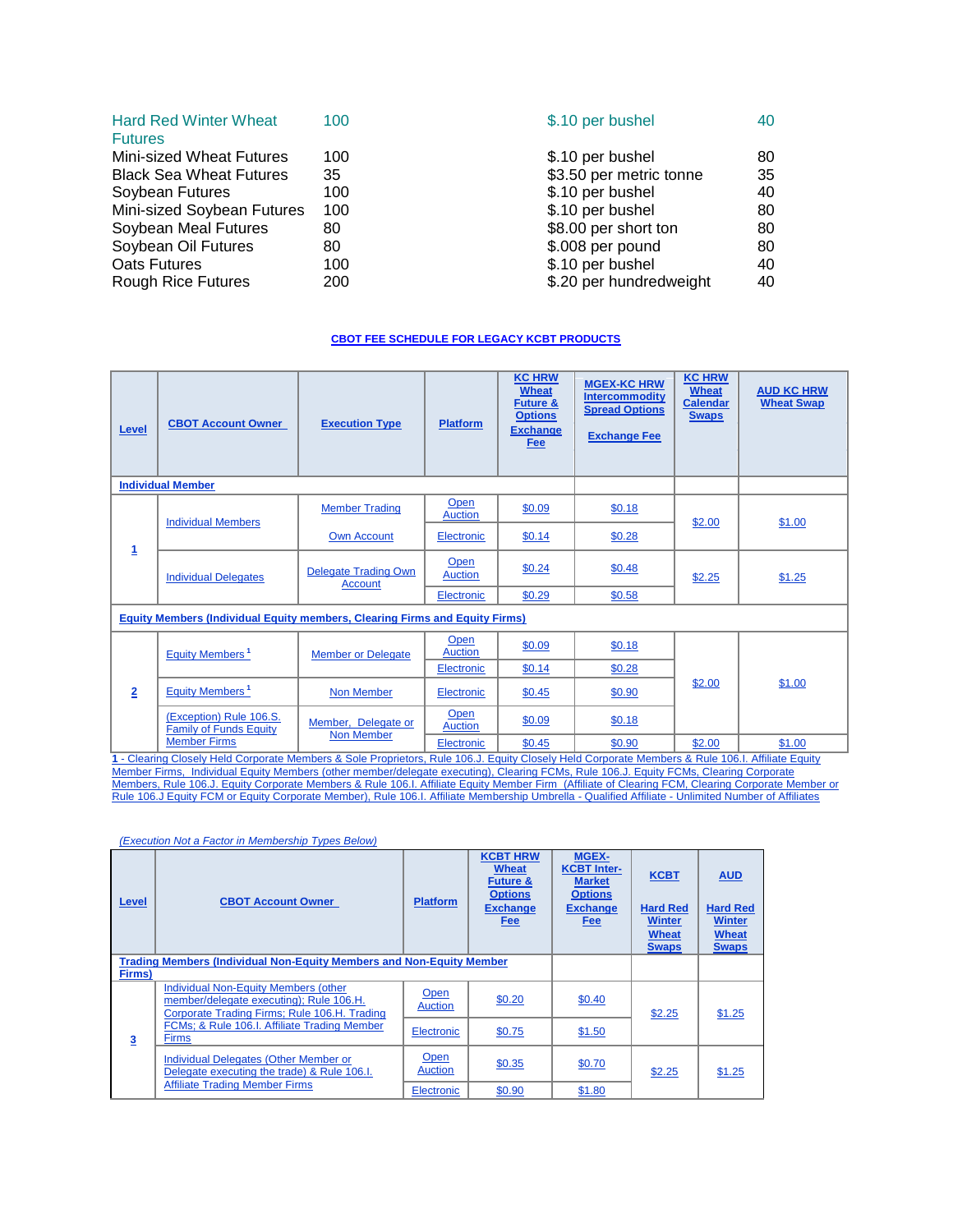|   | Rule 106.S. Family of Funds Equity Member<br><b>Firms</b>                                                                                                                                                                                                  | Open<br><b>Auction</b> | \$0.20 | \$0.40 | \$2.25 | \$1.25 |
|---|------------------------------------------------------------------------------------------------------------------------------------------------------------------------------------------------------------------------------------------------------------|------------------------|--------|--------|--------|--------|
|   |                                                                                                                                                                                                                                                            | Electronic             | \$0.75 | \$1.50 |        |        |
|   | <b>Electronic Corporate Member Firms</b>                                                                                                                                                                                                                   |                        |        |        |        |        |
| 4 | <b>Electronic Corporate Members</b>                                                                                                                                                                                                                        | Electronic             | \$0.90 | \$1.80 | \$2.50 | \$1.50 |
|   | <b>Incentive programs / Non Members</b>                                                                                                                                                                                                                    |                        |        |        |        |        |
|   | International Incentive Program and<br>International Volume Incentive Program (IVIP)                                                                                                                                                                       | Electronic             | \$0.75 | \$1.50 | \$2.50 | \$1.50 |
| 5 | Latin American Commercial Incentive Program;<br>Asian Incentive Program; Latin American Bank<br>Incentive, formerly know South American<br>Incentive Program, Central Bank Incentive<br>Program, & Latin American Fund Manager<br><b>Incentive Program</b> | Electronic             | \$1.29 | \$1.50 | \$2.50 | \$1.50 |
|   | Non Members                                                                                                                                                                                                                                                | <b>Open</b><br>Auction | \$0.60 | \$1.20 | \$2.50 | \$1.50 |
|   |                                                                                                                                                                                                                                                            | Electronic             | \$1.75 | \$3.50 | \$2.50 | \$1.50 |

| anne for Physical Art<br>⋅ Agricultural Contracts<br>-xchange | $-00.7$ |  |  |
|---------------------------------------------------------------|---------|--|--|
| <b>Agricultural Contacts</b><br>for Risk<br>-xchange          | つに<br>. |  |  |

| <b>Exchange Fees for Non-Trades</b>                             |               |                 |                   |  |  |
|-----------------------------------------------------------------|---------------|-----------------|-------------------|--|--|
|                                                                 | <b>Member</b> | <b>Delegate</b> | <b>Non-Member</b> |  |  |
| Non-Trades (Note 1)                                             | \$0.05        | \$0.20          | \$0.50            |  |  |
| Non-Trades - Expired<br>Options (Note 2)                        |               |                 | \$0.05            |  |  |
| Calendar Swap & KC<br><b>HRW Wheat Calendar</b><br><b>Swaps</b> |               |                 | \$2.00            |  |  |
| <b>AUD KC HRW Wheat</b><br><b>Swaps</b>                         |               |                 | \$1.00            |  |  |

*1. Non-trade fees - Exercises, Deliveries, Assignments, Futures from Options Exercises or Assignments, and Cash Settlement/Deliveries (No non-trade fee for Deliverable Interest Rate Swap Future).*

| 2.<br>Non- |
|------------|
| trade      |
| fees       |
| Expir      |
| ed         |
| Optio      |
| ns         |

| <b>Facilitation Fee</b>                                                                                              |                                                  |  |  |
|----------------------------------------------------------------------------------------------------------------------|--------------------------------------------------|--|--|
| Facilitation Desk Fee for all products (except for Denatured Fuel Ethanol Forward Swap & Option FAC Fee of<br>\$0.10 | \$0.20                                           |  |  |
| <b>Clearing Division Fee Schedule</b>                                                                                |                                                  |  |  |
| Contracts Cleared (including give-up executions and EFPs, EFSs & EFRs)                                               | \$0.06                                           |  |  |
| <b>Wholesale/Block Transactions</b>                                                                                  | \$0.06                                           |  |  |
| <b>Expired Options</b>                                                                                               | \$0.05                                           |  |  |
| <b>Option Exercises and Assignments</b>                                                                              | \$0.05                                           |  |  |
| <b>Position Adiustments</b>                                                                                          | \$0.10                                           |  |  |
| <b>Exercise or Assignment Surcharge</b>                                                                              | \$0.05                                           |  |  |
| <b>Futures Delivered or Cash Settled</b>                                                                             | \$0.05                                           |  |  |
| <b>Transfers</b>                                                                                                     | \$0.10                                           |  |  |
|                                                                                                                      | (\$2,500 maximum per clearing firm per transfer) |  |  |
| <b>Brokerage Fees</b>                                                                                                |                                                  |  |  |
| <b>Order filling (Trading without discretion)</b>                                                                    |                                                  |  |  |
| <b>Members</b>                                                                                                       | \$0.04                                           |  |  |
| Lessees (106D)                                                                                                       | \$0.17                                           |  |  |
| Firm Employee (106F) within the Family of Firms                                                                      | \$0.04                                           |  |  |
| Firm Employee (106F) Outside the Family of Firms                                                                     | \$0.17                                           |  |  |
| <b>CMACE Permit Holders filling orders</b>                                                                           | \$0.17                                           |  |  |
| <b>Trading with</b><br>discretion                                                                                    |                                                  |  |  |
| Lessees (106D)                                                                                                       | \$0.15                                           |  |  |
| Firm Employee (106F) Outside the Family of Firms                                                                     | \$0.15                                           |  |  |
| Firm Employee (106F) within the Family of Firms                                                                      | \$0.00                                           |  |  |
|                                                                                                                      |                                                  |  |  |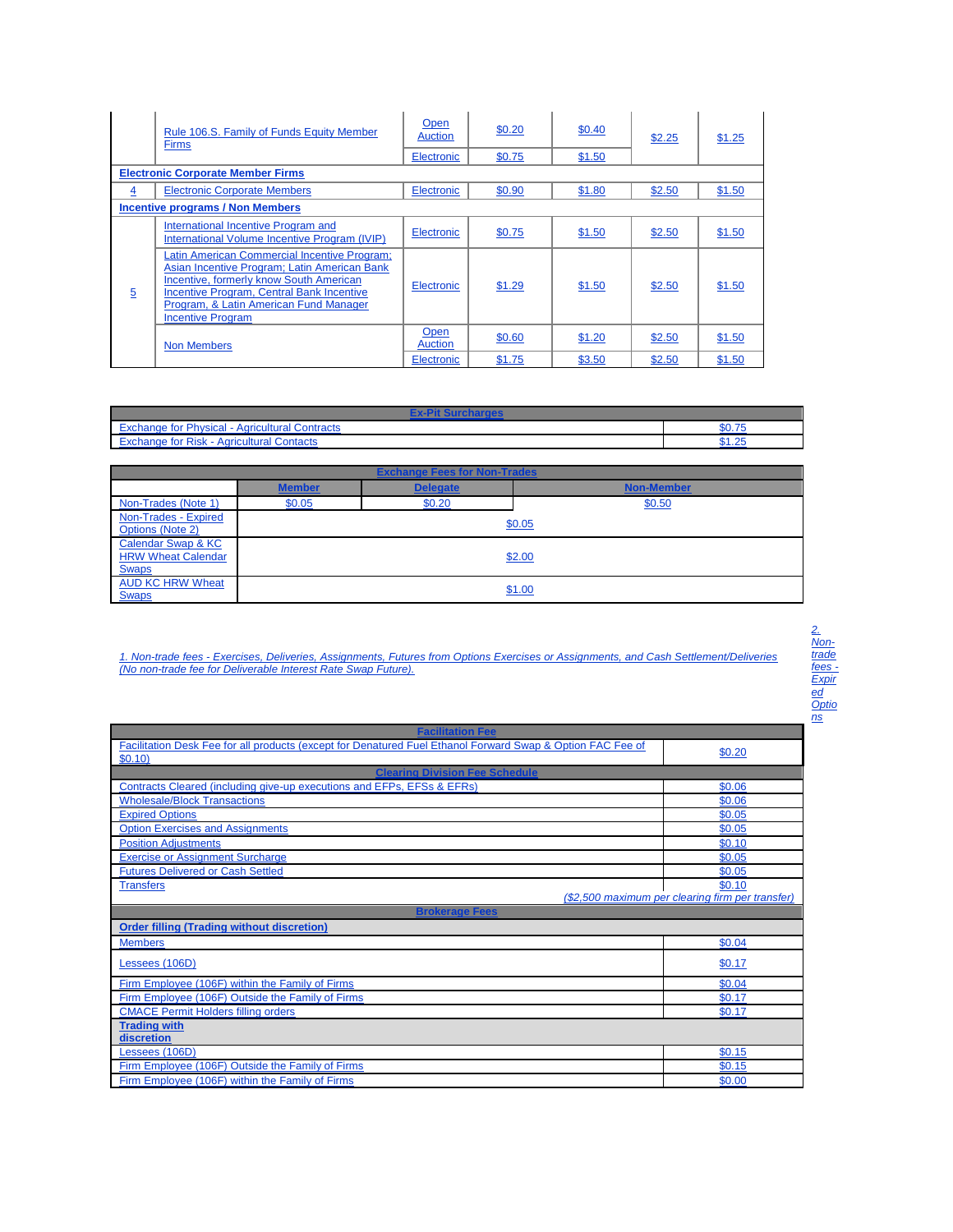# **CHAPTER 14H KC HRW WHEAT FUTURES**

# **14H00. SCOPE OF CHAPTER**

This chapter is limited in application to futures trading of KC HRW Wheat Futures. The procedures for trading, clearing, inspection, delivery and settlement, and any other matters not specifically covered herein or in Chapter 7 shall be governed by the general rules of the Exchange.

# **14H01. CONTRACT SPECIFICATIONS**

Contracts for the delivery of Hard Winter Wheat shall be understood as for "Contract" Hard Winter Wheat, and the following grades may be tendered on contract at the premiums or discounts indicated:

No. 1 Hard Red Winter Wheat with eleven percent (11%) protein level or higher deliverable at one and one-half cents (1.5¢) per bushel over contract price

No. 2 Hard Red Winter Wheat with eleven percent (11%) protein level or higher deliverable at contract price All above grades are deliverable at protein levels equal to or greater than ten and one-half percent (10.5%) but less than eleven percent (11%) at a ten cent (10¢) per bushel discount to contract price. Protein levels of less than ten and one-half percent (10.5%) are not deliverable on the contract.

Electronic warehouse receipts delivered in satisfaction of futures contracts to the Clearing House and registered with the Exchange, must indicate thereon, if wheat, maximum of thirteen and one-half percent (13.5%) moisture.

Electronic warehouse receipts delivered in satisfaction of futures contracts to the Clearing House and registered with the Exchange must indicate thereon, for wheat, a maximum of ten (10) IDK (indicating no more than 10 insect damaged kernels per 100 grams). As of the effective date of this rule, any electronic warehouse receipts previously issued and outstanding (that do not indicate thereon a maximum of 10 IDK) shall be subject to the 10 IDK restriction of this rule.

Deliveries of the above grades may be made in such proportions as may be convenient to the seller; subject however, to the provisions of Rules 14H09 and 14H12.

In the event of a change in United States Grain Standards, contracts for future delivery maturing after the effective date of such change shall be made on the basis of the standards as changed; provided, that this shall not be construed to prevent the closing of trades made prior to the effective date of such change.

# **14H02. TRADING SPECIFICATIONS**

By custom and usage, the delivery/trading months for grain futures are March, May, July, September, and December. The number of months open for trading at a given time shall be determined by the Exchange.

# **14H02.A. Trading Schedule**

The hours for trading of wheat futures shall be determined by the Exchange.

On the last day of trading in an expiring future, the close of the expiring future shall begin at 12 o'clock noon and trading shall be permitted thereafter for a period not to exceed one minute. Quotations made during this one minute period shall constitute the close.

The hours for futures trading shall be between 8:30 a.m. and 1:15 p.m. local time on all regular trading days.

The place of wheat futures trading shall be the wheat futures trading pit on the Exchange floor.

The time and place of trading may be changed by the Exchange.

Futures trades at places and hours other than set forth in these rules are prohibited except that the time and place limitations shall not apply to Exchange for Related Position transactions and transfer trades transacted in accordance with Rules 538 and 853, respectively.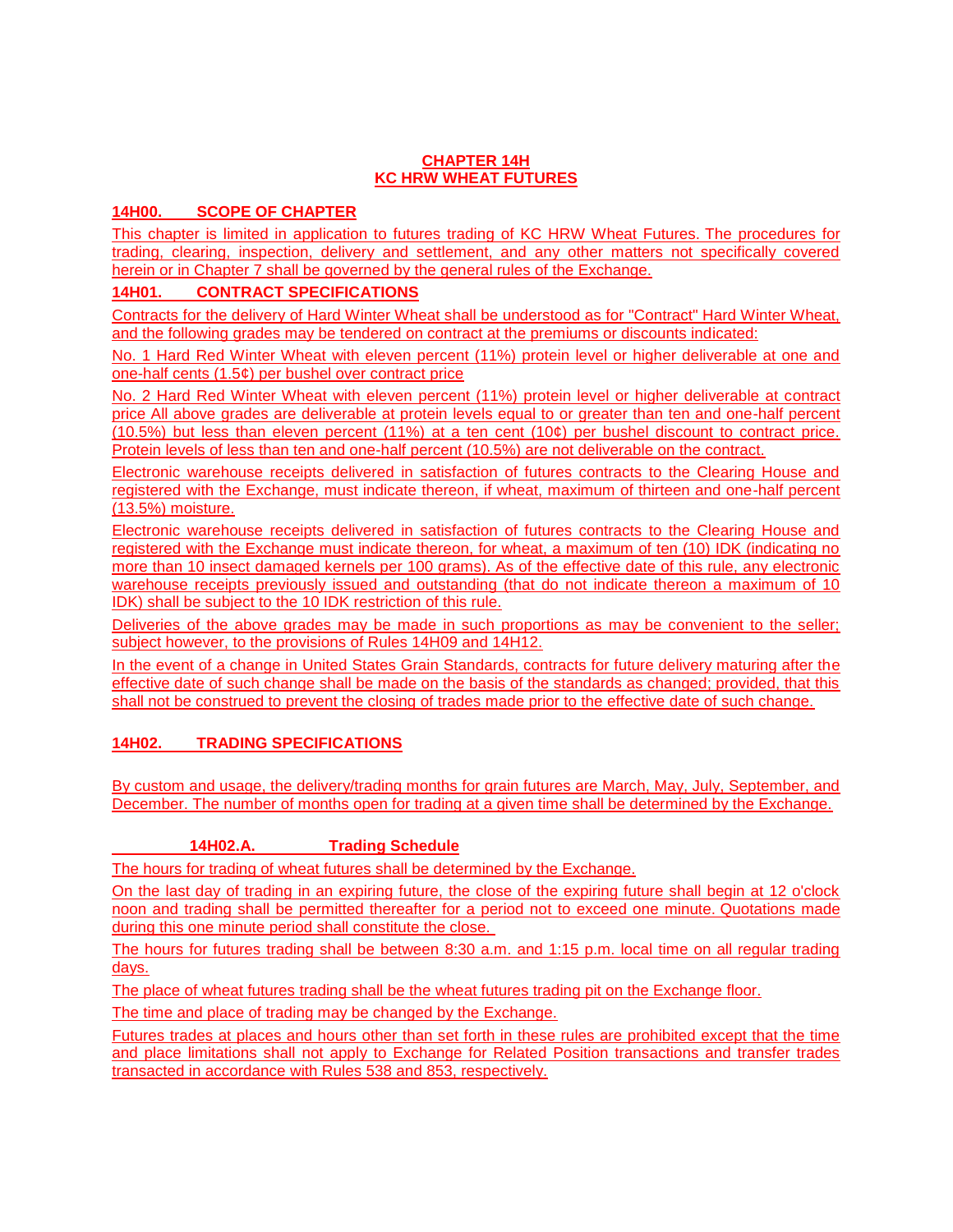# **14H02.B. Trading Unit**

Contracts and deliveries on wheat futures shall be in units of five thousand (5,000) bushels.

**14H02.C. Price Increments**

The minimum price fluctuation is one-quarter of one cent (1/4¢).

# **14H02.D. Daily Price Limits**

The Exchange may at any time, upon ten (10) hours' notice, provide that there shall be no trading in any specified contract for delivery in any specified month at prices more than a fixed limit above or below the official closing price of the preceding business day. Any Member or KC HRW Incentive Program Participant who enters into any contracts under the rules of the Exchange in violation of such resolution shall be subject to disciplinary action pursuant to Chapter 4.

Note: There shall be no trading in wheat futures at a price more than \$0.60 per bushel (\$3,000 per contract) above or below the previous day's settlement price. Should two or more wheat futures contract months within the first five listed non-spot contracts (or the remaining contract month in a crop year) close at limit bid or limit offer, the daily price limits for all contract months shall increase to \$0.90 per bushel the next business day.

Should two or more wheat futures contract months within the first five listed non-spot contracts (or the remaining contract month in a crop year) close at limit bid or limit offer while price limits are \$0.90 per bushel, daily price limits for all contract months shall increase to \$1.35 per bushel the next business day. If price limits are \$1.35 per bushel and no wheat futures contract month closes limit bid or limit offer, daily price limits for all contract months shall revert back to \$0.90 per bushel the next business day. If price limits are \$0.90 per bushel and no wheat futures contract month closes limit bid or limit offer, daily price limits for all contract months shall revert back to \$0.60 per bushel the next business day. There shall be no price limits on the current month contract on or after the second business day preceding the first day of the delivery month.

# **14H02.E. Position Limits**

The applicable position limits and/or accountability levels, in addition to the reportable levels, are set forth in the Position Limit, Position Accountability and Reportable Level Table in the Interpretations & Special Notices Section of Chapter 5.

A Person seeking an exemption from position limits for bona fide commercial purposes shall apply to the Market Regulation Department on forms provided by the Exchange, and the Market Regulation Department may grant qualified exemptions in its sole discretion.

Refer to Rule 559 for requirements concerning the aggregation of positions and allowable exemptions from the specified position limits.

In calculating a Spot Month position, the number of contracts against which delivery notices have been stopped (issued) during that delivery month minus the number of contracts against which delivery notices have been issued (stopped) during that delivery month shall be added to that Spot Month's long (short) futures position. As an example, if a person goes into a Spot Month with the maximum position of six hundred (600) net long contracts and takes delivery of warehouse receipts in satisfaction of five hundred (500) of such long contracts and does not establish a short position in that same Spot Month for purposes of redelivering such warehouse receipts, such person may not have a Spot Month futures position in excess of one hundred (100) net long contracts.

# **14H02.F Termination of Trading**

No trade in futures contracts deliverable in a current month shall be made after the business day preceding the fifteenth (15th) calendar day of that month, except that outstanding futures contracts for such delivery may be liquidated by means of a bona fide exchange of such current futures for the actual cash commodity.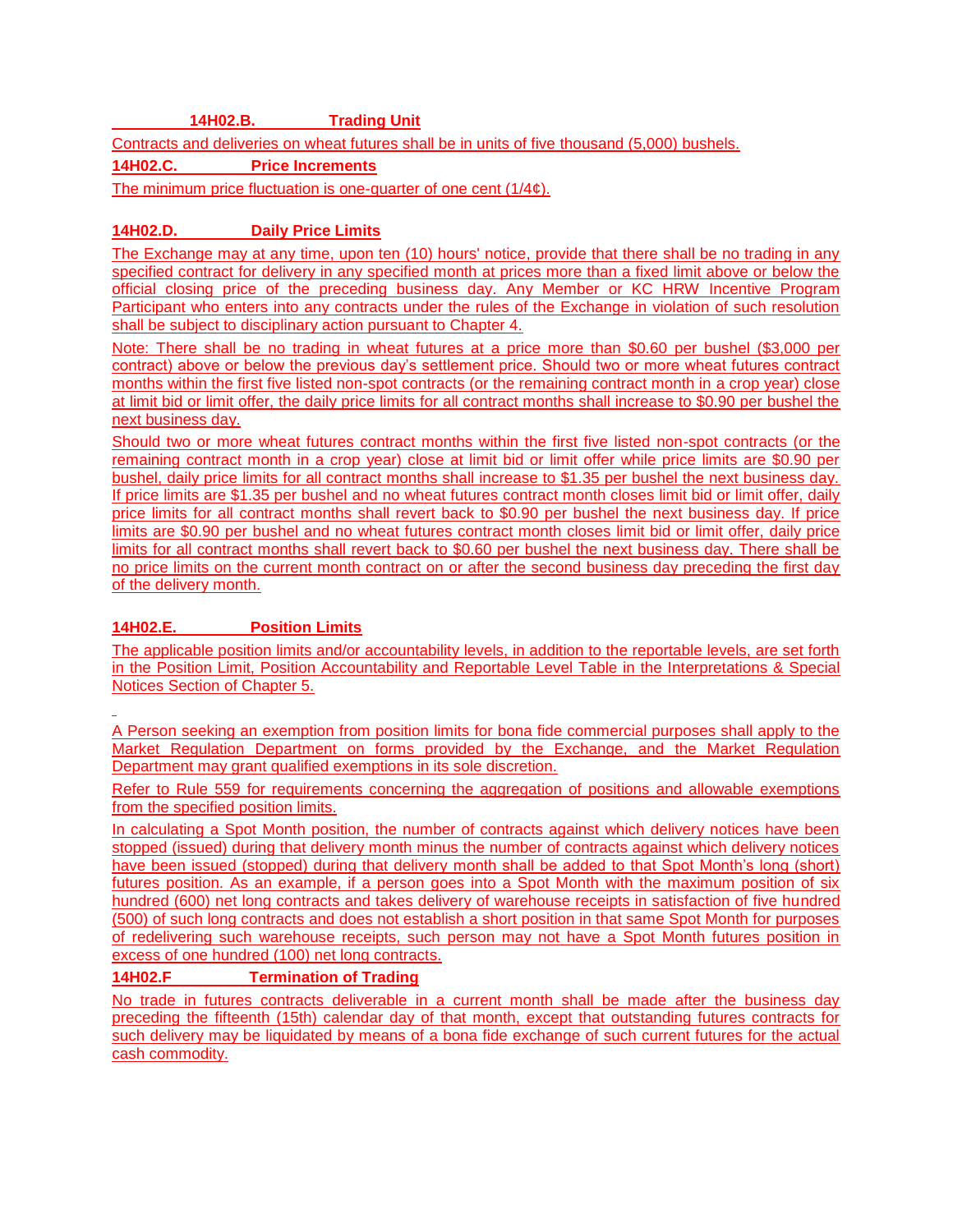Note: The Exchange, pursuant to Rule 230(i) may alter the number of days trading is prohibited during the delivery month to conform with federal law and regulations. The seven (7) days come from a CFTC (former CEA) Regulation.

# **14H03. CONTRACT FEE**

An Exchange contract fee will be set by the Exchange to cover its expenses. The Exchange may change the fee at any time on at least thirty (30) days' notice, such change to be effective on the first of a month.

# **14H04. GRADES / GRADE DIFFERENTIALS**

A futures contract for the sale of wheat shall be performed on the basis of United States origin only upon written request by a taker of delivery at the time load-out instructions are submitted.

No. 1 Hard Red Winter Wheat with eleven percent (11%) protein level or higher deliverable at one and one-half cents (1.5¢) per bushel over contract price

No. 2 Hard Red Winter Wheat with eleven percent (11%) protein level or higher deliverable at contract price All above grades are deliverable at protein levels equal to or greater than ten and one-half percent (10.5%) but less than eleven percent (11%) at a ten cent (10¢) per bushel discount to contract price. Protein levels of less than ten and one-half percent (10.5%) are not deliverable on the contract.

Electronic warehouse receipts delivered in satisfaction of futures contracts to the Clearing House and registered with the Exchange, must indicate thereon, if wheat, maximum of thirteen and one-half percent (13.5%) moisture.

Electronic warehouse receipts delivered in satisfaction of futures contracts to the Clearing House and registered with the Exchange must indicate thereon, for wheat, a maximum of ten (10) IDK (indicating no more than 10 insect damaged kernels per 100 grams). As of the effective date of this rule, any electronic warehouse receipts previously issued and outstanding (that do not indicate thereon a maximum of 10 IDK) shall be subject to the 10 IDK restriction of this rule.

During the five (5) business days preceding the first intention day of the September 2011 wheat futures contract month (August 24 to August 30, 2011), warehouse receipts issued and registered with the Exchange prior to such time may be presented to the issuing warehouse by the holder and upgraded to reflect a deliverable protein level on such receipts. The issuing elevator must comply with such request and shall, in its sole discretion, make the determination as to the minimum protein level to designate on receipts presented for upgrading. The issuing elevator may charge the holder twelve cents  $(12¢)$  per bushel to upgrade the receipt with a designation of eleven percent (11%) minimum protein, or two cents  $(2¢)$  per bushel to upgrade the receipt with a designation of ten and one-half percent (10.5%) minimum protein. Warehouse receipts not upgraded pursuant to this rule shall not be deliverable against futures contracts from September 2011 forward.

Effective July 9, 1976, as to futures contracts for wheat for delivery in July, 1977, and thereafter, the maximum allowable moisture will be thirteen and one-half percent (13.5%).

# **14H05. LOCATION DIFFERENTIALS**

Deliveries in satisfaction of Hard Red Winter Wheat futures contracts may be made by warehouse receipt issued by a regular elevator at any of the locations prescribed by Rule 14H06 at the following prescribed premiums/discounts (differentials):

Kansas City, Missouri/Kansas contract price

Wichita, Kansas at six cents (6¢) per bushel under contract price Hutchinson, Kansas at nine cents (9¢) per bushel under contract price Salina/Abilene, Kansas at twelve cents (12¢) per bushel under contract price.

# **14H06. DELIVERY POINTS**

Regular elevators or warehouses shall be located in the switching limits of:

1.) Kansas City, Missouri/Kansas,

2.) Hutchinson, Kansas,

3.) Salina/Abilene, Kansas, or

4.) Wichita, Kansas.

**14H07. DELIVERIES; CLEARING HOUSE**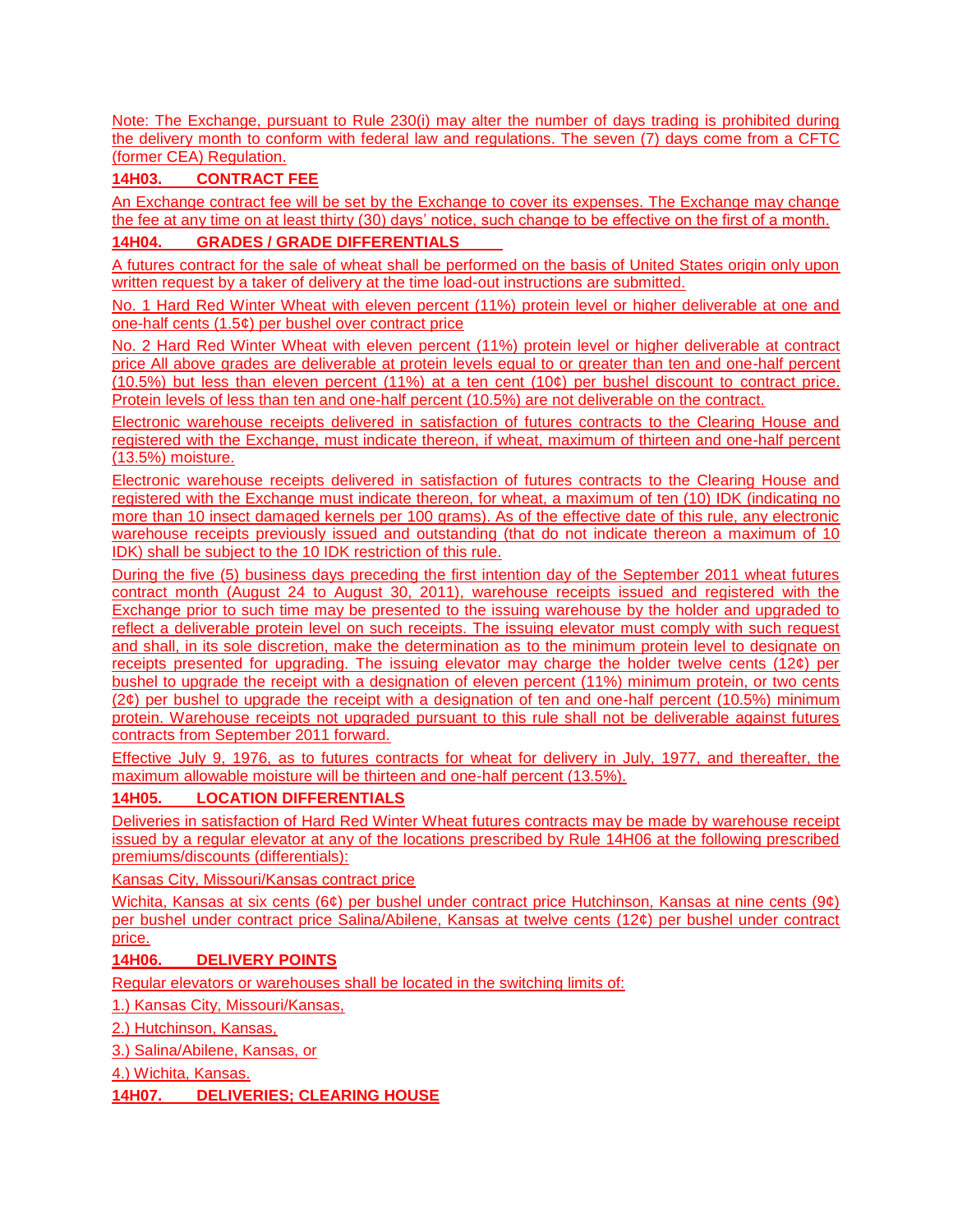Deliveries on all futures contracts shall be made through the Clearing House. Delivery notices will be given and received, based upon positions (short and long) as shown on the records of the Clearing House as of the close of the business day next preceding the day of delivery notice.

# **14H07.A. Seller; Delivery Notice**

A seller obligated to make delivery of commodities shall issue and deliver to the Clearing House a signed delivery notice which shall contain the name and business address of the issuer and which shall state the quantity and kind of grain to be delivered.

# **14H07.B. Seller; Time**

Delivery notices must be issued and delivered to the Clearing House before 4:00 p.m. on the second business day preceding the day of delivery except that, on the last notice day of the delivery month, delivery notices may be delivered to the Clearing House until 2:00 p.m. on the last notice day (business day preceding the last delivery day).

# **14H07.C. Seller; Warehouse Receipts Delivered**

When electronic warehouse receipts are to be delivered, notice shall describe the electronic warehouse receipts by giving the name of the elevator, the serial number, the quantity, and the grade of grain.

# **14H07.D. Clearing House; Notice to Buyer**

The Clearing House, upon receipt of such notice of intention to deliver, shall immediately issue notice to the buyer to whom the delivery will be made. Delivery must be accepted by the said buyer.

# **14H07.E. Time of Delivery; Application by Clearing House**

Deliveries on futures contracts shall be made to the Clearing House not later than 11:00 a.m. The Clearing House shall apply such deliveries as soon as possible that same day. This limit shall not be changed by any resolution of the Board advancing the hours of trading and other time limits contained in these rules. The Clearing House shall refuse to accept any tender of delivery after the time limit here provided.

# **14H07.F. Longer Notice**

Whenever the CFTC by order requires the giving of longer notice of delivery than herein provided, such order shall be observed by sellers, but the time of delivery of notices to the Clearing House shall be as herein provided. No order of the CFTC shall apply to then existing contracts.

# **14H07.G. Failure to Deliver**

Failure to make delivery of commodities within proper time after tender of notice as herein provided shall be deemed uncommercial conduct subject to the disciplinary procedures of Chapter 4. Further, such failure shall be deemed a default and the provisions of Rules 14H14.A through 14H14.D shall be applicable.

# **14H08. DELIVERIES BY ELECTRONIC WAREHOUSE RECEIPT**

Except as otherwise provided, delivery of commodities shall be made by the delivery of registered electronic warehouse receipts issued by warehousemen against stocks in warehouses which have been declared regular by the Board.

# **14H09. DELIVERABLE ELECTRONIC WAREHOUSE RECEIPTS**

All electronic warehouse receipts deliverable on futures contracts shall be for quantities or parcels sold, accompanied by a memorandum of the property to be delivered, with the price of the same, together with the amount due therefore. All electronic warehouse receipts which are tendered on a contract shall be for 5,000 bushels of grain.

# **14H10. STORAGE CHARGES**

Effective with the September 2011 wheat futures contract month, no electronic warehouse receipts covering grain in store shall be valid for delivery on futures contracts unless the storage and insurance charges set forth in this Rule (but not load-out fee) on such grain have been paid up to the first calendar day of each contract delivery month (whether or not such receipts will be delivered in satisfaction of futures contracts) and such payment endorsed on the electronic warehouse receipt. Such endorsement may be made, at the option of the holder, by the regular warehouse issuing the receipt or Exchange staff upon payment to the Exchange Secretary as agent of the warehouse company. Unpaid accumulated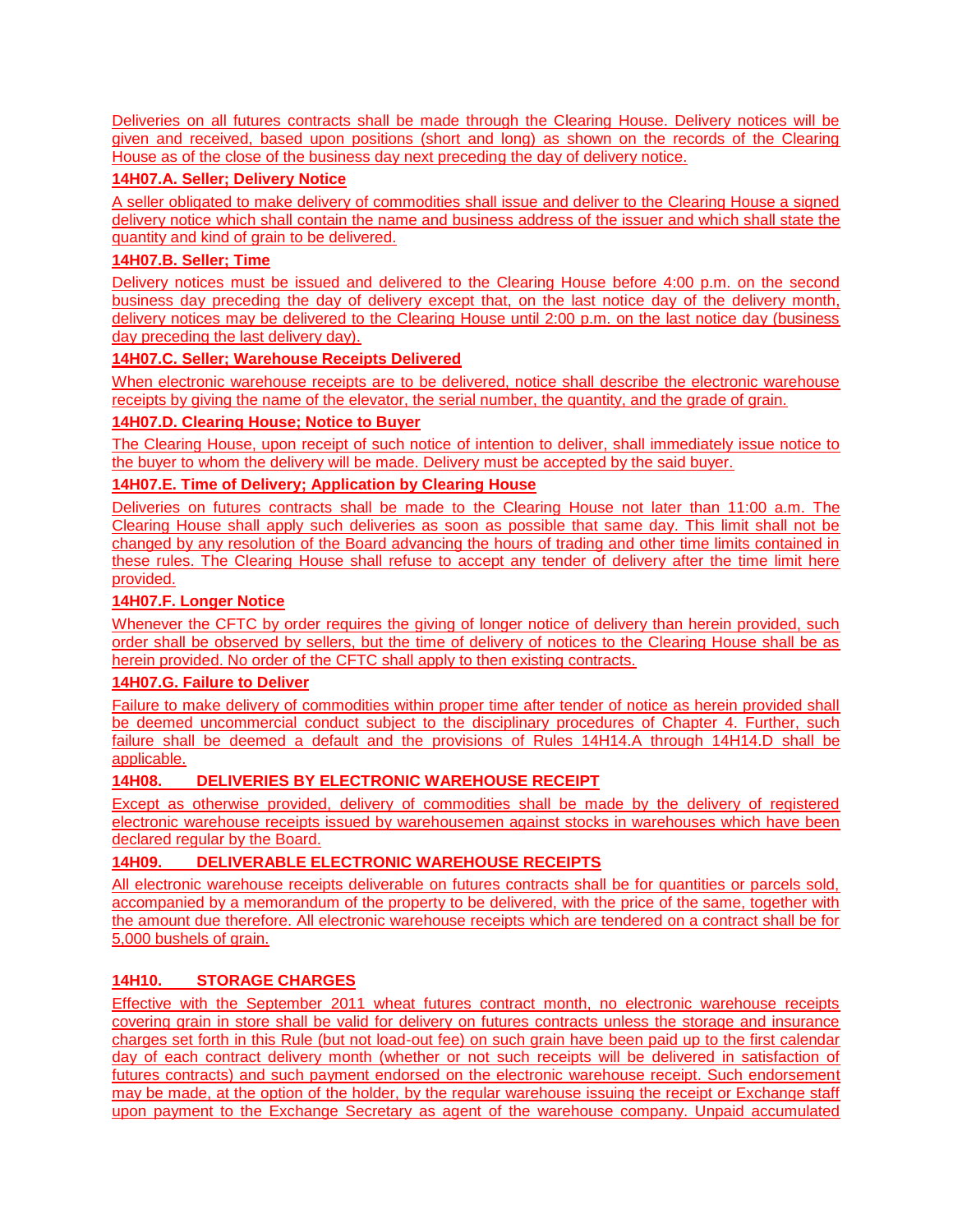storage and insurance charges and the load-out fee shall be assumed by the buyer. Failure to pay the storage and insurance charges by the business day preceding the first calendar day of each contract delivery month shall be deemed a violation subject to the disciplinary procedures set forth in Chapter 4 of the Rules.

On all deliveries by regular electronic warehouse receipts, the deliverer (seller) shall allow storage and insurance charges accrued to date of delivery.

Under the authority of Rule 14H16.G, effective September 1, 2011 the maximum storage and insurance charge for regular elevators on grain delivered on futures contracts is established at \$.00197 per bushel per day from December 1 to June 30, and \$.00296 per bushel per day from July 1 to November 30.

# **14H11. LOADING OUT; DOCUMENTS REQUIRED**

Delivery of grain by regular warehouses when ordered loaded out by holders of regular electronic warehouse receipts shall be by tender of an Official Inspection Certificate and with a weight certificate supplied by a Federally licensed weigh master attached. All deliveries on regular electronic warehouse receipts shall be settled on weights and grades of the respective market.

Electronic warehouse receipts delivered to fulfill a futures contract obligation shall be interpreted as "in store" a regular elevator and that any and all charges to move or transport the grain from the elevator is for the account of the warehouse receipt holder. This includes elevation, weight certificates, grade certificates and other charges known or unknown at this time.

# **14H11.A. No Freight Requirement**

The Warehouseman is not required to furnish transit billing on grain represented by electronic warehouse receipt deliveries. Delivery shall be flat.

# **14H12. INSPECTION GOVERNING**

Grain loaded against electronic warehouse receipts that have been delivered on futures contracts shall grade at the loading elevator according to the Official Inspection Certificate the same grade as specified on warehouse receipt surrendered.

# **14H13. LOAD OUT**

# **14H13.A. Surrender Electronic Warehouse Receipts**

Members or KC HRW Incentive Program Participants who hold electronic warehouse receipts and desire delivery of grain shall surrender the electronic warehouse receipts to the issuer thereof with written loadout instructions in duplicate, stating the grade and amount of grain called for by said receipts. The parties issuing said electronic warehouse receipts shall deliver the amount and kind of grain called for into covered hopper rail cars (hereinafter referred to as cars), or such other equipment mutually agreed upon by the parties. The duplicate order shall be signed by the issuer to acknowledge receipt thereof, and returned to the holder.

#### Deoxynivalenol (also known as Vomitoxin) Restriction:

When electronic warehouse receipts are surrendered to the issuer for load-out pursuant to Rule 14H13, the taker of delivery shall have the option to, at taker's expense, request in such written load-out instructions that the wheat contain no more than 2 ppm (two parts per million) of deoxynivalenol (vomitoxin). A determination of the level of deoxynivalenol shall be made at the point of origin by the Federal Grain Inspection Service or such other third party inspection service mutually agreeable to the maker and taker of delivery. The determination of the level of deoxynivalenol shall be based on the average test results of the wheat loaded in a single day from a single warehouse for each taker of delivery. As of the effective date of this rule (September 1, 2011), any electronic warehouse receipts previously issued and outstanding shall be subject to the provisions of this Rule.

#### **14H13.B. Order Cars**

In accordance with trade practices, the issuer of electronic warehouse receipts shall be responsible for ordering, in writing, the cars necessary for the shipment ordered to be loaded against such receipts and shall give a copy thereof to the holder. However, the holder of the warehouse receipts may elect, in writing, to furnish cars to the elevator of the warehouse receipts issuer to expedite shipment and shall give notice to the loading elevator accordingly. Cars furnished by the taker on delivery shall apply against the delivering elevator's empty car order. Any charges incurred for the ordering or cancellation of car orders made at the request of the holder by written instructions shall be for the account of the holder.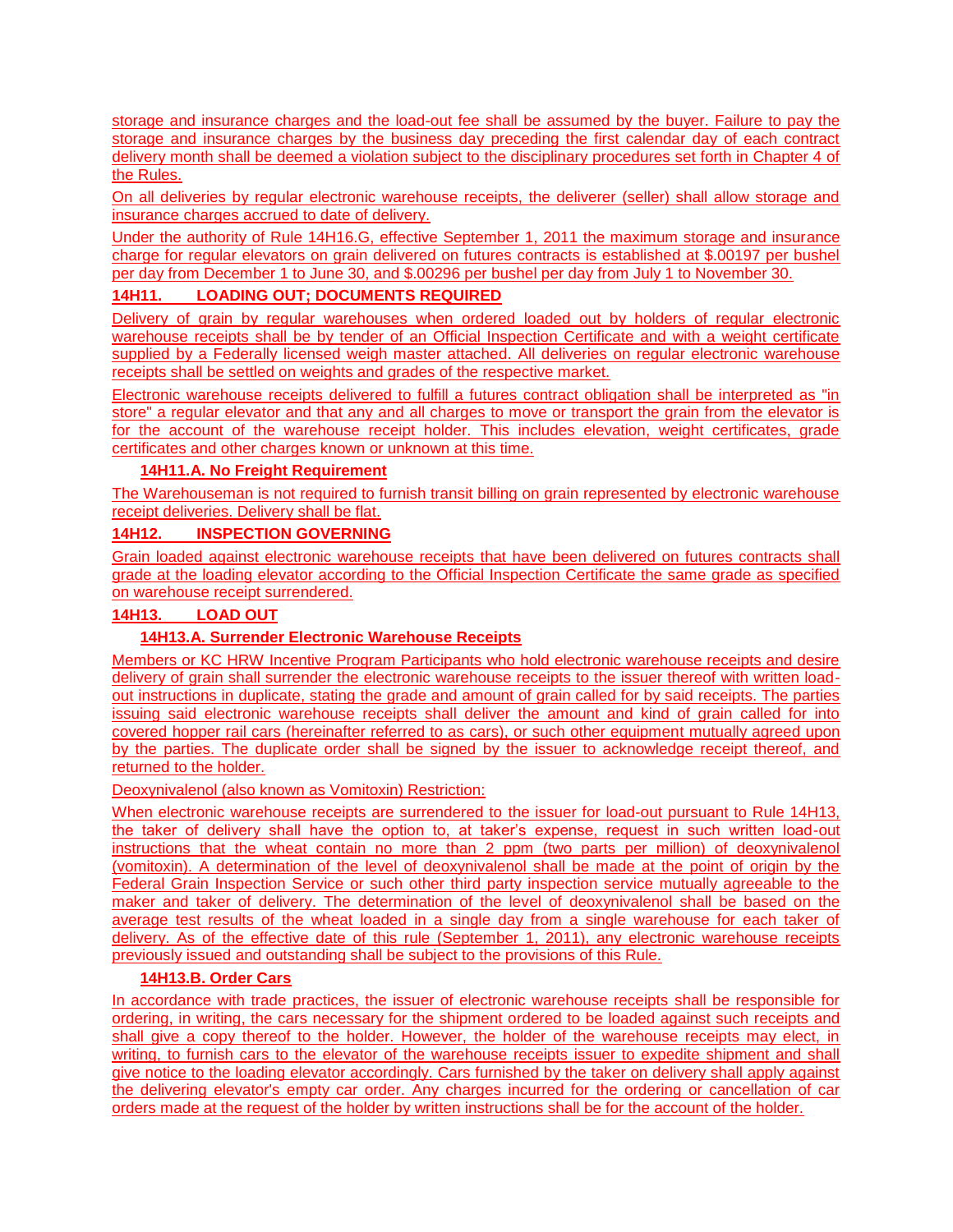### **14H13.C. Evidence**

In case the receipt holder elects, in the notice given, to have the issuer order the cars necessary for the loading requested, or in the event that railroad companies will furnish empty cars only on the order of elevator operators, the issuer shall immediately place an order with the railroad for all of such cars as the notice specifies and furnish to the receipt holder the railroad order number or other communication from the respective railroad company giving satisfactory evidence that the cars have been ordered.

# **14H13.D. Loading Cars**

Within five (5) business days after the receipt of the loading order request the delivering elevator shall commence loading all applicable rail equipment that has been actually placed or constructively placed to the delivering elevator at the applicable daily/weekly rate pursuant to subsections (a) and (b) below. The cars are to be loaded in the order they are placed and applied to the respective loading instruction in the order they were furnished. However, in the event cars for more than one set of loading instructions are on constructive placement, the loading elevator shall be required to order from constructive placement those cars furnished for the earliest loading request.

| a. Warehouse Receipted Wheat Delivered and<br>Not Loaded Out | <b>Load-Out Requirements In-Hopper Cars</b> |        |  |
|--------------------------------------------------------------|---------------------------------------------|--------|--|
|                                                              | Daily                                       | Weekly |  |
| Up to 3,000,000 Bushels                                      | $\overline{30}$                             | 150    |  |
| 3,005,000 to 4,000,000 bu.                                   | <u>40</u>                                   | 200    |  |
| 4,005,000 to 5,000,000 bu.                                   | $\overline{50}$                             | 250    |  |
| Each Like Increment up, Add                                  | 10                                          | 50     |  |

### b. Reporting requirements

The operator of a facility that is declared regular for delivery is to report the total quantity delivered on current and prior contracts that has not yet been loaded-out as of the close of business on the last business day of the expiring contract month. Such information shall be reported to the Exchange not later than 9:00 a.m. on the next following business day (first business day of the month immediately following the expiring month).

c. Publicizing the Load-Out Rate

The Exchange is charged with publicizing the load-out rate for each warehouse declared regular whose load-out rate is above the minimum thirty (30) cars per day.

d. Duration of Established Load-Out Rate

The published load-out requirement is to remain in effect through the close of business on the last delivery day of the next following contract month, at which time the new load-out rate will be determined pursuant to subsections (a) and (b) above.

# **14H13.F. Storage Charges Cease**

Storage charges for account of the holder of the warehouse receipts will cease on any amount on the date that amount is loaded. Furthermore, provided cars are actually or constructively placed, storage charges for the account of the holder will also cease on any bushels not meeting the minimum weekly load-out requirements on the final day that loading is due. In the event loading orders are subsequently cancelled before completion, storage charges will accrue on the total remaining balance.

# **14H13.G. Default on Remaining Delivery Obligation**

A default on the entire remaining delivery obligation shall be deemed to have been made if the loading elevator becomes more than twenty (20) business days delinquent in maintaining the minimum load-out capacity, if applicable cars are available, or does not comply with other provisions of these rules.

**14H14. DEFAULT**

**14H14.A. Defaulted Delivery; Purchaser's Options**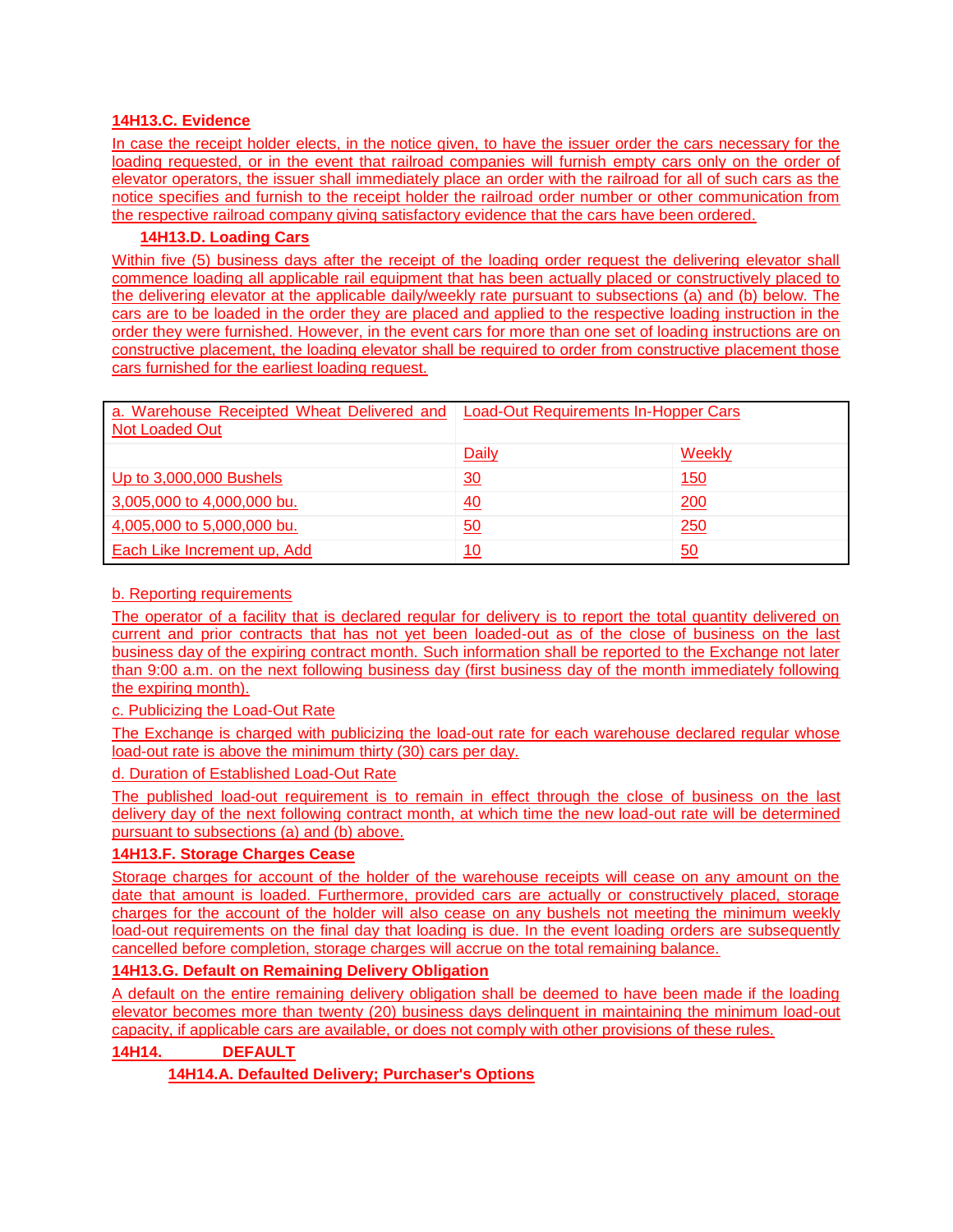In case any property contracted for future delivery is not delivered at maturity of contract, the purchaser may elect to:

a. Consider the contract forfeited and cancel the same at the last settlement price as determined by Rule 813;

b. Purchase the property on the market for the account of the seller by 11:00 P.M. of the next business day and notify the seller of such purchase before 2:30 P.M. of the same day; or

c. Require a settlement with the seller at the average market price on the day of the maturity of contract.

Any damage or loss due to the purchaser by reason of such purchase or declared settlement shall be due and payable by the seller immediately.

# **14H14.B. Buyer's Default; Seller's Rights**

In case any property contracted for future delivery is not received and paid for when property tendered, it shall be the duty of the seller, in order to establish any claim on the purchaser, to sell the property at any time during the next twenty-four (24) hours after such default shall have been made. The purchaser shall be notified within one (1) hour of such sale. Any loss resulting to the seller shall be paid by the party in default.

# **14H14.C. Unreasonable Charges Not Allowed**

Rules 14H14.A and 14H14.B shall not be construed as authorizing unjust or unreasonable claims based upon manipulated or fictitious markets. In case of any disagreement arising from any action taken under these Rules, the expressed willingness of either party to the controversy to submit the controversy to arbitration under these Rules shall be accepted and construed by the appropriate committee as evidence of the Member's or KC HRW Incentive Program Participant's's readiness to equitably adjust and settle the disputed obligation. Such Member or KC HRW Incentive Program Participant shall not be subject to discipline while the matter is pending arbitration. Such Member or KC HRW Incentive Program Participant shall abide by the same in good faith and in case of an award, shall promptly perform such award.

# **14H14.D. Parties To Arbitration On Default**

In case of default on any contract month's deliveries, when the transactions have been carried through the Clearing House, the arbitration of all disputes in reference thereto shall be in one (1) arbitration, so that all the controversies and rights of all parties for any one (1) month's deliveries may be settled at one and the same time. The parties to such arbitration shall be the Clearing House and all parties to whom deliveries were to have been made. All the provisions of the rules and regulations of the Exchange as to arbitration shall apply.

# **14H15. DELIVERIES IN BANKRUPTCY SITUATION**

a. For purposes of this Rule:

(i) The term "carrying Clearing Member" means a Clearing Member which carries accounts for customers of a debtor on an omnibus basis.

(ii) The term "customer" shall mean any person for whom a Member or KC HRW Incentive Program Participant carries an Exchange futures contract.

(iii) The term "debtor" shall mean any Member or KC HRW Incentive Program Participant with respect to which an order for relief is entered under the Bankruptcy Code.

(iv) The term "person" shall include an individual, partnership, corporation, trust, association or any other organization.

(v) The term "order for relief" means the filing of a petition in bankruptcy in a voluntary case and the adjudication of bankruptcy in an involuntary case.

(vi) The term "tender" with respect to a notice of delivery shall mean:

A. In the case of a short Clearing Member that has presented such a notice to the Clearing House, the assignment of such notice by the Clearing House to a long Clearing Member;

B. In the case of a long Clearing Member, the acceptance by such Clearing Member of such notice from the Clearing House;

C. In the case of a short non-Clearing Member that has requested its Clearing Member to issue such a notice, the presentment by such carrying Clearing Member of such notice to the Clearing House; and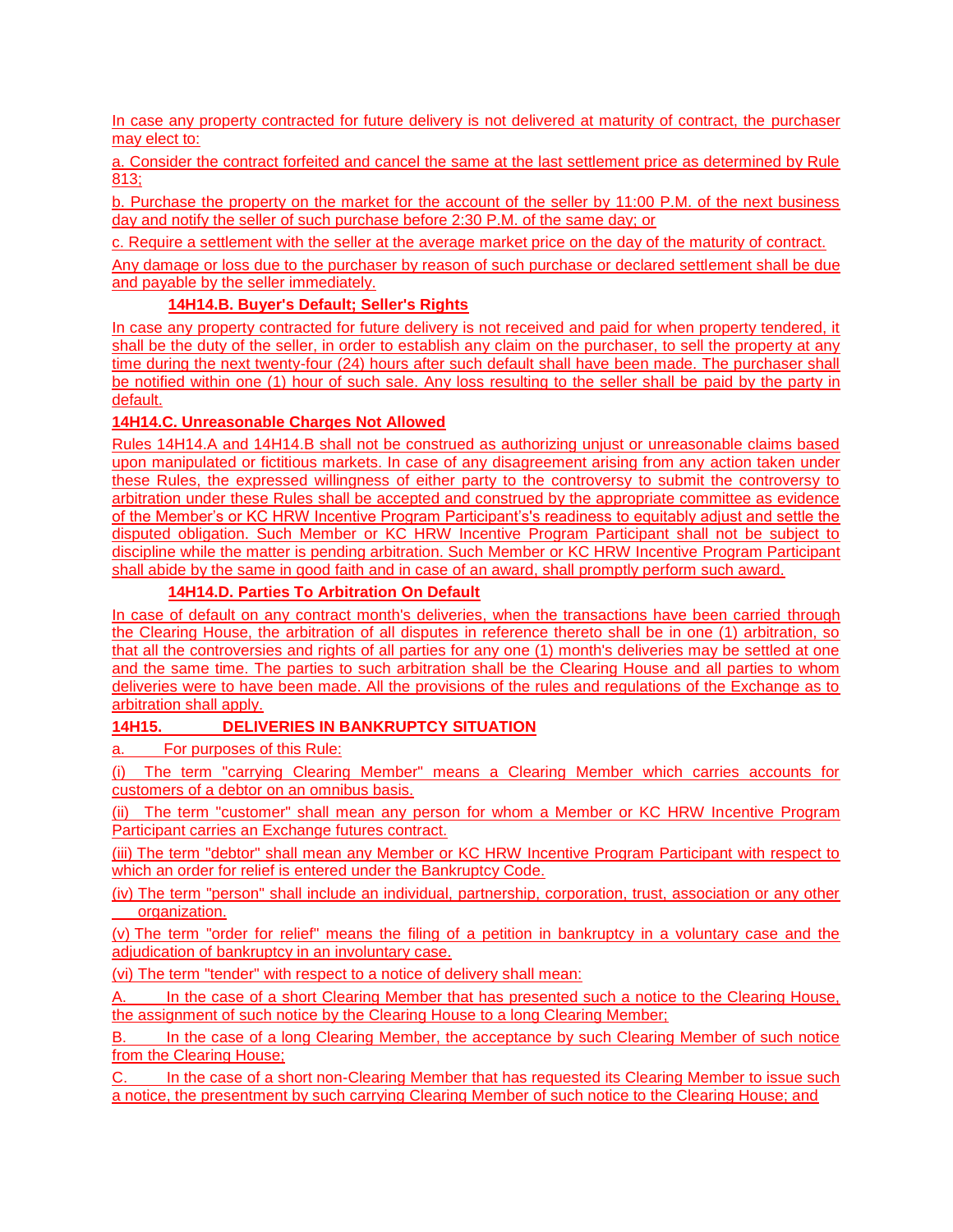D. In the case of a long non-Clearing Member, the allocation of such notice to the debtor by its carrying Clearing Member and the allocation of such notice to a customer by the long non-Clearing Member.

b. This Rule shall apply only in the event and under the circumstances set forth in paragraph (c) hereof.

c. Any provision of the By-Laws or Rules to the contrary notwithstanding, in the event that a debtor carries for a customer any Exchange futures contract in the current delivery month with respect to which the underlying physical commodity has not become a part of the debtor's estate on the date of the entry of the order for relief,and with respect to which:

(i) Trading has ceased on the date of the entry of the order for relief; or

(ii) Notice of delivery has been tendered on or before the date of the entry of the order of relief; or

(iii) Trading ceases before such futures contract can be liquidated by the trustee of the debtor's estate; then, any customer for whose account such debtor is holding any such futures contract shall make delivery of and receive payment for, or receive delivery of and make payment for, the physical commodity as required to fulfill such contract as follows:

A. If the debtor is a Clearing Member, directly with the Clearing House and the Clearing House shall receive delivery of and make payment for, or make delivery of and receive payment for, such commodity in accordance with these Rules; provided, however, that in lieu of making and taking delivery, any such customer and the Clearing House may settle any such contract in any manner permitted under the Clearing House's rules.

B. If the debtor is not a Clearing Member, through the carrying Clearing Member that carried the customer's account in an omnibus account for the debtor in accordance with the provisions of paragraph (d).

d.

(i) Immediately upon learning that an order for relief under the Bankruptcy Code has been entered with respect to a debtor which is not a Clearing Member, the carrying Clearing Member shall communicate with the debtor or its trustee in bankruptcy to ascertain the identity and address of each customer of the debtor who is to make or take delivery pursuant to this Rule 14H15.

(ii) Immediately upon ascertaining such information, the carrying Clearing Member shall:

Notify each such customer that such customer is to make or take delivery, as the case may be, through the carrying Clearing Member as if the customer maintained an account directly with the carrying Clearing Member, and

B. Specify the actions which the customer is required to take to consummate such delivery.

(iii) If, prior to the time when delivery is required to be consummated pursuant to the By-Laws and Rules, the carrying Clearing Member, after good faith efforts, is unable to communicate with a customer or if

 the customer, for any reason fails or refuses to timely undertake the actions required pursuant to Rule 14H15, the carrying Clearing Member shall have no further obligation or liability to the debtor or such customer in connection with such delivery.

(iv) Nothing contained in this Rule 14H15 shall prevent a customer and a carrying Clearing Member from making mutually agreeable arrangements to settle deliveries on terms other than those set forth in paragraph (d).

e. The making or taking of delivery or payment with respect to any futures contract in accordance with paragraph (c) or (d) shall discharge in full the obligations of such customer and such opposite Clearing Member or carrying Clearing Member, as the case may be, to the debtor with respect thereto, but shall not discharge the debtor from any of its obligations with respect to such contract except to the extent that such delivery or payment is made.

Nothing contained in this Rule 14H15 shall relieve any customer of its obligation to make or take delivery under any Exchange futures contract for the sole reason that delivery must be made to or taken from a commodity broker which is a debtor.

**14H16. REGULARITY**

**14H16.A. Application For Regularity**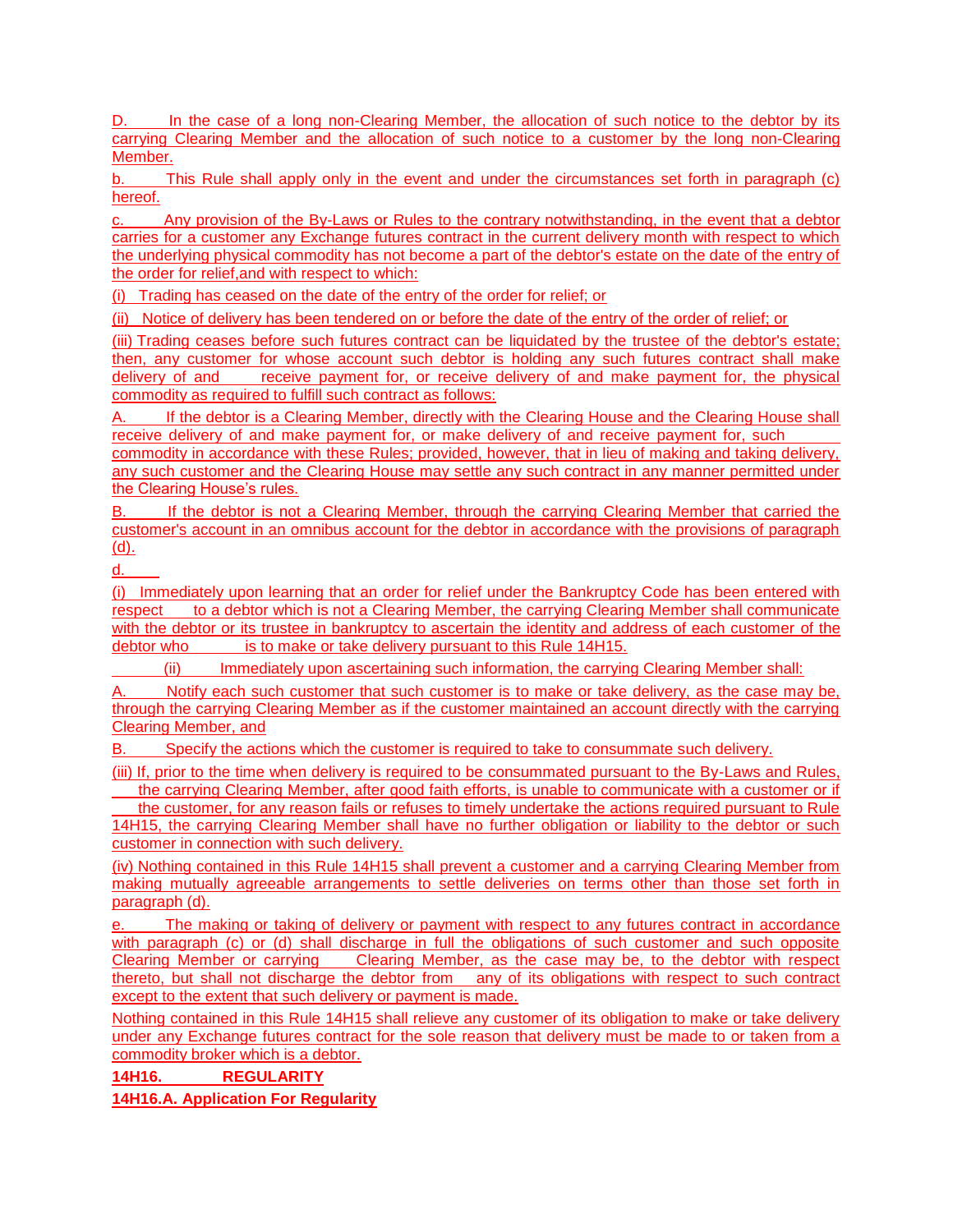The owner or operator of any warehouse or elevator who desires to have such facility declared regular for the delivery of grain under the rules and regulations of the Exchange may make an application to Exchange staff for a Declaration of Regularity. Such application shall be made on a form prescribed by the Exchange and shall be accompanied with a description of the facility, including its capacity, strength, and receiving and loading facilities. The application shall also be accompanied by a financial statement certified by an independent certified public accountant as of the end of the fiscal year most recently preceding the date of application. All applications shall be subject to approval by the Exchange to determine compliance with the requirements of this Chapter.

# **14H16.B. Board Prescribe**

Exchange staff by regulation may prescribe the conditions on which warehouses and warehousemen may become regular. To the extent required by the Commodity Exchange Act, as amended, the Exchange, in the case of federally licensed warehouses and warehousemen, may impose only such reasonable requirements as to location, accessibility, and suitability as may be imposed on other regular warehouses and warehousemen.

# **14H16.C. Effective Date of Regularity**

For applications for regularity pertaining to a warehouse(s) that is not currently regular, the effective date of regularity shall be as follows:

- a. If the application for regularity is approved during a delivery month, the effective date shall be the first business day of the calendar month immediately following the date of the approval.
- b. If the application for regularity is approved during a month that is not a delivery month:

1. And the calendar month immediately following the month during which approval was granted is not a delivery month, the effective date shall be the business day following the date of approval.

2. And the calendar month immediately following the month during which approval was granted is a delivery month, the effective date shall be the business day following the last delivery day of such delivery month.

For applications for regularity pertaining to a warehouse(s) that is currently regular (regularity has not expired or been withdrawn, suspended or revoked prior to consideration of the new regularity application), and the application is for approval of a new operator of such warehouse(s), the effective date of regularity shall be the business day following approval.

# **14H16.D. Conditions of Regularity**

No warehouse or elevator shall be made regular unless it conforms to the requirements set forth below.

- 1. The warehouse or elevator must be licensed as a public warehouse under the laws of the State of Missouri or Kansas, or under the United States Warehouse Act.
- 2. The warehouse or elevator must have a storage capacity of not less than one hundred thousand (100,000) bushels.
- 3. The warehouse or elevator must be equipped with bulk receiving and loading facilities adequate for the prompt dispatch of business.
- 4. The warehouse or elevator must be so situated that it is connected by railroad tracks with one (1) or more railway lines within the switching district as described in railroad tariffs of the city in which the elevator is located.
- 5. The individual, firm, or corporation operating the warehouse or elevator seeking to be declared regular, shall be of unquestioned good financial standing and credit. Such individual, firm, or corporation shall have and maintain a minimum net worth as may be fixed from time to time by the Exchange, provided that the same is uniform in principle as to all individuals, firms, or corporations. The Exchange shall have full authority to determine at any time whether such net worth, financial standing, and credit exists and is being maintained.

A minimum net worth of fifteen cents (15¢) per bushel upon the aggregate storage capacity at all locations in the United States be established and maintained by elevators regular for delivery.

6. The individual, firm, or corporation operating the warehouse or elevator seeking to be declared regular must comply with the rules and regulations of the Exchange and be a Permit Holder thereof.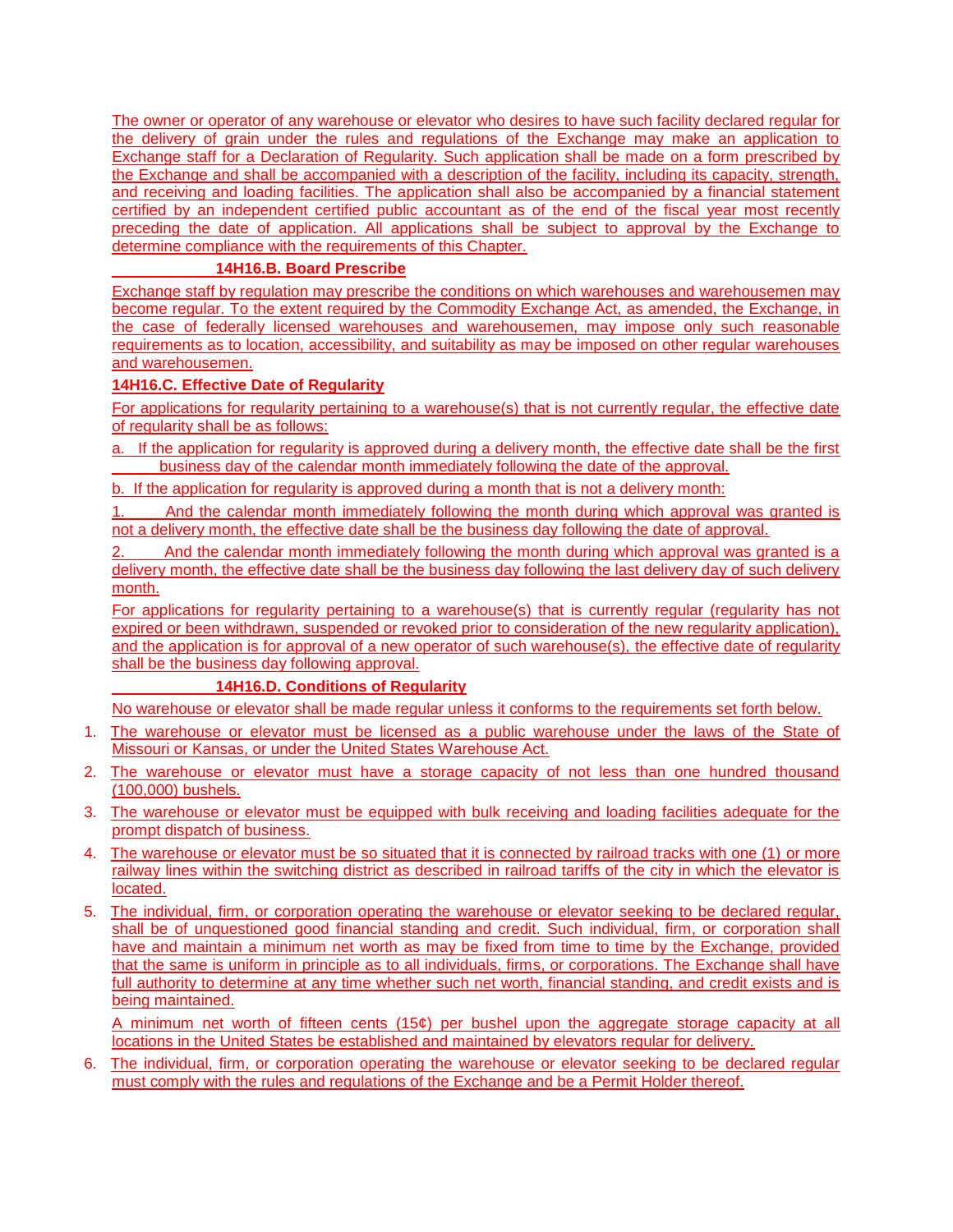7. The warehouse or elevator must be equipped to load covered hopper rail cars. The warehouse or elevator shall file with the Exchange, stating in bushels, the eight (8) hour load-out capacity of the facility for a five (5) day work week. This load-out capacity must at least meet the minimum load-out required for deliveries on electronic warehouse receipts. (See Rule 14H13.D). Further, the warehouse or elevator shall notify the Exchange of any change in such load-out capacity.

The Member or KC HRW Incentive Program Participant operating a regular warehouse shall notify the Exchange in writing no later than 4:30 p.m. local time on the business day following the date when such Member or KC HRW Incentive Program Participant becomes aware of any requirement of regularity pursuant to the rules and regulations of the Exchange that is no longer being met. Such requirements include, but are not limited to, Member or KC HRW Incentive Program Participant requirements under Chapters 1 & 1A, or applicable financial and suitability requirements under CBOT Rules. Failure to notify the Exchange shall be deemed an act detrimental to the best interests of the Exchange and subject to disciplinary action under Chapter 4 of the Rules.

Any regular warehouse may have their regularity revoked by the Board if it does not or cannot comply with the conditions of regularity set forth in this Chapter. Should the Board revoke the regularity of any warehouse, notice of such shall be posted.

# **14H16.E Regularity Annual Review**

Each Declaration of Regularity shall expire each year on the 30th day of May. Application for renewal of such declaration must be filed with the designated Exchange staff at least thirty (30) days prior to such expiration and shall be processed in the same manner as the original application.

### **14H16.F Regularity Requirements**

- 1. All regular warehouses or elevators shall file with the Exchange a copy of the bond(s), filed with and approved by the applicable licensing authority. All such bonds shall provide that the surety thereon shall notify the Exchange, without right of exoneration, by thirty (30) days' prior written notice of any change, expiration, termination, or cancellation thereof, together with a copy of any change made. Additional bonds may be required by the Exchange in such amount, and containing such conditions or provisions, as it may fix and determine.
- 2. All regular warehouses or elevators shall file with the Exchange copies of insurance policies covering all insurance filed with and approved by the applicable licensing authority. All such policies shall provide that the insurer shall notify the Exchange, without right of exoneration, by thirty (30) days' prior written notice of any change, expiration, termination, or cancellation thereof, together with a copy of any change made. If the policy requires periodical reports on stocks of grain on hand, certified copies of such reports shall be filed with the Exchange.

Firms may submit a certificate of insurance in lieu of submitting an insurance policy; provided that the certificate is issued by the insurance company, that there is a certificate for each location covered, that such certificate indicates the amount of coverage, the policy expiration date, the number of the policy, and includes the standard Kansas City thirty (30) day notification clause to the Exchange in the event of change or termination as required by this Rule (February 28, 1974).

- 3. All operators of warehouses or elevators regular under the Rules must weigh-up or measure-up their facilities when requested by the Exchange.
- 4. Operators of elevators or warehouses regular under these rules shall make such reports, keep such records, and permit such warehouse visitation as the Exchange, CFTC, or any other applicable government agency may require. Such books and records shall be kept for a period of five (5) years from the date thereof, and such books, records, and warehouses shall be open at all times to inspection by any representative of the Exchange, CFTC, or any other applicable government agency.

# **14H16.G Elevator Charges; Delivery Grain**

The Exchange may, from time to time, establish and revise fees for regular elevators relating to grain delivered in satisfaction of futures contracts, including an elevation fee, a load-out fee, and an insurance and storage fee; provided that the effective date of such fees must be at least thirty (30) days after enactment to permit notice to the Member or KC HRW Incentive Program Participant.

Under the authority of this Rule, the maximum load-out fee for regular elevators on grain delivered on futures contracts is established at eight cents (8¢) per bushel.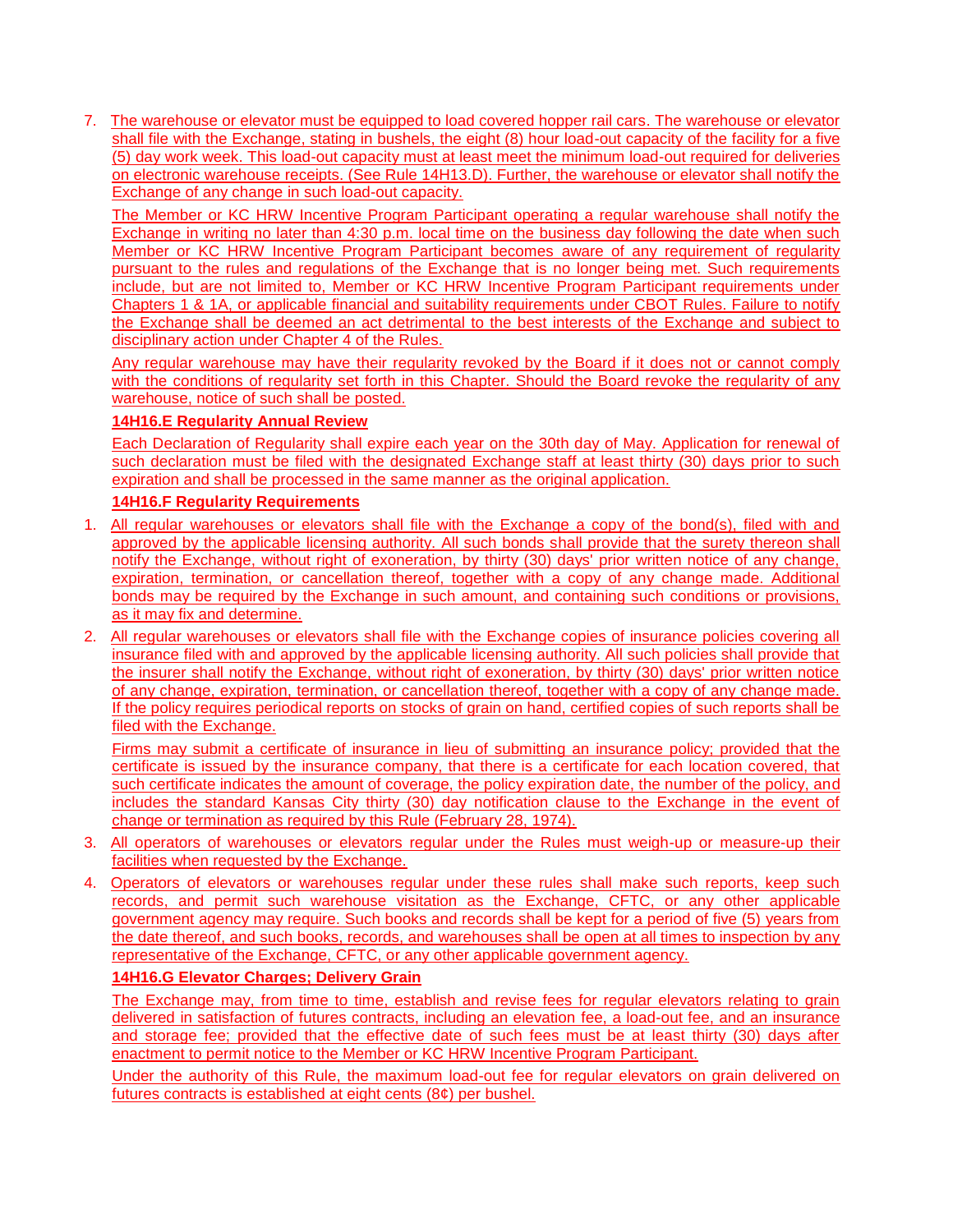# **14H17. WAREHOUSE RECEIPTS**

Electronic warehouse receipts shall be eligible for delivery in satisfaction of futures contracts only if the electronic warehouse receipts comply with the following requirements:

- a. Are freely negotiable;
- b. Have been issued by a regular warehouse or elevator;
- c. Designate the warehouse or elevator in which the grain is stored; and
- d. Have been registered by the Registrar of the Exchange.
- e. All electronic fields which are required to be completed in connection with an electronic warehouse receipt have been properly completed

# **14H17.A Registration**

- 1. The owner or holder of an electronic warehouse receipt desiring to have such receipt registered for delivery in satisfaction of a futures contract shall present such receipt to the Registrar via the approved electronic warehouse receipt provider.
- 2. Registration must be effected by the owner or holder of the electronic warehouse receipt during the business day in which such person or entity files notice of intention of delivery with the Clearing House or during the next following business day.
- 3. Receipts registered as provided in Rule 14H17.A.2 shall not represent a total quantity in excess of the quantity stated in such notice of intention.

# **14H17.B Duties Of Registrar On Presentation**

The Registrar shall register the electronic warehouse receipts if the warehouse or elevator on which the receipt is issued is currently regular. The electronic warehouse receipt shall be approved by the Registrar within the system of the approved electronic warehouse receipt provider of the Exchange and shall be recorded in the proper books of the Exchange.

### **14H17.C Cancellation On Load-Out**

Registration or registered receipts must be cancelled upon the loading out of the grain represented thereby.

Immediately following such loading out, the operator of the warehouse or elevator shall deliver such receipt to the Registrar for cancellation. The Registrar is directed to hold such receipt until receipt of a certified report from the taker of the grain accepting the grain as delivered. Upon receipt of such report, the Registrar shall send the electronic warehouse receipt back to the issuer by the approved electronic warehouse provider, shall cancel such registration on the Registrar's books, and the registration of said electronic warehouse receipt shall thereafter be void.

Rule 14H17.C contemplates the records necessary in connection with the loading out of a delivery. The Registrar must receive from the loading elevator a "load-out" sheet showing the party for whom the loadout was made and the receipts covered thereby, and the load-out elevator shall deliver registered receipts to the Registrar for cancellation. The rule also requires that the "taker" of such grain furnish the Registrar a certified acceptance of the grain as delivered which shows that the delivery has been satisfactorily completed and the electronic warehouse receipts previously registered must be cancelled. Therefore, satisfaction of delivery of a futures contract on the Exchange is evidenced by a load-out report by the delivering elevator accompanied by the warehouse receipts applicable thereto and an acknowledgment of accepted delivery by the taker.

# **14H17.D Cancellation On Proof Of Purchase**

Registration of registered receipts may be cancelled upon proof of purchase by the issuing warehouse or elevator by presentation of such receipts to the Registrar.

Should electronic warehouse receipts originally registered for delivery purposes be repurchased by the issuing elevator, the Registrar must be furnished with proof of such purchase accompanied by the registered electronic warehouse receipts whereupon the Registrar will cancel them from the records.

The Registrar shall cancel same in the manner provided in Rule 14H17.C.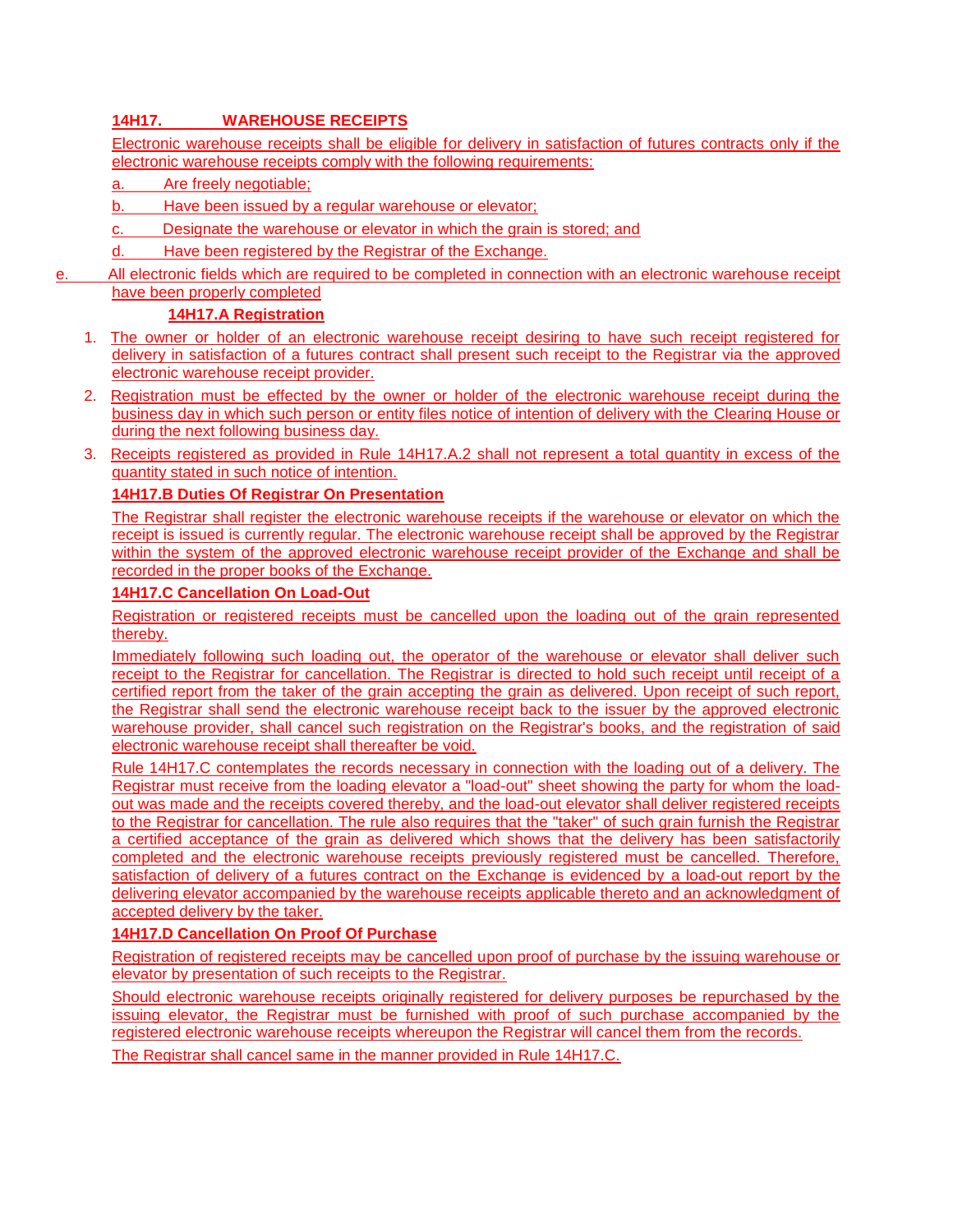# **INTERPRETATIONS & SPECIAL NOTICES**

# **RELATING TO CHAPTER 14H**

Note: Any examples used in this Interpretation are based on the minimum load-out rate of 30 cars per day or 150 cars per week. Any elevator subject to a higher load-out rate pursuant to Rule 14H13.D must take such higher rate of load-out into consideration and adjust such examples accordingly.

The delivery rules charge the loading elevator to begin loading requested delivery wheat within five (5) business days, which is on day six (6) following receipt of the taker's load-out instructions on day one. Business days do not count Saturdays, Sundays or holidays. Rules include loading requirements per day or per week because some elevators may have to load on a daily basis rather than on a weekly basis. However, an elevator may choose to consolidate his loadings to even once a week. The stop storage rule is to be figured on a weekly basis. Under these rules neither prior business nor new business is of any consequence and does not affect loading requirements or applicable stop of storage. However, an elevator may choose to delay loading, for whatever reason, and allow storage to stop, but must load at a rate adequate to avoid default. Therefore, storage would stop with day ten (10) on 495,000 bushels if no wheat has been loaded or on any portion of this amount that has not been previously loaded. Storage charges would include day ten (10). Loadings made prior to a stop storage deadline would have charges due through the actual day of loading. Storage would stop in a like manner on additional 495,000 bushels at five (5) business day increments thereafter.

Because communications between parties is encouraged, any amendments to the loading request would continue to have time count for stop storage requirements. However, if the order is cancelled and reinstated at a later date, the time begins again at the reinstatement date. Also, if the order is cancelled, then storage charges will accrue from day one on the total remaining balance, whether or not any of the bushels had previously passed a stop storage date. Subsequent amendments or modifications of an existing load-out request do not constitute cancellation of a loading order. A taker may request any railroad covered rail hopper cars or elect to provide private car equipment. Any charges that may be incurred for the ordering or cancellation of car orders shall be paid by the taker. The intent is for the taker to be responsible for reasonable costs of placing and canceling car orders. If cars are not available, as requested in load-out instructions, then the obligation to load is suspended and time does not count until cars are available.

While an elevator may choose to load the required amount after a stop storage date, the intent is not to delay loading unreasonably. The intent of the default rule is therefore intended as only a serious extreme limit. An elevator would be in default on the entire remaining delivery obligation on day 31 if it has not loaded at least 495,000 bushels by day 30. Default on the entire remaining delivery obligation would also be deemed to have occurred after each following five day increment if the elevator becomes more than 20 business days delinquent in maintaining the minimum load-out schedule.

While communication is encouraged, throughout the delivery rules there are various requirements that communication be confirmed in writing. This is intended to provide a clear audit trail of the delivery process.

| CCL<br><b>CODE</b> | <b>WAREHOUSE</b>                  | <b>ELEVATOR</b> | <b>CAPACITY IN</b><br><b>BUSHELS</b> |
|--------------------|-----------------------------------|-----------------|--------------------------------------|
| <u> 1675</u>       | <b>ADM Grain Company</b>          | Milwaukee       | 1,304,000                            |
| 1676               | <b>ADM Grain Company</b>          | Wolcott         | 2,526,000                            |
| 1665               | <b>Bartlett Grain Company, LP</b> | <b>KCT #1</b>   | 4.307.000                            |

# **ELEVATORS IN KANSAS CITY (KC HRW WHEAT)**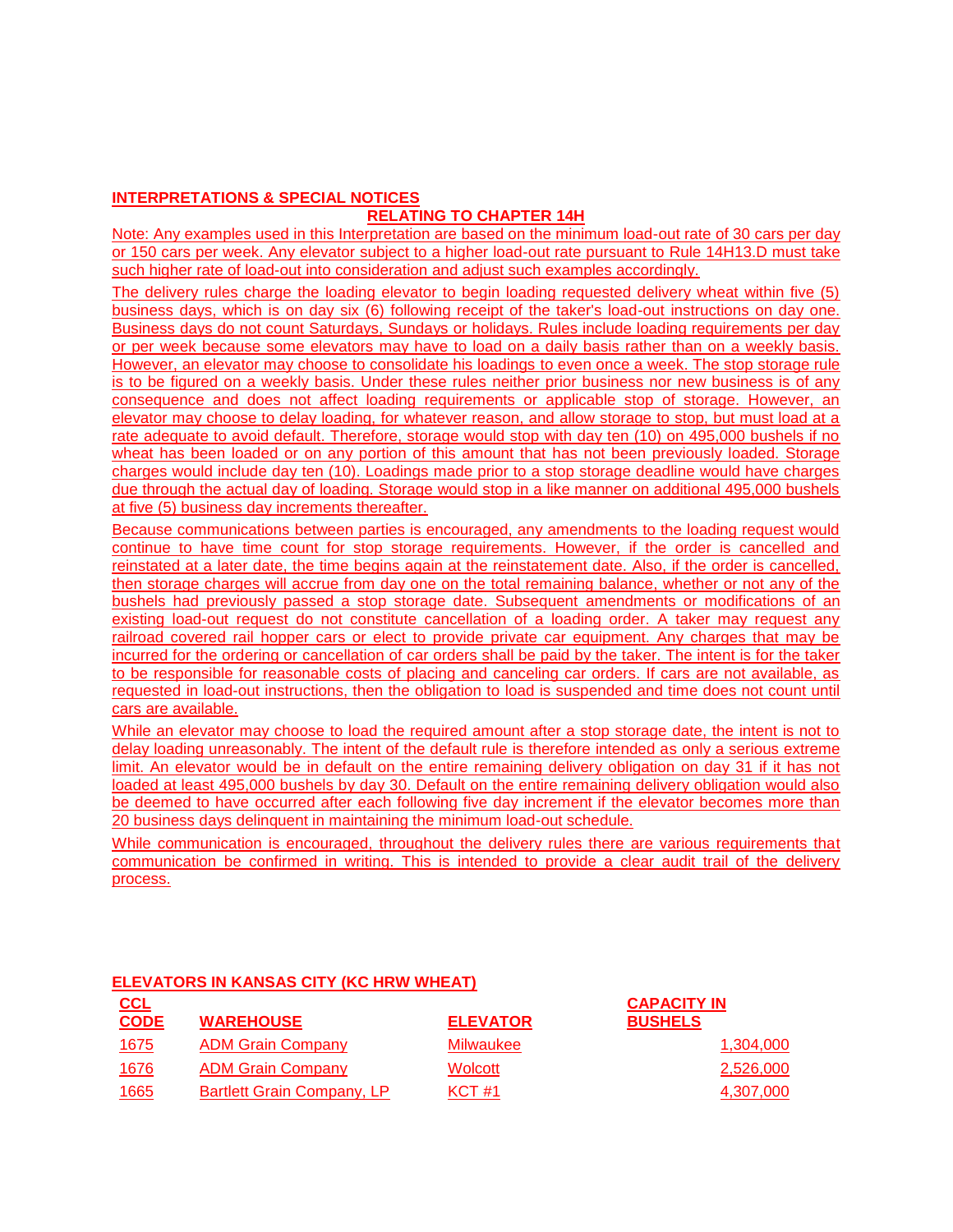| 1666                                          | <b>Bartlett Grain Company, LP</b>      | <b>River Rail</b>   | 10,039,000         |  |  |
|-----------------------------------------------|----------------------------------------|---------------------|--------------------|--|--|
| 1667                                          | <b>Bartlett Grain Company, LP</b>      | Fairfax             | 10,291,000         |  |  |
| 1685                                          | Cargill, Inc.                          | Chouteau            | 927,000            |  |  |
| 1686                                          | Cargill, Inc.                          | Katy                | 4,332,000          |  |  |
|                                               | <b>Storage Capacity in Kansas City</b> | 33,726,000          |                    |  |  |
| <b>ELEVATORS IN HUTCHINSON (KC HRW WHEAT)</b> |                                        |                     |                    |  |  |
| CCL                                           |                                        |                     |                    |  |  |
|                                               |                                        |                     | <b>CAPACITY IN</b> |  |  |
| <b>CODE</b>                                   | <b>WAREHOUSE</b>                       | <b>ELEVATOR</b>     | <b>BUSHELS</b>     |  |  |
| 1677                                          | <b>ADM Grain Company</b>               | Elevator A          | 4,071,000          |  |  |
| 1678                                          | <b>ADM Grain Company</b>               | <b>Elevator B</b>   | 1,869,000          |  |  |
| 1679                                          | <b>ADM Grain Company</b>               | Elevator I          | 6,836,000          |  |  |
| 1680                                          | <b>ADM Grain Company</b>               | Elevator J          | 18,307,000         |  |  |
| 1687                                          | Cargill, Inc.                          | <b>Hutchinson</b>   | 4,394,000          |  |  |
| 1688                                          | Cargill, Inc.                          | <b>Hutchinson W</b> | 4,448,000          |  |  |
|                                               | <b>Storage Capacity in Hutchinson</b>  | 39,925,000          |                    |  |  |

| <b>ELEVATORS IN SALINA/ABILENE (KC HRW WHEAT)</b> |                                           |                 |                    |  |  |
|---------------------------------------------------|-------------------------------------------|-----------------|--------------------|--|--|
| <b>CCL</b>                                        |                                           |                 | <b>CAPACITY IN</b> |  |  |
| <b>CODE</b>                                       | <b>WAREHOUSE</b>                          | <b>ELEVATOR</b> | <b>BUSHELS</b>     |  |  |
| 1681                                              | <b>ADM Grain Company</b>                  | <u>Salina A</u> | 4,197,000          |  |  |
| 1689                                              | Cargill, Inc.                             | <b>Salina</b>   | 31,669,000         |  |  |
| <u>1695</u>                                       | <b>Gavilon Grain, LLC</b>                 | <u>Abilene</u>  | 1,392,000          |  |  |
| 1698                                              | <b>The Scoular Company</b>                | <b>Salina</b>   | 11,077,000         |  |  |
|                                                   | <b>Storage Capacity in Salina/Abilene</b> | 48,335,000      |                    |  |  |
| <b>ELEVATORS IN WICHITA (KC HRW WHEAT)</b>        |                                           |                 |                    |  |  |
| <b>CCL</b>                                        |                                           |                 | <b>CAPACITY IN</b> |  |  |
| <b>CODE</b>                                       | <b>WAREHOUSE</b>                          | <b>ELEVATOR</b> | <b>BUSHELS</b>     |  |  |
| 1668                                              | <b>Bartlett Grain Company, LP</b>         | Wichita         | 12,080,000         |  |  |
| 1696                                              | <b>Gavilon Grain, LLC</b>                 | Wichita         | 30,542,000         |  |  |
| 1660                                              | Horizon Milling, LLC                      | Wichita         | 5,682,000          |  |  |
|                                                   | <b>Storage Capacity in Wichita</b>        | 48,304,000      |                    |  |  |

#### **Chapter 14I**

# **KC HRW Wheat Calendar Swaps (Clearing Only)**

**P. 14I00. SCOPE OF CHAPTER**

The scope of this Chapter is limited to KC HRW Wheat Calendar Swaps negotiated between eligible swap participants (as defined in CFTC Regulation 35.2(b)(2)) in the Over-The-Counter ("OTC") market and submitted to the Clearing House for clearing. When accepted for clearing, these KC HRW Wheat Calendar Swaps are not converted or substituted into futures contracts, but remain OTC products. KC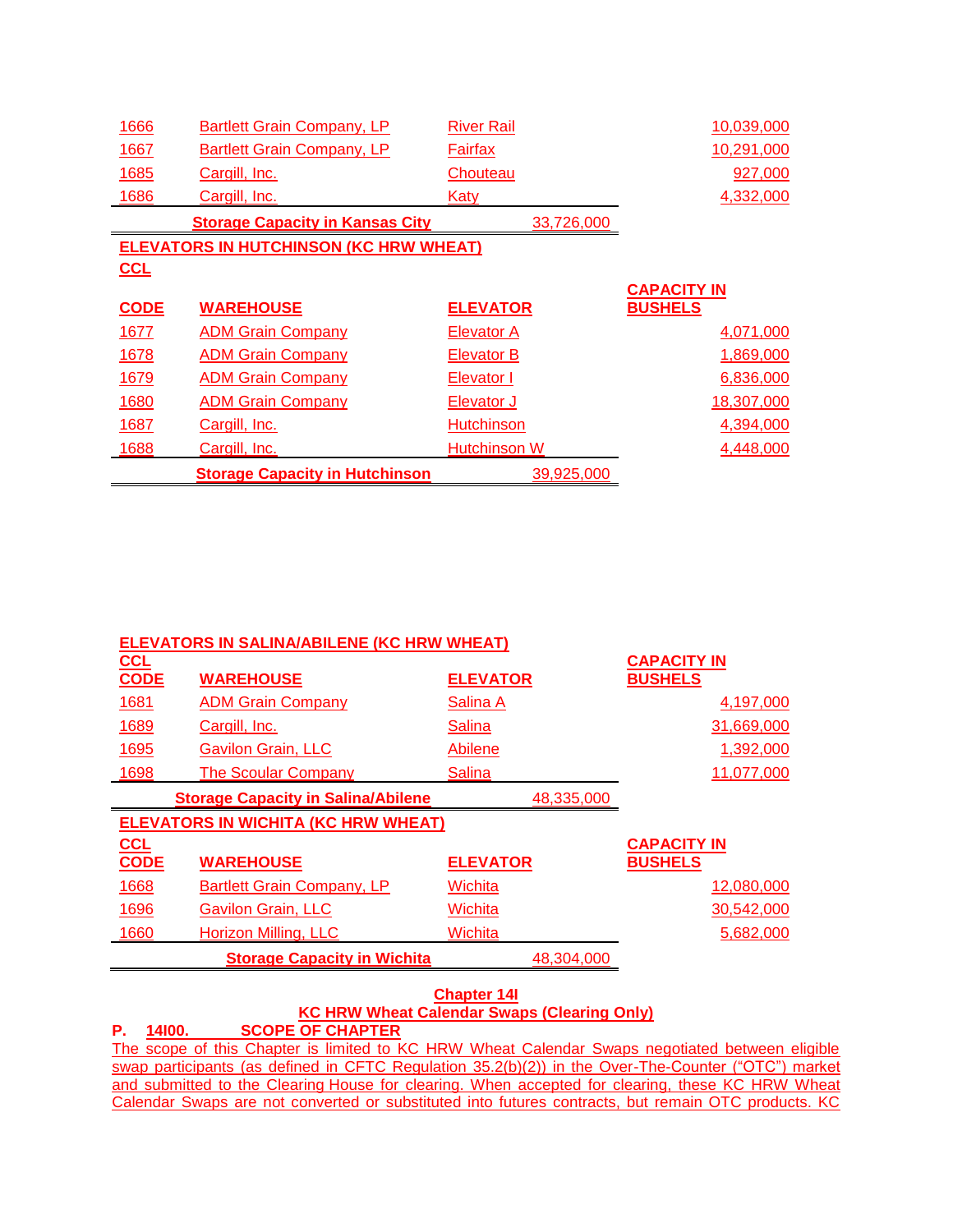HRW Wheat Calendar Swaps are not fungible with Exchange KC HRW Wheat futures or options contracts. KC HRW Wheat Calendar Swaps are subject to the general rules of the Exchange as may be applicable. The clearing and settlement of KC HRW Wheat Calendar Swaps are also subject to the rules and by-laws of Clearing House.

Any FCM registered with the CFTC that carries the account of a customer desiring to enter into KC HRW Wheat Calendar Swap transactions must execute a Participation Agreement with Exchange, in the form prescribed by Exchange, prior to the execution of any such swaps transactions, regardless of whether such FCM is a Permit Holder of Exchange.

Each customer of an FCM desiring to enter into KC HRW Wheat Calendar Swap transactions must be an Eligible Swap Participant ("ESP"), as defined by CFTC Regulation Section 35.1(b)(2). Accordingly, each FCM must verify a customer's qualification as an ESP prior to allowing such customer to enter into a KC HRW Wheat Calendar Swap transaction and, upon request by Exchange, provide documentary evidence of a customer's qualification as an ESP.

The Exchange may adopt additional rules or modify existing rules of this Chapter, subject to CFTC approval, if required.

KC HRW Wheat Calendar Swaps are negotiated and consummated off-exchange between eligible swap participants in the OTC market.

# **Q. 14I01. CONTRACT SPECIFICATIONS**

**14I01.A. Unit of Clearing**

Each KC HRW Wheat Calendar Swap contract accepted for clearing must be for five thousand (5,000) bushels of wheat.

# **14I01.B. Hours for Clearing Entry**

The Clearing House shall determine the business day hours during which KC HRW Wheat Calendar Swaps may be submitted for clearing. In order to be accepted for clearing, KC HRW Wheat Calendar Swaps trade data must either be entered into Clearing House's clearing system by Clearing Members or electronically transmitted directly to the Clearing House's clearing system, provided both participants of the swap trade have the required agreements and approvals in place with a Clearing Member to accept such electronically-submitted trade data for clearing.

# **14I01.C. Minimum Price Increments**

The minimum trade price increment for KC HRW Wheat Calendar Swaps is one quarter of one cent  $1/4¢$ ), or \$12.50 per contract. Trades submitted for clearing must be priced in multiples of the minimum price increment.

# **14I01.D. Months Cleared**

KC HRW Wheat Calendar Swaps may be entered into for any of the twelve (12) calendar months. The number of months in which clearing may occur shall be at the discretion of the Exchange and Clearing House.

For purposes of determining KC HRW Wheat Calendar Swaps daily and final settlement prices, the corresponding Exchange KC HRW Wheat futures contract shall be the futures contract month immediately following the swap's final settlement date.

# **14I01.E. Position Limits**

KC HRW Wheat Calendar Swaps shall be subject to the same position limits prescribed for wheat futures contracts as set forth in Rule 14H02.E, except that spot month limits are not applicable since KC HRW Wheat Calendar Swap contracts expire prior to their corresponding futures contract delivery month.

#### **14I01.F. Last Day of Clearing**

The last clearing day (also referred to as the expiration day or final settlement day) for a particular KC HRW Wheat Calendar Swap contract month shall be the last business day of the calendar month immediately preceding such swap contract month.

The last month of trading for a particular swap contract month shall be the calendar month immediately preceding such swap contract month.

# **14I01.G. Margin Requirements and Contract Fees**

Exchange minimum margins required for KC HRW Wheat Calendar Swaps shall be established by the Exchange, and may be changed from time to time in like manner.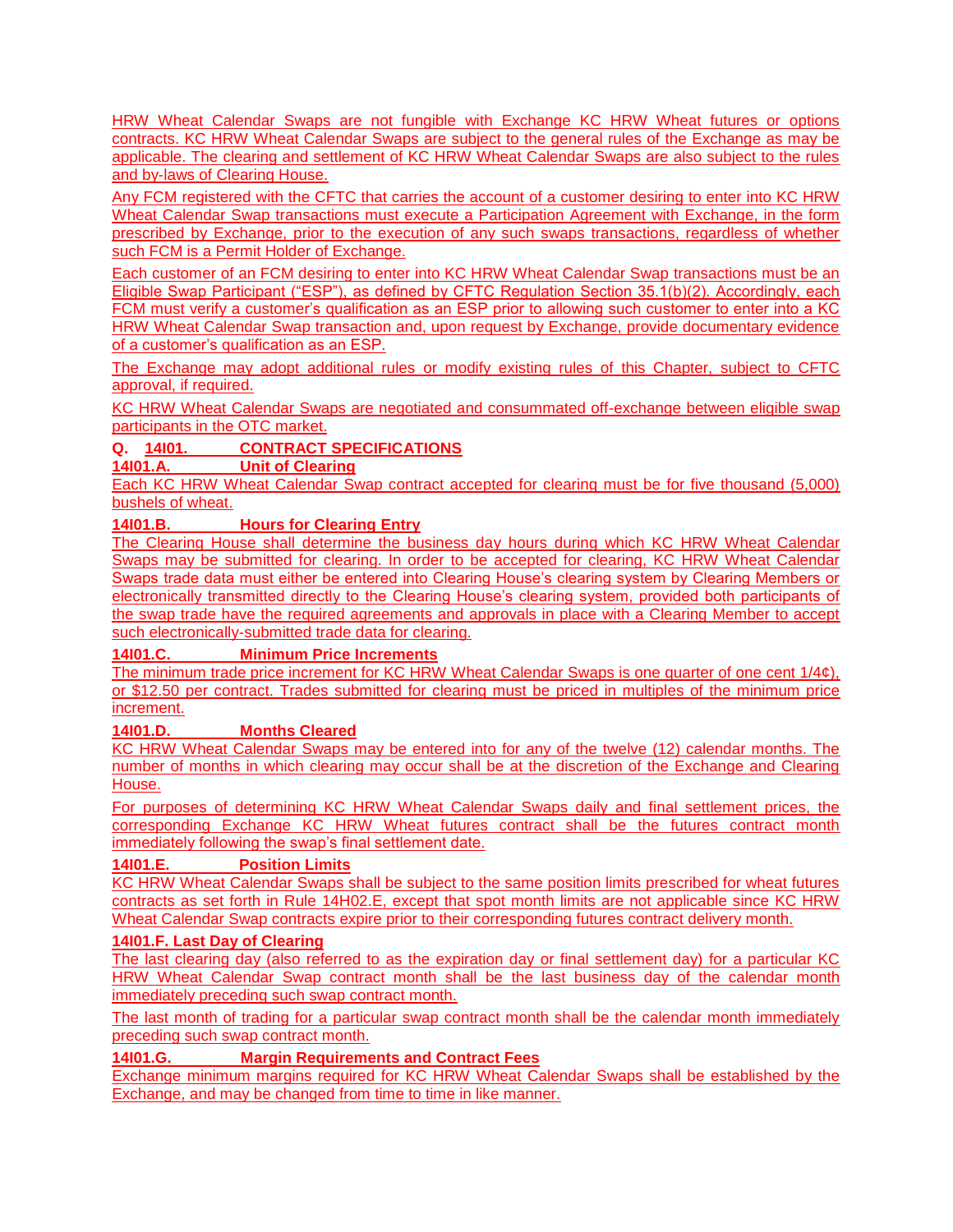The Exchange may establish an exchange fee and the Clearing House may establish a clearing fee for each KC HRW Wheat Calendar Swap contract cleared. Such fees are subject to change.

# **R. 14I02. DELIVERY**

All open contracts as of the close of business on the last clearing day for a contract month shall expire at such time and be liquidated by means of cash settlement to the final settlement price determined in accordance with Rule 14I03. All balances due to or from the Clearing House shall be established at that time, the Clearing Member so advised, and handled in accordance with normal variation margin settlement procedures.

# **S. 14I03. FINAL SETTLEMENT PRICE AND DAILY SETTLEMENT DURING THE LAST MONTH OF TRADING**

The daily settlement price for a KC HRW Wheat Calendar Swap contract month during the last month of trading for such contract shall be the cumulative average of the daily settlement prices for the corresponding Exchange KC HRW Wheat futures contract month for each clearing day during the last month of trading. As an example, for an April KC HRW Wheat Calendar Swap, the last month of trading would be March and the corresponding futures contract would be the May contract. Therefore, the daily settlement price for the April swap contract during the last month of trading would be the cumulative average of the daily settlement prices for the May futures contract month for each clearing day during March.

The final settlement price for a swap contract month, determined on the final settlement day, shall be the cumulative average of the daily settlement prices for the corresponding Exchange KC HRW Wheat futures contract month for each clearing day during the last month of trading. For example, the final settlement price for an April KC HRW Wheat Calendar Swap would be the cumulative average of the daily settlement prices for the May futures contract month for each clearing day during March.

# **T. 14I04. DAILY SETTLEMENT PRICE**

The daily settlement price for a swap contract month prior to the last month of trading for such contract shall be the daily settlement price of the corresponding futures contract.

#### **Chapter 14J U. AUD KC HARD RED WINTER WHEAT SWAP (CLEARED ONLY)**

#### **V.**

# **W. 14J00. SCOPE OF CHAPTER**

This chapter is limited in application to the clearing of AUD KC Hard Red Winter (HRW) Wheat Swaps, where the parties to the transaction are "Eligible Contract Participants" as defined in Commodity Exchange Act Section 1a(18). Transactions in AUD KC HRW Wheat Swaps shall also be subject to the general rules of the Exchange insofar as applicable. The clearing and settlement of transactions in AUD KC HRW Wheat Swaps shall also be subject to the rules and by-laws of the Clearing House.

# **X. 14J01. CONTRACT SPECIFICATIONS**

**14J01.A. Unit of Clearing**

The unit of clearing shall be 27 metric tons of Wheat.

# **14J01.B. Hours for Clearing Entry**

The Exchange shall determine the hours during which AUD KC HRW Wheat Swaps may be submitted to the Clearing House. Positions shall be initiated or closed out using off-exchange transactions.

# **14J01.C. Minimum Price Increments**

Minimum price fluctuations shall be in multiples of AUD \$0.25 per metric ton which shall equal AUD \$6.75 per contract. Contracts shall not be made on any other price basis.

# **14J01.D. Months Cleared**

Clearing of AUD KC HRW Wheat Swaps is regularly conducted in all twelve months. The number of months in which clearing may occur shall be at the discretion of the Exchange.

# **14J01.E. Position Limits**

The applicable position limits and/or accountability levels, in addition to the reportable levels, are set forth in Chapter 5.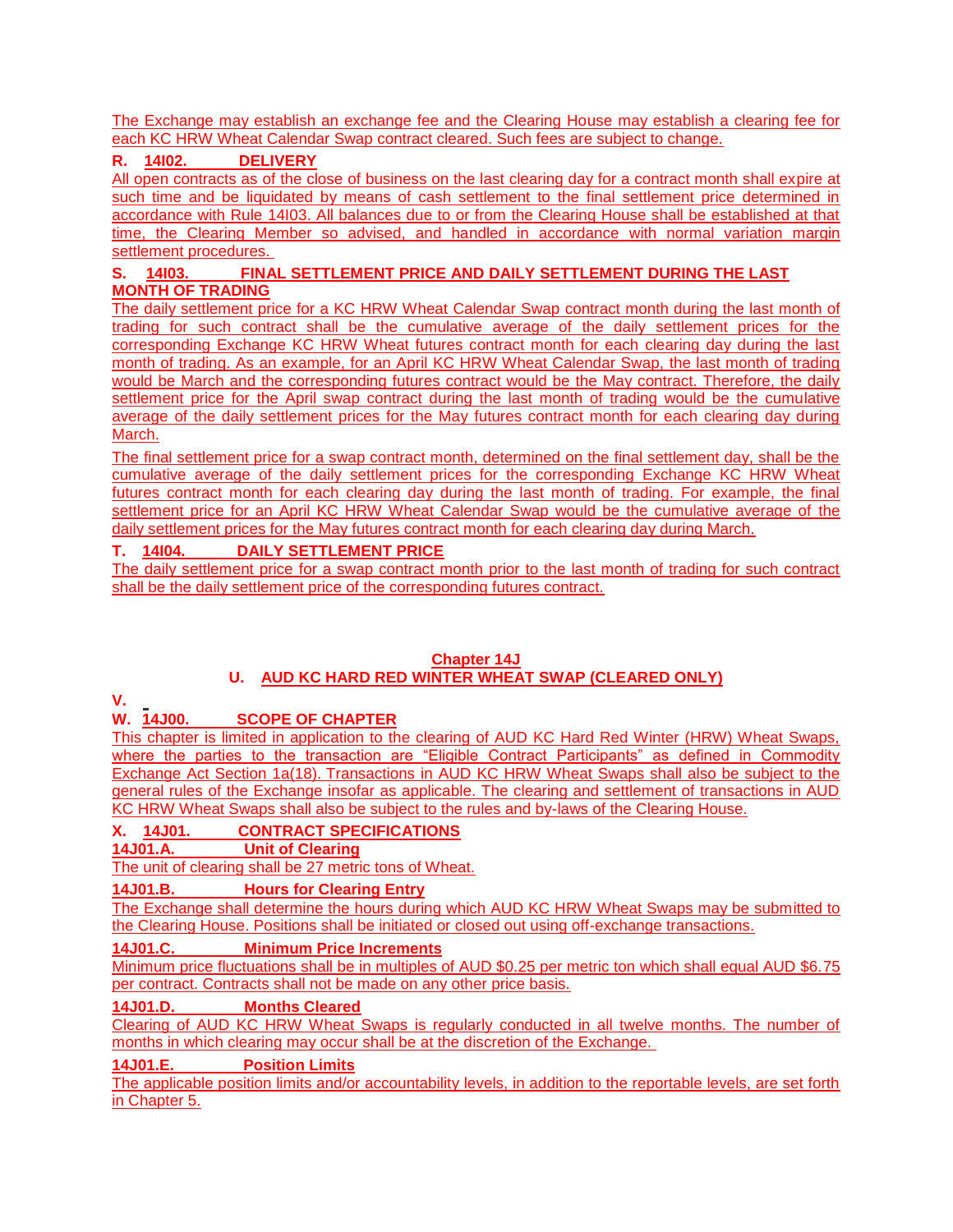A Person seeking an exemption from position limits for bona fide commercial purposes shall apply to the Market Regulation Department on forms provided by the Exchange, and the Market Regulation Department may grant qualified exemptions in its sole discretion.

Refer to Rule 559 for requirements concerning the aggregation of positions and allowable exemptions from the specified position limits.

# **14J01.F. Last Day of Clearing**

The last day of clearing of AUD KC HRW Wheat Swaps deliverable in the current delivery month shall be the final settlement day as prescribed in Rule 14J05.

# **14J01.G. Liquidation during the Delivery Month**

After clearing of AUD KC HRW Wheat Swaps in the current delivery month has ceased, in accordance with Rule 14J01.F. of this chapter, outstanding contracts for such delivery shall be liquidated by cash settlement as prescribed in Rule 14J02.

### **Y. 14J02. CASH SETTLEMENT**

Final settlement under these rules shall be on the final settlement day (as described in Rule 14J05) and shall be accomplished by cash settlement. Clearing members holding open positions in AUD KC HRW Wheat Swaps at the time of termination of clearing shall make payment to and receive payment through the Clearing House in accordance with normal variation settlement procedures based on a settlement price equal to the final settlement price (as described in Rule 14J03.).

# **Z. 14J03. FINAL SETTLEMENT PRICE AND DAILY SETTLEMENT**

The final settlement price shall be determined on the final settlement day. The final settlement price shall be the settlement price for the corresponding KC HRW Wheat futures contract on the final settlement day of the AUD KC HRW Wheat Swap converted to Australian dollars using the midpoint between the BID/ASK of the Thomson Reuters "AUDH" exchange rate next published after the close of the Open Outcry KC HRW Wheat futures contract and converted to price per metric ton.

Daily settlement shall be the settlement price for the corresponding KC HRW Wheat futures contract on that day converted to Australian dollars using the midpoint between the BID/ASK of the Thomson Reuters "AUDF" exchange rate equating to and interpolating between the closest date(s) to contract expiration and next published after the close of the Open Outcry KC HRW Wheat futures contract and converted to price per metric ton. Both Daily and Final settlement shall be rounded to the nearest A\$0.001.

"Market Disruption Event" ("MDE") shall mean: (a) the termination or suspension of, or material limitation or disruption in the trading of the KC HRW Wheat futures contract on that day, including if due to the closing of the Exchange prior to the regularly scheduled closing time of the Exchange; (b) the settlement price of the underlying KC HRW Wheat futures contract reflects the maximum permitted price change from the previous day's settlement price; or (c) the failure of the Exchange to publish an official Settlement Price for the underlying KC HRW Wheat futures contract. If an MDE occurs and the Exchange does not publish a settlement price for the corresponding KC HRW Wheat futures contract, the AUD KC HRW Wheat Swap settlement on that day shall revert back to the settlement price on the first preceding business day. If an MDE occurs and the Exchange publishes a settlement price for the Corresponding KC HRW Wheat futures contract, the AUD KC HRW Wheat Swap will settle that day to the settlement price for the corresponding KC HRW Wheat futures contract on that day converted to Australian dollars and priced per metric ton. If an MDE occurs on final settlement day, then final settlement for an expiring AUD KC HRW Wheat Swap shall be based on the next available KC HRW Wheat futures settlement price for which an MDE is no longer in effect, with a delay limited to 10 business days from the original expiration date. If, on the  $10<sup>th</sup>$  business day, an MDE is still in effect, then the Exchange will determine an appropriate estimated settlement price.

# **14J04. RESERVED**

# **14J05 FINAL SETTLEMENT DAY**

The final settlement day shall be on the last Friday, which precedes by at least two business days, the last business day of the month preceding the swap month. If such Friday is not a business day, the final settlement day shall be the business day prior to such Friday.

# **AA. 14J06. DISPUTES**

All disputes between interested parties may be settled by arbitration as provided in the Rules.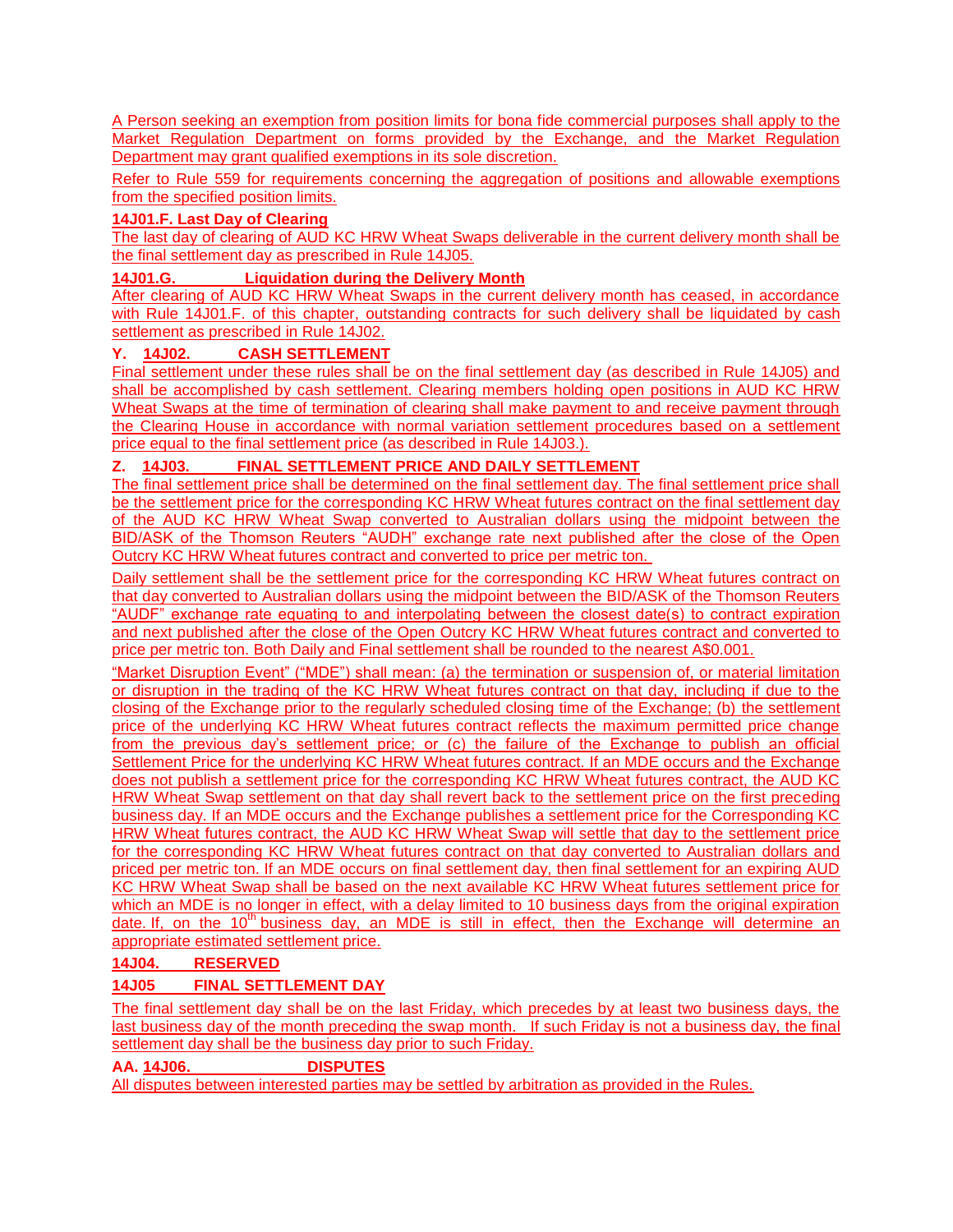### **Chapter 14K MGEX-KC HRW WHEAT INTERCOMMODITY SPREAD OPTIONS**

#### **14K00. SCOPE OF CHAPTER**

This chapter is limited in application to put and call options on MGEX-KC HRW Wheat Intercommodity spreads. In addition to the rules of this chapter, transactions in MGEX-KC HRW wheat spread options shall be subject to the general rules of the Exchange insofar as applicable.

### **14K01. OPTIONS CHARACTERISTICS**

### **14K01.A. Contract Months**

Trading in MGEX-KC HRW Wheat Intercommodity spread options may be scheduled in such months as determined by the Exchange.

### **14K01.B. Trading Unit**

One MGEX-KC HRW Wheat Intercommodity spread option reflects one (1) MGEX Wheat futures contract of a specified contract month on the Minneapolis Grain Exchange, Inc, and one (1) opposing KC HRW Wheat futures contract of a specified contract month on the Board of Trade of Kansas City, Missouri, Inc.

The MGEX-KC HRW Wheat Intercommodity spread is calculated in cents/bushel as:

MGEX Wheat futures price in cents/bu – KC HRW Wheat futures price in cents/bu.

### **14K01.C. Minimum Fluctuations**

The premium for MGEX-KC HRW Wheat Intercommodity spread options shall be in multiples of oneeighth (1/8) of one cent per bushel, or six dollars and twenty five cents (\$6.250) per contract.

However, a position may be initiated or liquidated in MGEX-KC HRW Wheat Intercommodity spread options at premiums ranging from \$1.00 to \$6.00, in \$1.00 increments per option contract.

#### **14K01.D. Trading Hours**

The hours for trading of MGEX-KC HRW Wheat Intercommodity spread options contracts shall be determined by the Exchange. MGEX-KC HRW Wheat Intercommodity spread options shall be opened and closed for all months and strike prices simultaneously.

# **14K01.E. Exercise Prices**

Trading shall be conducted for put and call options with strike prices in integral multiples of five cents per bushel per MGEX-KC HRW Wheat Intercommodity spread option. At the commencement of trading for such option contracts, the following strike prices shall be listed: one with a strike price closest to the difference between the previous day's corresponding MGEX-KC HRW Wheat settlement prices (the atthe-money strike); the next ten consecutive higher and the next ten consecutive lower strike prices from the at-the-money strike. If the difference between the previous day's settlement prices is midway between two strike prices, the closest price shall be the larger of the two. New strike prices will be added through time to assure ten strikes above and below the at-the-money strike. When a new strike price is added for an option contract month, the same strike price will be added to all option contract months for which that strike price is not already listed.

All strikes will be listed prior to the opening of trading on the following business day. Upon demand and at the discretion of the Exchange, new out-of-current-range strike prices at regularly defined intervals may be added for trading on as soon as possible basis.

The Exchange may modify the procedures for the introduction of strikes as it deems appropriate in order to respond to market conditions.

# **14K01.F. Position Limits**

MGEX-KC HRW Wheat Intercommodity Spread Options shall be subject to the same position limits prescribed for wheat futures contracts as set forth in Rule 14H02.E, except that spot month limits are not applicable since MGEX-KC HRW Wheat Intercommodity Spread Options expire prior to their corresponding futures contract delivery month.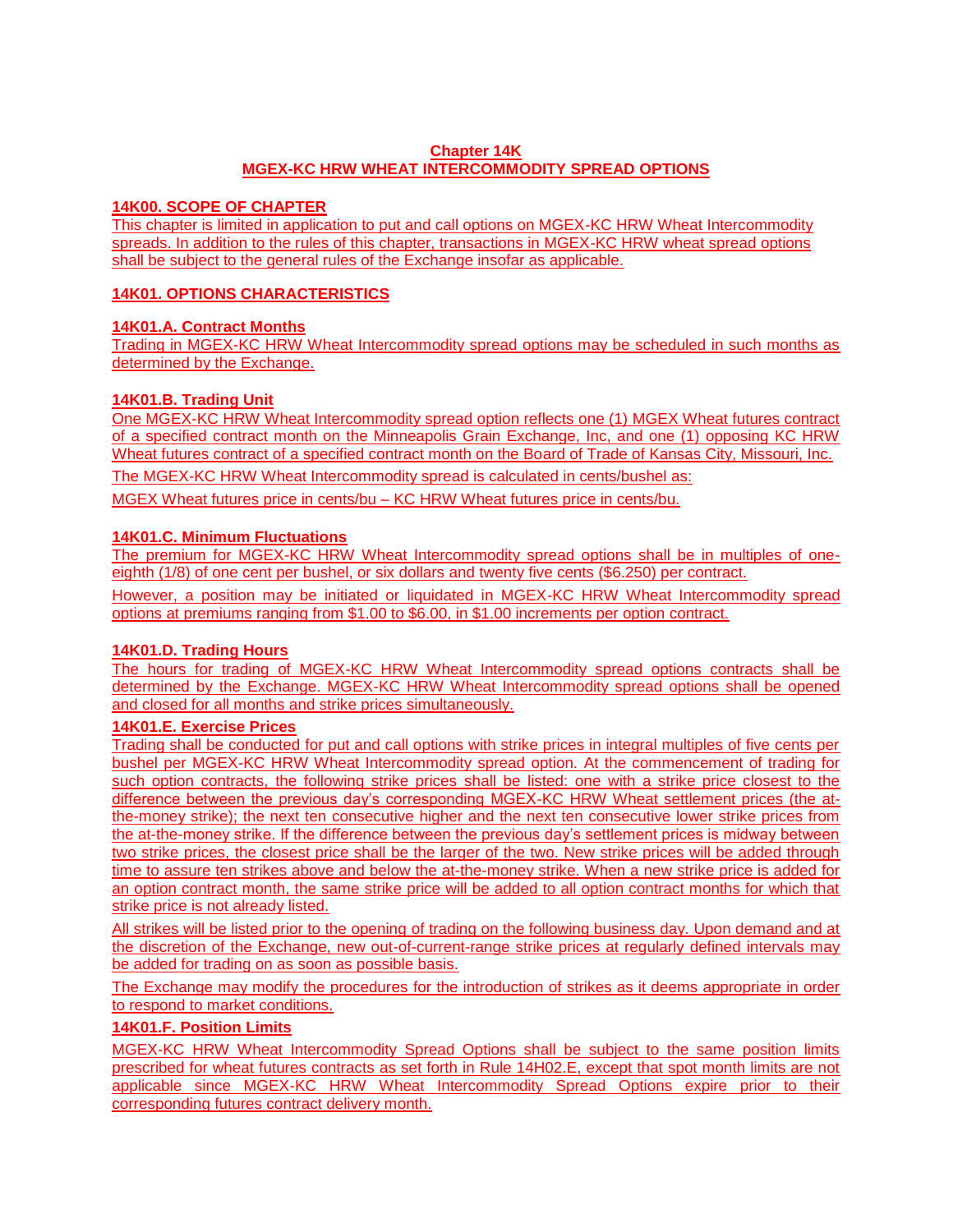### **14K01.G. Reserved**

#### **14K01.H. Reserved**

#### **14K01.I. Termination of Trading**

Subject to the provisions of rule 14K01.D no trades in MGEX-KC HRW Wheat Intercommodity spread options expiring in the current month shall be made after the close of trading of the open outcry trading session on the last Friday which precedes by at least two business days, the last business day of the month preceding the earliest expiring leg in the spread underlying the MGEX-KC HRW Wheat Intercommodity spread option. If such Friday is not a business day, the last day of trading shall be the business day prior to such Friday.

For example, the July MGEX-KC HRW Wheat Intercommodity spread option (July MGEX Wheat minus July KC HRW Wheat) will expire on the last Friday which precedes by at least two business days the last business day of June; the September MGEX-KC HRW Intercommodity spread option (September MGEX Wheat minus July KC HRW Wheat) will expire on the last Friday which precedes by at least two business days the last business day of June; the December-December MGEX-KC HRW Wheat Intercommodity spread option (December MGEX Wheat minus December KC HRW Wheat) will expire on the last Friday which precedes by at least two business days the last business day of November.

#### **14K01.J. Contract Modification**

Specifications shall be fixed as of the first day of trading of a contract except that all options must conform to government regulations in force at the time of exercise. If the U.S. government, an agency, or duly constituted body thereof issues an order, ruling, directive, or law inconsistent with these rules, such order, ruling, directive, or law shall be construed to become part of the rules and all open and new options contracts shall be subject to such government orders.

# **14K02. EXERCISE**

MGEX-KC HRW Wheat Intercommodity spread options will be cash settled on expiration day.

MGEX-KC HRW Wheat Intercommodity spread options cannot be exercised at any time during the life of the option.

#### **14K03. [RESERVED]**

#### **14K04. RESERVED**

### **14K05. OPTION PREMIUM FLUCTUATION LIMITS**

Trading is prohibited during any day except for the last day of trading in a MGEX-KC HRW Wheat Intercommodity spread option at a premium of more than the sum of the trading limits for the KC HRW Wheat futures contract and the MGEX Wheat futures contract, above and below the previous day's settlement premium for that option as determined by the Clearing House.

# **14K06. PAYMENT OF OPTION PREMIUM**

The option premium must be paid in full by each clearing member to the Clearing House and by each option customer to his futures commission merchant at the time that the option is purchased, or within a reasonable time after the option is purchased.

#### **Chapter 14L**

#### **OPTIONS ON CONTRACTS OF SALE ON KC HARD RED WINTER WHEAT FUTURES CONTRACTS**

#### **BB. 14L00. SCOPE OF CHAPTER**

This chapter is limited in application to trading "put" and/or "call" options on the KC Hard Red Winter (HRW) Wheat Futures Contracts traded on the Exchange. The procedures for exchange government, rule enforcement, trading and other rights with privileges and obligations for trading options hereunder, and the procedures for trading, clearing, delivery, and settlement and all other matters not specifically covered herein shall be governed by and be subject to the general rules, regulations and resolutions of the. Whenever the rules of other chapters use words such as "grain," "wheat," or "commodity," those rules shall be deemed to refer to this Contract as well, if and as the context indicates. However, if there is any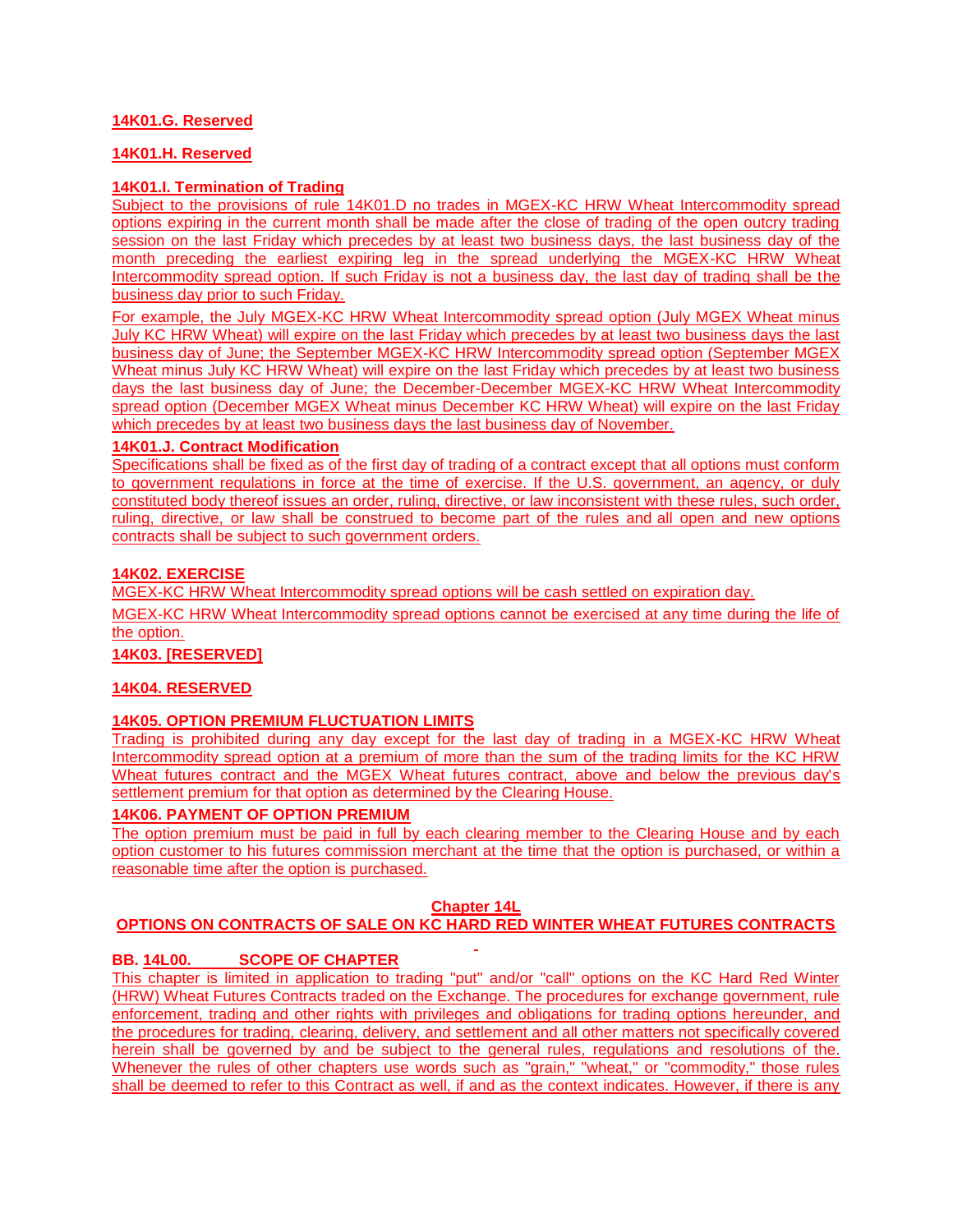conflict between this chapter and the general rules and regulations of the Exchange, the provisions of this chapter shall take precedence.

The Exchange has the authority to adopt additional rules and regulations, and alter existing rules and regulations, including the rules of this chapter, on ten (10) hours' notice, subject to CFTC approval, if required. Changes which materially alter the rights of the parties with open contracts must be delayed until there are no open contracts, except in the event of a market emergency.

Options may be written and traded in the "KC HRW Wheat Futures Contract" pursuant to Chapter 14H of the Rules as they exist or are amended from time to time.

Options shall not be transferred, assigned or otherwise disposed of other than on or subject to the rules of the Exchange, the Commodity Exchange Act and the rules and regulations of the CFTC.

No person shall solicit or accept orders (other than in a clerical capacity) for the purchase or sale of the option contract, or to supervise any person so engaged, unless that individual meets the requirements of 17 C.F.R. 33.3 (b) (1).

Permit Holders who are FCMs (or others who may trade the option contract pursuant to this rule) are prohibited from accepting customer orders from another FCM or introducing broker which does not qualify to trade the option contract as prescribed in this rule.

Each Clearing Member and each FCM Permit Holder that has customers trading options shall provide such information as the Exchange shall require to comply with the requirements that the CFTC may require of the Exchange pursuant to Part 16 of the Regulations of the CFTC.

The margin requirements will be set by the Exchange.

An Exchange contract fee will be set by the Exchange to cover its expenses. The Exchange may change the fee at any time on at least thirty (30) days' notice, such changes to be effective on the first of a month.

# **CC.** 14L01. OPTIONS CHARACTERISTICS<br>14L01.A. Contract Months

**Contract Months** 

Options shall be listed for trading in the following months:

a. For options months in the ordinary cycle of the underlying futures contract (i.e., July, September, December, March and May), the number of months listed shall be the same as the underlying futures contract, provided, however, that a new option contract based on the ordinary cycle will be introduced the day after trading has commenced in the underlying futures pursuant to Rule 14L01.A.

b. For options months outside the ordinary cycle (i.e., August, October, November, January, February, April and June, hereinafter referred to as "serial" months), the number of months listed shall be established by the Exchange. However, no serial months shall be listed outside of the months listed pursuant to subsection (a) above.

c. Weekly options expire on every Friday, except for those Fridays on which standard or serial options are scheduled to expire. A new weekly option will automatically be introduced the business day following the expiration of a weekly option so that three weekly options are always listed concurrently.

d. For short-dated new crop options, on the first trading day following the expiration of the September option, list at least 3 contract months: December, March, and May. A new listing cycle will begin on the first trading day following the expiration of the next September option.

For options that expire in the ordinary cycle (i.e., July, September, December, March and May), the underlying futures contract is the futures contract corresponding to the option expiration month. For serial options (options outside the ordinary cycle), the underlying futures contract is the next futures contract in the ordinary cycle nearest the option expiration month. For example, the underlying futures contract for an option contract expiring in October or November is the December futures contract. For weekly options, the underlying futures contract is the nearby futures contract. However, if the nearby futures are still trading but the standard option on that futures has expired, then weekly options expire into the secondlisted futures contract. For short-dated new crop options, the underlying futures contract is the July futures contract that is nearest to the expiration of the options.

A new option based on a futures month within the ordinary cycle will be introduced the day after trading has commenced in the underlying futures contract for that contract month, (for example — if on February 1, the December futures contract had traded for the first time, then on February 2, an option month for the December futures contract is listed, having strike prices as specified in Rule 14L01.E). A new option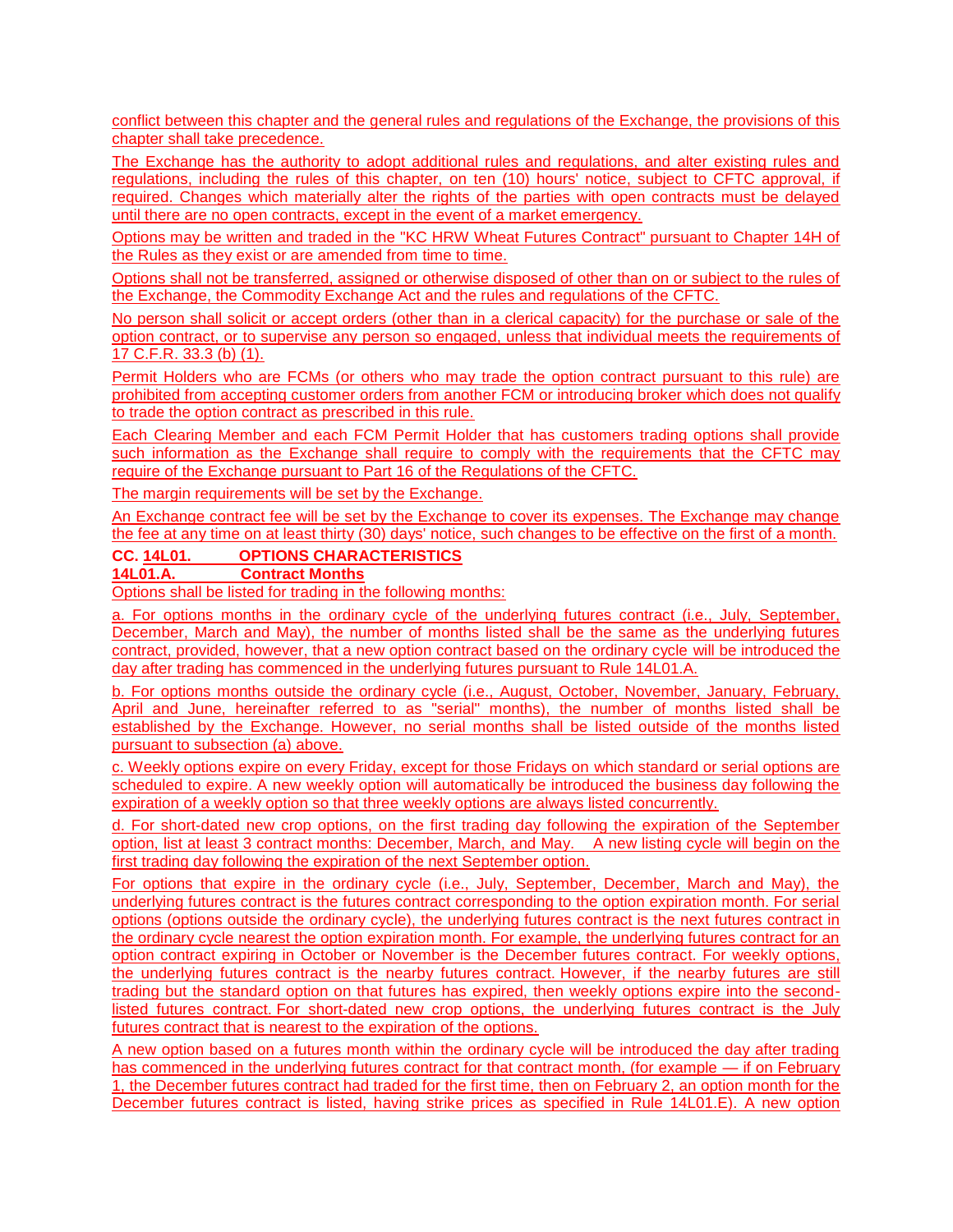based on a serial month (a month outside of the ordinary cycle) will automatically be introduced the day following the expiration of a serial month, so as to at all times have available for trading the number of serial months established by the Exchange for trading, (for example, if the Exchange has authorized the listing of three serial months, and those months currently traded are January, February and April, then the serial contract month of June will automatically be listed for trading the day following the expiration of the January contract month). A new weekly option will automatically be introduced the business day following the expiration of a weekly option so that three weekly options are always listed concurrently. Weekly options expire on every Friday, except for those Fridays on which standard or serial options are scheduled to expire. On the business day following the expiration of standard or serial options, no new weekly option will be introduced. For short-dated new crop options, on the first trading day following expiration of the September option, list at least 3 contract months: December, March, and May.

# **14L01.B. Trading Unit**

The size of the unit of trading in the options contract shall be five thousand (5,000) bushels, the same size as the underlying futures contract.

### **14L01.C. Minimum Fluctuations**

Bids and offers for options shall be measured and expressed in increments of one-eighth of one cent  $(1/8¢)$  per bushel. However, for options valued at less than one-eighth of one cent  $(1/8¢)$ , the option premium may range from \$1.00 to \$5.00 in \$1.00 increments per option contract.

### **14L01.D. Trading Hours**

The trading hours are 8:30 a.m. to 1:15 p.m. local time. The trading hours may be varied by the Board of Directors.

Trading will occur on the trading floor of the Exchange.

# **14L01.E. Exercise Prices**

At the commencement of trading a new standard option month, the following strike prices shall be listed: the strike price closest to the previous day's settlement price of the underlying futures contract (the at-themoney strike), and strikes in integral multiples of ten cents (10¢) per bushel in a range 50 percent above and below the at-the-money strike.

At the commencement of trading serial month options, weekly options and short-dated new crop options and for standard option months the business day they become the third listed month, the following strike prices shall be listed: the strike price closest to the previous day's settlement price of the underlying futures contract (the at-the-money strike), and strikes in integral multiples of five cents (5¢) per bushel in a range 25 percent above and below the at-the-money strike.

If the previous day's settlement price is midway between two strike prices, the closest price shall be the larger of the two. (For example  $-$  if a new futures month contract closes at \$3.75, the closest price is \$3.80.) The Exchange may modify the procedures for the introduction of strikes as it deems appropriate in order to respond to market conditions.

Any close which causes there to be less than the range of strike prices prescribed by Rule 14L01.E will cause new strike prices to be added the next day in order to have at least the range of strike prices pursuant to Rule 14L01.E available for trading. Upon demand and at the discretion of the Exchange, new out-of-current-range strike prices at regularly defined intervals may be added for trading on as soon as possible basis. The Exchange may modify the procedures for the introduction of strikes as it deems appropriate in order to respond to market conditions.

An option having a particular strike price outside the latest strike ranges prescribed by Rule 2511.01 and without open interest may be delisted.

Any strike price which has been delisted under Rule 14L01.E shall thereafter be relisted at any time any such option has a strike price required by Rule 14L01.E.

#### **14L01.F. Position Limits**

Permit Holders shall comply with all applicable position limits adopted by the Exchange or by the CFTC. Positions in short-dated new crop and weekly options are equivalent to positions in standard and serial options and all Rules in Rulebook Chapter 14L apply including Rule 14L01.F (Position Reporting Limits). Option positions are aggregated with futures positions with respect to KC HRW Wheat futures speculative position limits, so Rule 14H02.E (Position Limits) also applies.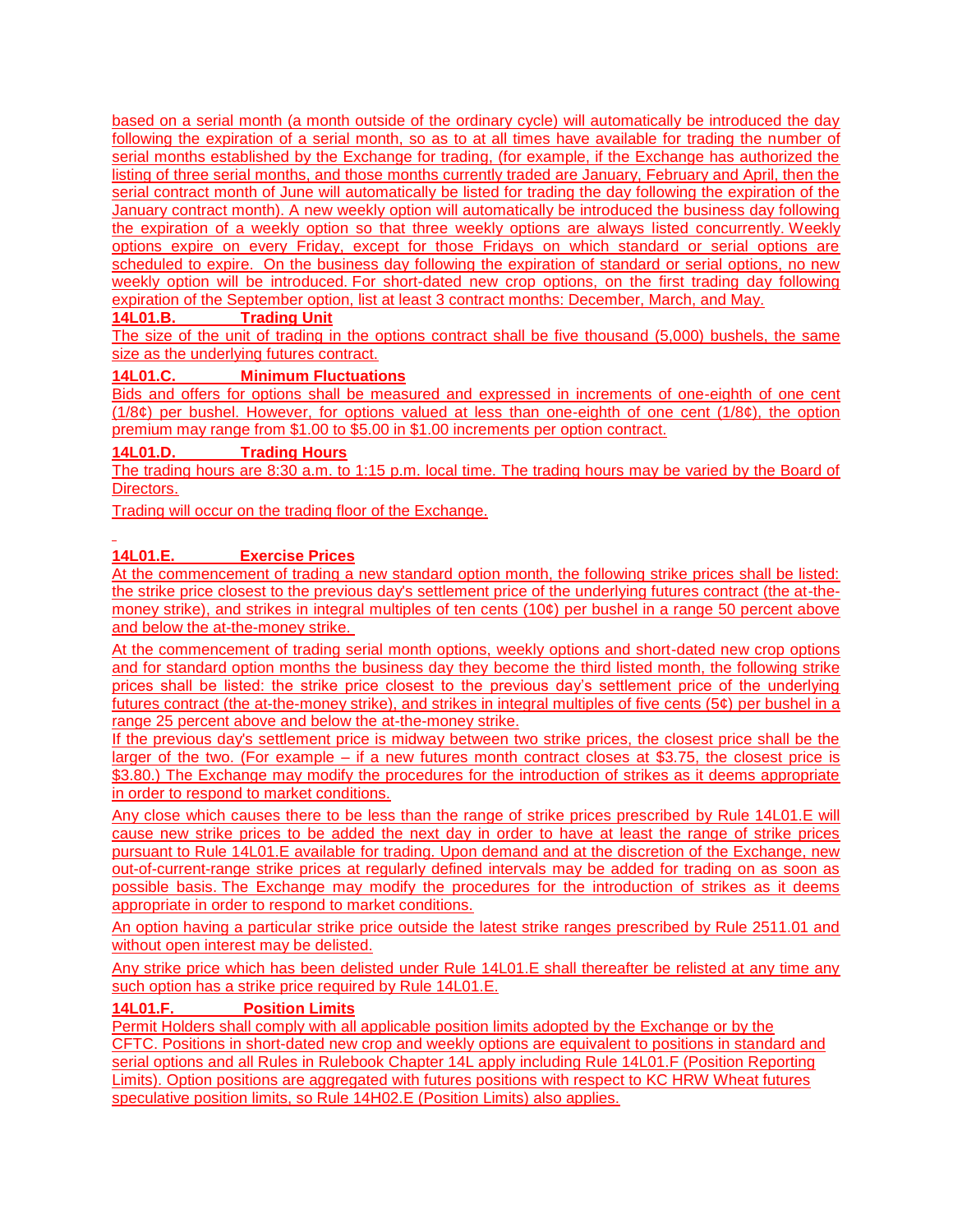# **14L01.G. Price Display and Dissemination**

Each series of options and prices opened for trading shall be displayed on the price display system on the Exchange floor and disseminated in such other manner as deemed appropriate by the Board.

# **14L01.H. Nature of Options on KC HRW Wheat Futures**

The "option premium" shall be the sum paid to the writer of a call option who agrees to deliver the underlying futures contracts against payment of the exercise price upon being assigned an exercise notice. The premium with respect to the writer of a put option is the sum paid to the writer of the put option who agrees to purchase the underlying futures contract on which the put is written at the exercise price upon being assigned an exercise notice. Both put options and call options may be written.

The Clearing House must receive from each of its Clearing Members, and each Clearing Member must receive from each other party for whom it clears commodity option transactions, and each FCM must receive from each of its option customers, the full amount of each option premium at the time the option is purchased, or within a reasonable time thereafter.

The strike price is the price at which a party may purchase or sell the underlying futures contract upon exercise of an option. The strike price will be determined in accordance with the following Rules.

### **14L01.I. Termination of Trading**

a. For options months in the ordinary cycle; no trades in options expiring in the current month shall be made after 1:15 p.m. on the last Friday which precedes by at least two (2) business days, the first notice day for the corresponding futures contract.

b. For serial options months (months outside the ordinary cycle); no trades shall be made after 1:15 p.m. on the Friday which precedes by at least two (2) business days, the last business day of the calendar month immediately preceding the option serial month, (for example, for November serial options contracts, the last trading day is the Friday which precedes by at least two (2) business days, the last business day in October). If such Friday is not a business day, the last day of trading shall be the business day prior to such Friday. The option shall expire at 10:00 a.m. on the first Saturday following the option's last day of trading Unexercised options shall expire at 7:00 p.m. on the last day of trading.

c. For weekly options; no trades in weekly options shall be made after 1:15 p.m. on the Friday such a weekly option expires. If such Friday is not a business day, the last day of trading shall be the business day prior to such Friday. The option shall expire at 10:00 a.m. on the first Saturday following the option's last day of tradingUnexercised options shall expire at 7:00 p.m. on the last day of trading.

d. For short-dated new crop options, the last day of trading in any option for expiry in a given month shall be the last Friday which precedes by at least two business days the last business day of the calendar month preceding such option's named expiry month. If such Friday is not a business day, then the last day of trading in such option shall be the business day prior to such Friday. On their last day of trading, short-dated new crop options shall cease trading at the same time that its corresponding futures contract ceases trading. The option shall expire at 10:00 a.m. on the first Saturday following the option's last day of tradingUnexercised options shall expire at 7:00 p.m. on the last day of trading.

#### **14L01.J. Settlement of Trades**

Trades made in put and call options shall be settled at the end of each day's trading. Positions in the underlying futures contracts as a result of the exercise of options shall be made by book entry in the books of the Clearing House.

# **14L01.K. Deep-Out-Of-The-Money Options**

1. A deep out-of-the-money option is defined as an out-of-the-money option whose strike price is more than X strike prices distant from the strike price closest to the settlement price of the underlying futures contract, where X equals two (2) plus the number of calendar months remaining until option expiration;

2. However, the Exchange Board may impose additional criteria as appropriate;

3. No Permit Holder who is a FCM shall accept an order for a deep out-of-the-money option without providing the customer with an explanation of the nature and the risks of the option prior to the transaction.

# **DD. 14L02. EXERCISE AND ASSIGNMENT**

In addition to the applicable procedures and requirements of KC HRW Wheat futures deliveries, the following shall apply to the exercise and assignment of KC HRW Wheat Options.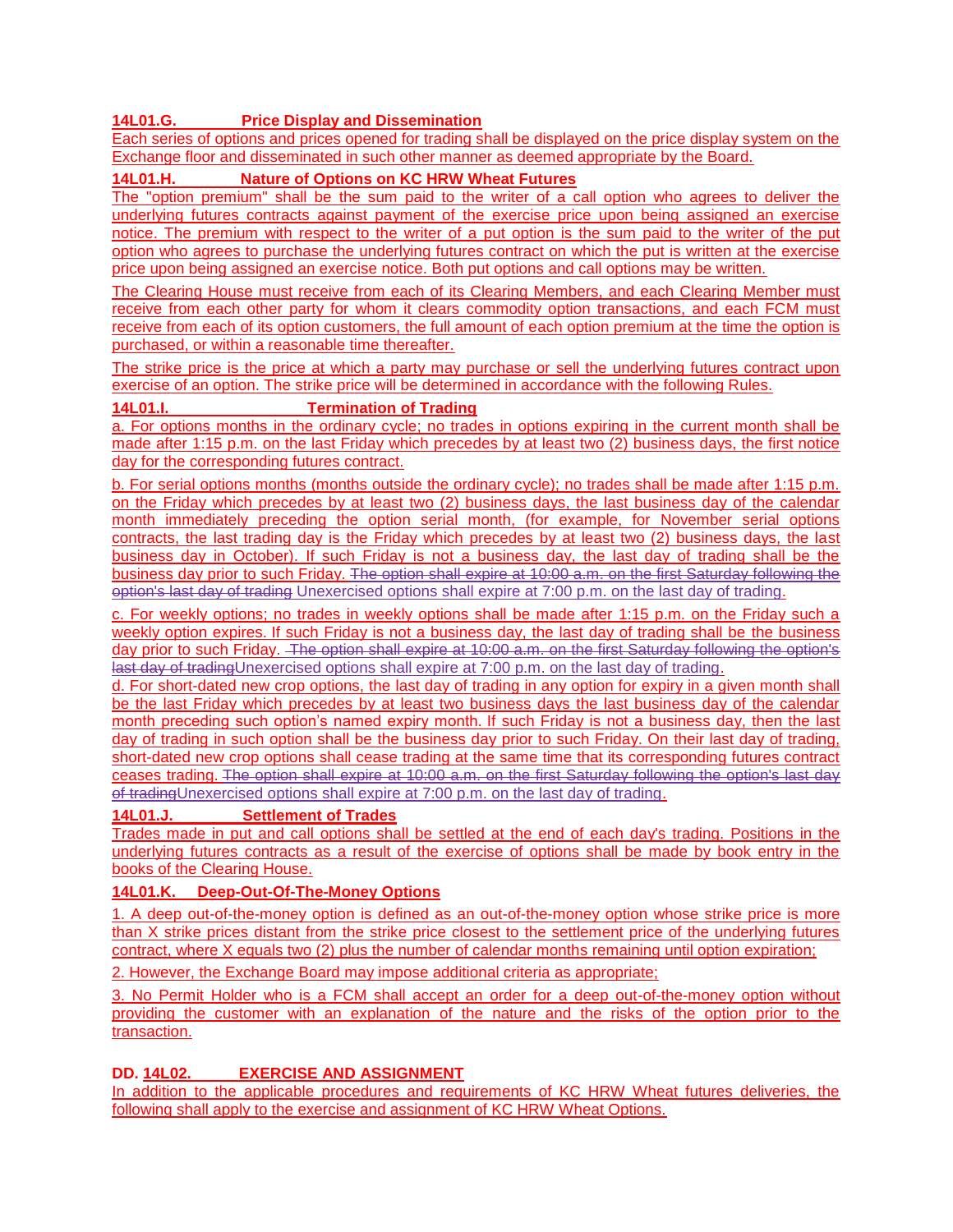# **14L02.A. Exercise of Option**

The buyer of a KC HRW Wheat futures option may exercise the option on any business day prior to expiration by giving notice of exercise to the Clearing House by 6:00 p.m., or by such other time designated by the Exchange, on such day.

After the close on the last day of trading, all in-the-money options shall be automatically exercised, unless notice to cancel automatic exercise is given to the Clearing House. Notice to cancel automatic exercise shall be given to the Clearing House by 6:00 p.m., or by such other time designated by the Exchange, on the last day of trading. Unexercised KC HRW Wheat futures options shall expire at 7:00 p.m. on the last day of trading.

### **14L02.B. Assignment**

Exercise notices accepted by the Clearing House shall be assigned through a process of random selection to clearing members' open short positions in the same series. A clearing member to which an exercise notice is assigned shall be notified thereof as soon as practicable after such notice is assigned by the Clearing House.

The clearing member assigned an exercise notice shall be assigned a short position in the underlying futures contract if a call is exercised or a long position if a put is exercised. The clearing member representing the option buyer shall be assigned a long position in the underlying futures contract if a call is exercised and a short position if a put is exercised.

All such futures positions shall be assigned at a price equal to the exercise price of the option and shall be marked to market in accordance with Rule 814 on the trading day of acceptance by the Clearing House of the Exercise Notice.

### **EE. 14L03. [RESERVED]**

# **FF. 14L04. CORRECTIONS TO OPTIONS EXERCISES**

Corrections to option exercises, including automatic exercises, may be accepted by the Clearing House after the 6:00 p.m. deadline and up to the beginning of final option expiration processing provided that such corrections are necessary due to: (1) a bona fide clerical error, (2) an un-reconciled Exchange option transaction(s), or (3) an extraordinary circumstance where the clearing firm and customer are unable to communicate final option exercise instructions prior to the deadline. The decision as to whether a correction is acceptable will be made by the President of the Clearing House, or the President's designee, and such decision will be final.

# **GG. 14L05. OPTION PREMIUM LIMITS**

Trading is prohibited during any day except for the last day of trading in a KC HRW Wheat futures option at a premium of more than the trading limit for the KC HRW Wheat futures contract above and below the previous day's settlement premium for that option.

#### **HH.14L06. PAYMENT OF OPTION PREMIUM**

The option premium must be paid in full by each clearing member to the Clearing House and by each option customer to his futures commission merchant at the time that the option is purchased, or within a reasonable time after the option is purchased.

# **14L07. FAILURE TO PERFORM**

If the Clearing Member with a delivery commitment fails to perform all acts required by this chapter, then that Clearing Member shall be deemed in default, which may be punishable as a major violation. In the event of default, any defaulting party shall be liable for damages and any loss sustained as a result of the default, if any, by the Clearing House, an FCM, or any other FCM or customer thereof, plus a penalty of not less than \$500 per defaulted contract. An additional fee or penalty may also be imposed through Exchange disciplinary procedures.

The defaulting party may petition the Exchange for reconsideration of any penalty so assessed. Whenever, in the judgment of the Exchange, upon consideration, the default was not due to the fault of the appealing party, or for other good cause shown, the Exchange may, in its discretion, waive or reduce the penalty.

# **14L08. PROCEDURE FOR CUSTOMER COMPLAINTS**

Each FCM who is a Permit Holder and engages in the offer or sale of commodity options shall, with respect to all written option customer complaints, comply with Rules 14L08.A through 14L08.C.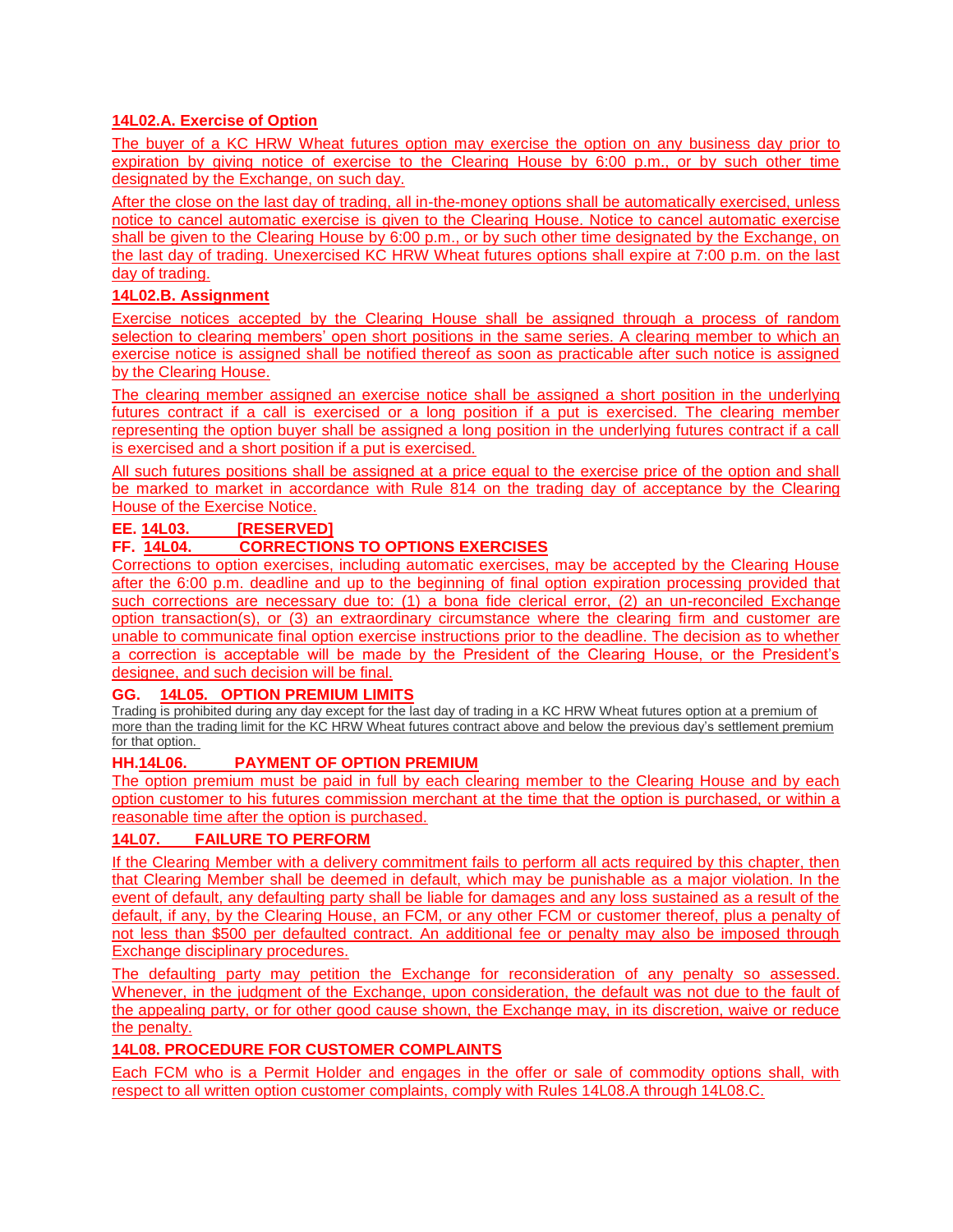# **14L08.A. Complaints**

Retain all such written complaints.

#### **14L08.B. Records**

Make and retain a record of the date the complaint was received, the associated person who serviced the account, or the introducing broker who introduced the account, and a general description of the matter complained of, and what, if any, action was taken by the FCM in regard to the complaint; and

#### **14L08.C. Copies**

Immediately send a copy of any such complaint to the FCM's "Designated Self-Regulatory Organization" (DSRO) and, upon final disposition thereof, immediately send a copy of the record of such disposition to the DSRO.

### **14L09. FUTURES COMMISSION MERCHANTS**

Each FCM who is eligible to trade options pursuant to Rule 14L00 shall comply with the following:

#### **14L09.A. Written Procedures**

Adopt and enforce written procedures pursuant to which it will be able to supervise adequately each option customer's account, including but not limited to the solicitation of any such account, provided that "option customer" does not include another FCM; and

#### **14L09.B. Written Record**

Immediately upon the receipt of a customer's order, prepare a written record of the order. Said order shall be dated and time stamped to the nearest minute when the order is received and shall show the account designation. In addition, such written record also shall show the time to the nearest minute the order is transmitted for execution; and

# **14L09.C. Notification**

Give immediate written notification to the FCM's DSRO of any disciplinary action taken against the FCM or any of its associated persons by the commission or by another self-regulatory organization; and

#### **14L09.D. Disclosure**

Each Permit Holder FCM which engages in the offer or sale of commodity options shall enforce the disclosure requirements set forth in CFTC Regulation Section 33.7.

#### **14L09.E. Option Promotional Material**

Each FCM which engages in the offer or sale of option contracts traded on this Exchange shall submit promptly to the Permit Holder's DSRO all promotional material pertaining to trading in such options. For the purposes of this rule, the term "promotional material" shall include those items described in CFTC Regulations 33.1 (b).

#### **14L09.F. Discretionary Accounts**

With respect to option customer accounts for which discretion is given for option trading:

(i) Provide the option customer with an explanation of the nature and risks of the strategy or strategies to be used in connection with the option customer's account; and

(ii) Require an officer, general partner, sole proprietor, or branch office manager of the FCM (other than any individual authorized to exercise discretion in trading the account) to approve, in writing, the discretionary authority prior to any trading for the account involved; and

(iii) Identify as discretionary each order for a discretionary account on the order at the time of entry and an officer, general partner, sole proprietor, or branch office manager of the FCM (other than any individual authorized to exercise discretion in trading the account) must approve, initial, and date all orders for a discretionary account; and Review frequently discretionary accounts pursuant to CFTC rules and regulations.

The provisions of Rule 14L09.F shall not apply to any option customer account: (A) of a commodity pool, the operator of which is registered with the Commission as a commodity pool operator; (B) where the person who has the discretionary authority is the spouse, parent, or child of the option customer, or (C) which is an omnibus account of another FCM.

#### **14L09.G. Prohibition**